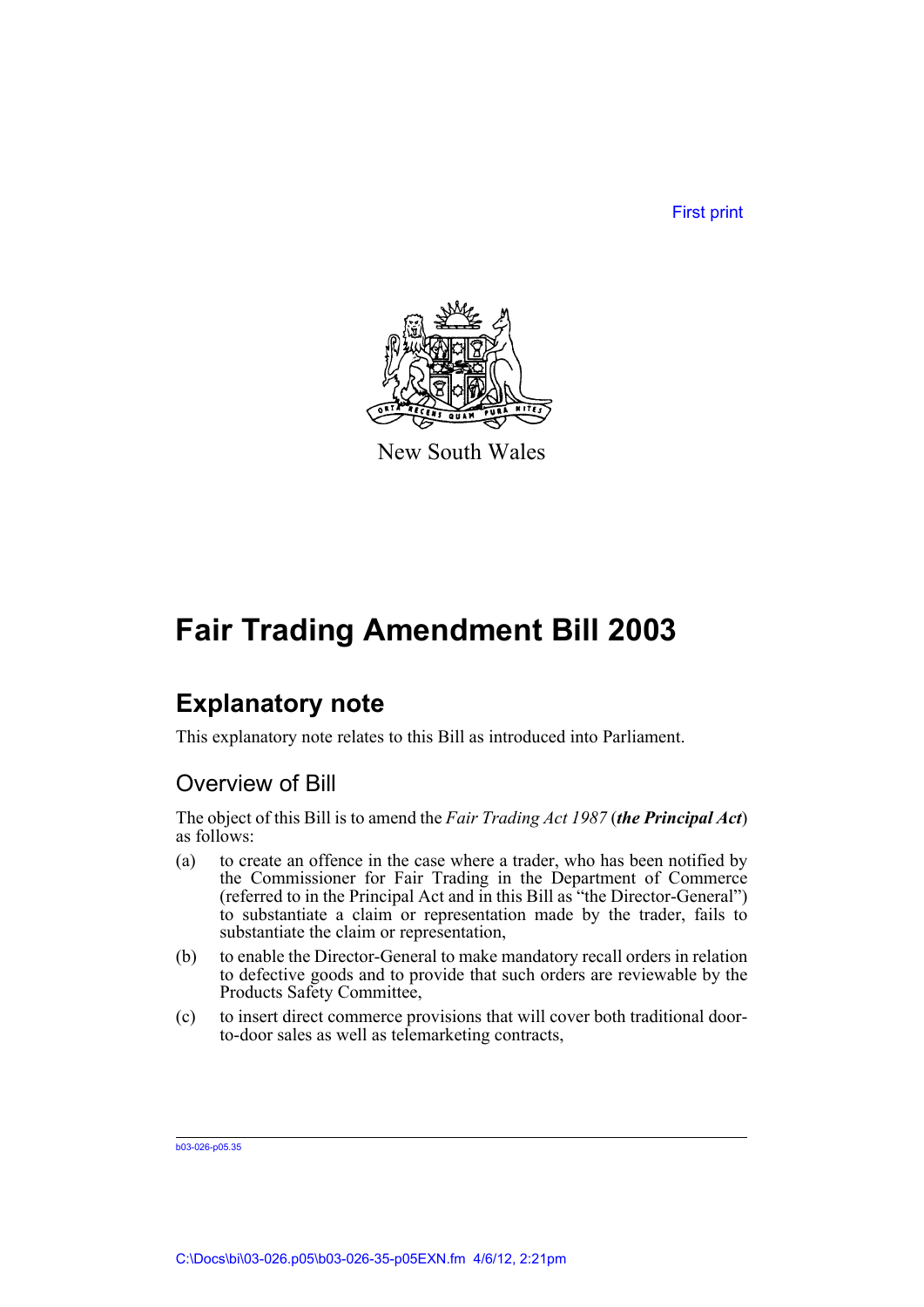Explanatory note

- (d) to mirror the provisions of the *Trade Practices Act 1974* of the Commonwealth (*the TPA*) that relate to warranties in consumer transactions and to actions against manufacturers and importers of goods of a kind ordinarily acquired for personal, domestic or household use or consumption,
- (e) to extend and clarify the operation of section 43 of the Principal Act (which relates to unconscionable conduct in trade or commerce) and to insert provisions (based on the TPA provisions) in relation to country of origin representations,
- (f) to enable a court to impose a term of imprisonment (not exceeding 3 years) on a person who is convicted of a second or subsequent offence under Part 5 of the Principal Act (which relates to unfair practices such as false representations),
- (g) to extend, from 3 to 6 years, the period within which action may be taken to recover the amount of loss or damage caused by a contravention of the Principal Act,
- (h) to enable a Local Court to make orders compensating a person for loss or damage sustained as the result of the conduct of a person who has been convicted of an offence under the Principal Act,
- (i) to increase the maximum monetary penalty that a Local Court may impose for an offence under the Principal Act from 50 penalty units to 100 penalty units,
- (j) to provide that the Director-General may request a person who has engaged in unlawful trading conduct on more than one occasion to show cause why the person should not be prohibited from trading and to provide for the Director-General to apply to the Supreme Court for an order to prohibit such a person from carrying on a business of supplying goods or services,
- (k) to repeal Part 7 of the Principal Act which currently provides for the making of codes of practice,
- (l) to make a number of other miscellaneous amendments of a minor or consequential nature.

The Bill also:

- (a) repeals the *Door-to-Door Sales Act 1967* as a consequence of the insertion of the direct commerce provisions in the Principal Act, and
- (b) repeals the *Mock Auctions Act 1973* and inserts a new provision in the Principal Act to prohibit mock auctions.

Explanatory note page 2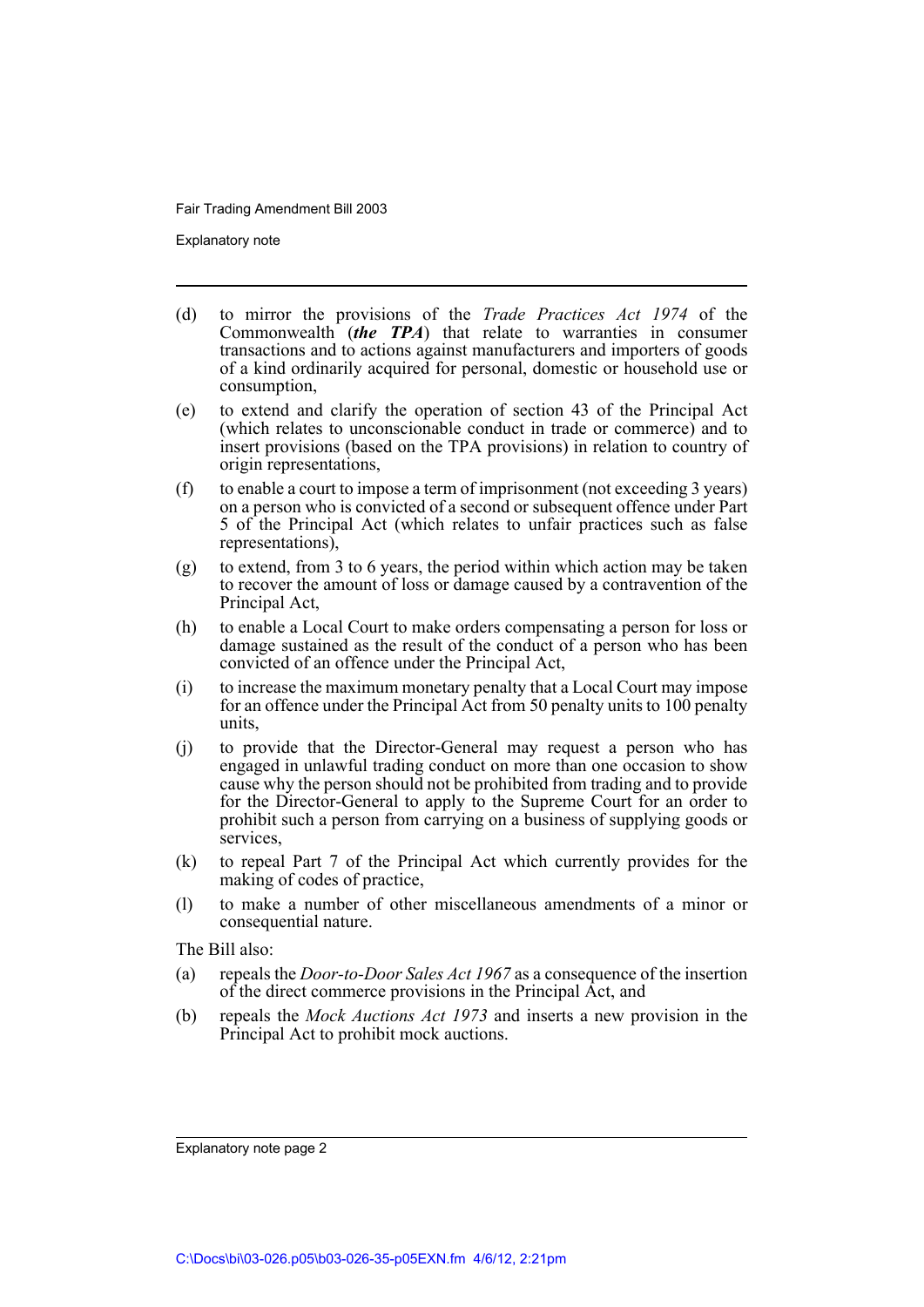Explanatory note

# Outline of provisions

**Clause 1** sets out the name (also called the short title) of the proposed Act.

**Clause 2** provides for the commencement of the proposed Act on a day or days to be appointed by proclamation.

**Clause 3** is a formal provision giving effect to the amendments to the *Fair Trading Act 1987* set out in Schedule 1.

**Clause 4** repeals the *Door-to-Door Sales Act 1967*.

**Clause 5** repeals the *Mock Auctions Act 1973*.

# **Schedule 1 Amendments**

#### **Substantiation of claims and representations**

**Schedule 1 [8]** amends section 23C of the Principal Act to provide that, if a person has, under section 23A, been notified by the Director-General to provide proof of a claim or representation made by the person in trade and commerce, the person commits an offence if the person fails to provide proof to support the claim or representation, or if the person fails to provide proof within the time specified in the notice or provides information that is false or misleading in response to the notice. **Schedule 1 [6], [7], [9] and [10]** are consequential amendments.

#### **Product recall orders by Director-General**

**Schedule 1 [16]** omits sections 34–36 of the Principal Act (which presently enable the Minister to make orders in relation to the recall of defective goods) and provides instead for such orders to be made by the Director-General. However, such orders will be subject to review by the Products Safety Committee established under the Principal Act (which will no longer have the function of inquiring into whether certain goods should be subject to a recall order before such an order is made) and must be confirmed by the Minister. In recasting the existing provisions, the provisions relating to notification of voluntary recall by suppliers have been separated from the mandatory recall provisions. **Schedule 1 [11]–[14], [28] and [42]** are consequential amendments.

#### **Direct commerce practices**

**Schedule 1 [17]** inserts a new Division 3 of Part 4 (proposed sections 40A–40K) to deal with direct commerce practices (ie traditional door-to-door sales as well as telemarketing). Under the new Division, a cooling-off period of 5 business days is provided with respect to direct commerce contracts (ie unsolicited sales

Explanatory note page 3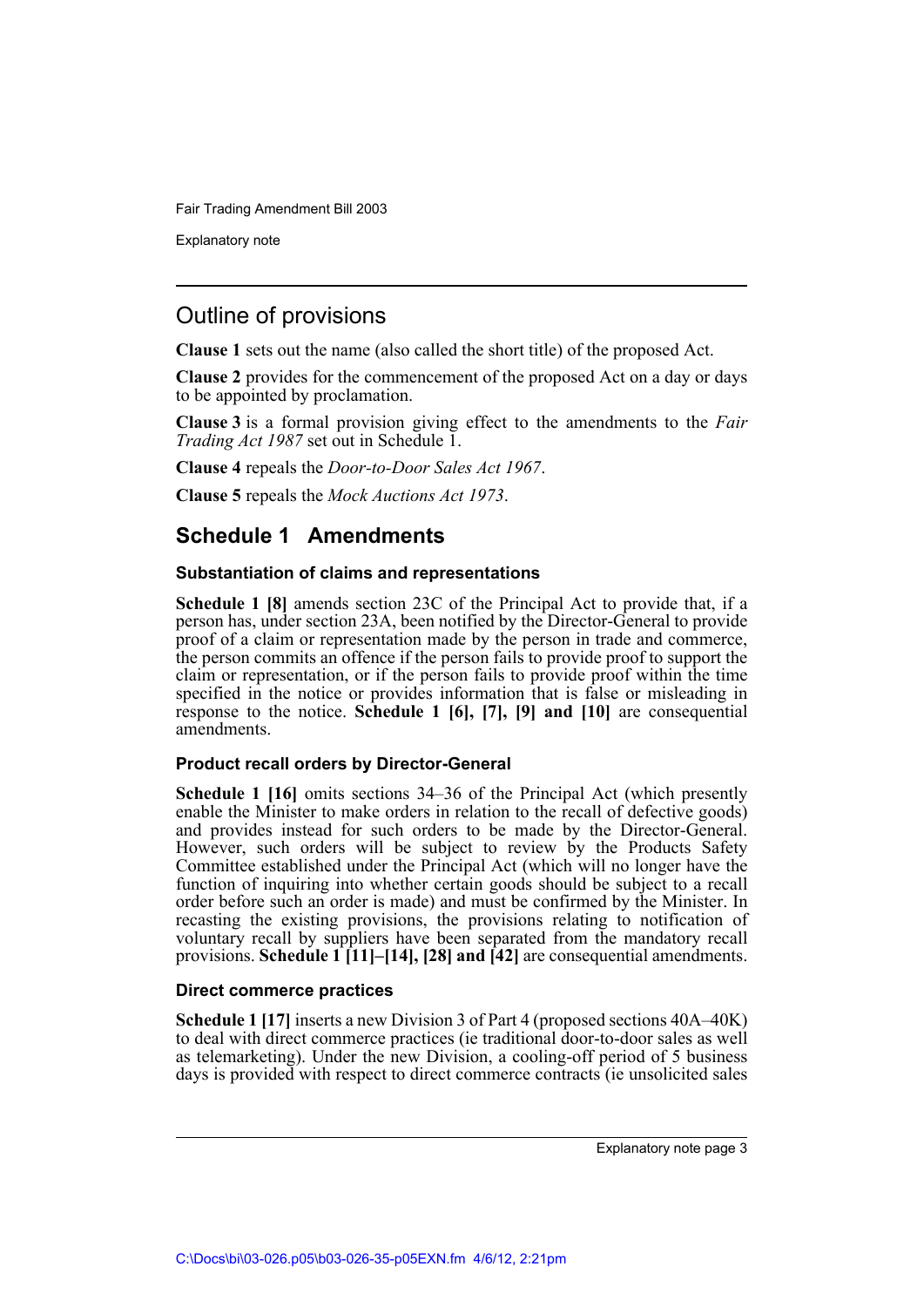Explanatory note

that are more than \$100 in value) and during this period the consumer has the right to cancel the contract. Dealers who negotiate direct commerce contracts must inform consumers in writing of their right to cancel during the cooling-off period and must not collect any fees during the cooling-off period for services provided during that period. Provision is also made to regulate the conduct of dealers in relation to direct commerce practices (eg dealers must not solicit business after 8 pm and before 9 am, and must cease contact with prospective consumers when requested to do so).

#### **Express consumer trade warranties**

**Schedule 1 [17]** also inserts new Divisions 4 and 5 of Part 4 (proposed sections 40L–40ZC) which are based on the provisions of the TPA relating to conditions and warranties in consumer transactions (being Divisions 2 and 3 of Part V of the TPA) and to actions against manufacturers and importers of goods (Division 2A of Part V of the TPA). The new provisions relate to such matters as inherent rights of merchantable quality and fitness for use.

#### **Unconscionable conduct and country of origin representations**

**Schedule 1 [18]–[20]** extends the scope of section 43 of the Principal Act (which prevents a supplier from engaging in unconscionable conduct) so that it will apply to all transactions in trade and commerce (and not just transactions involving goods or services for personal, domestic or household use or consumption). **Schedule 1 [4]** is a consequential amendment.

**Schedule 1 [21]** inserts proposed section 44A in the Principal Act to mirror the TPA provisions in relation to country of origin representations. The new section provides a test for determining whether a representation as to where goods have come from contravenes section 42 (which relates to misleading or deceptive conduct) or 44 (i) (which relates to false representations about the place of origin of goods) of the Principal Act.

#### **Mock auctions**

**Schedule 1 [22]** prohibits the conduct of mock auctions (which involve goods only) in a similar manner as they have been prohibited under the *Mock Auctions Act 1973*. An example of such an auction is where goods are sold to a person at a price lower than the highest bid for the goods, or where part of the price for the sale of goods is repaid or credited to the buyer.

Explanatory note page 4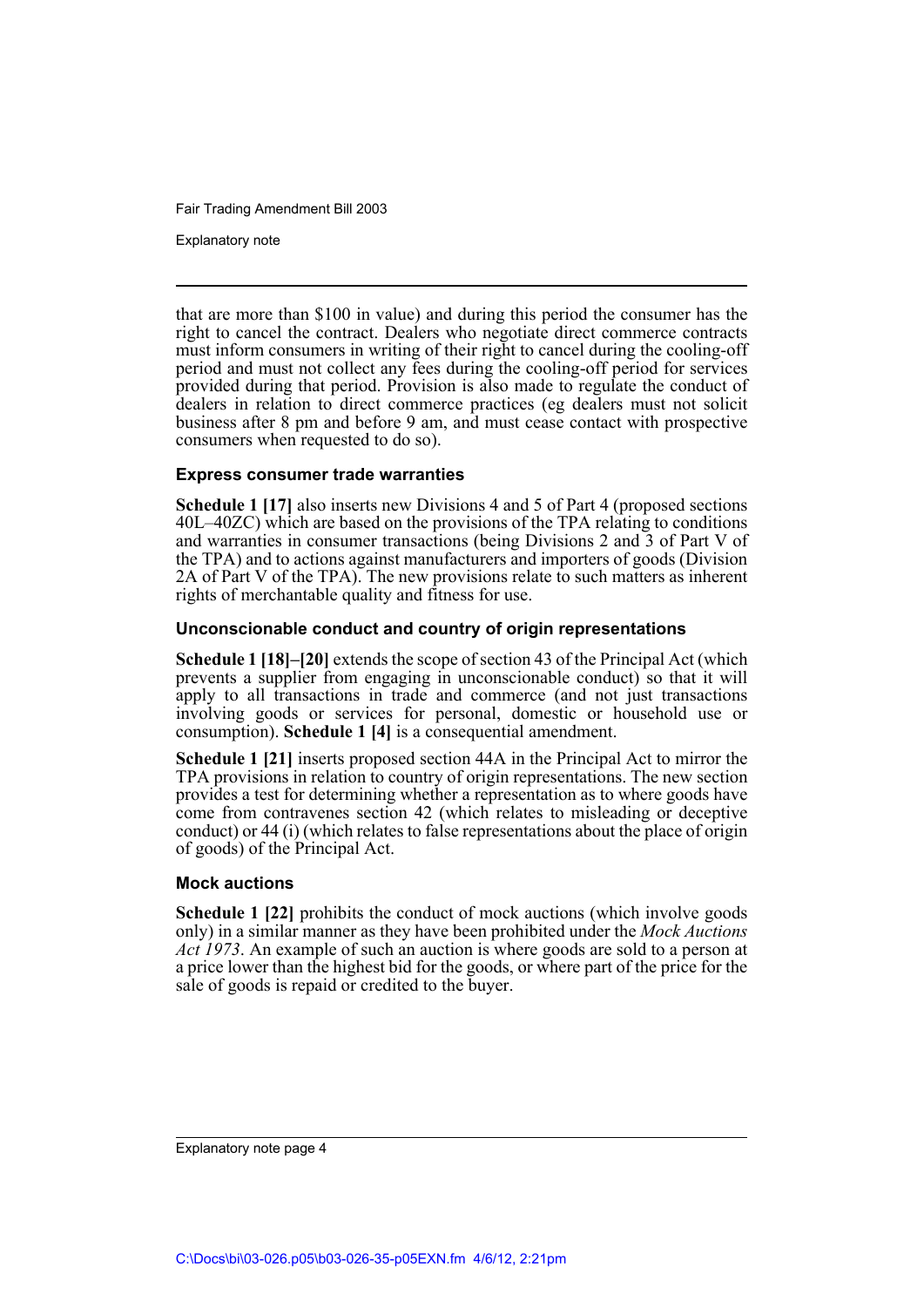Explanatory note

#### **Amendments relating to enforcement and penalties**

**Schedule 1 [23]** enables a court, in addition to (or as an alternative to) any monetary penalty, to impose a term of imprisonment (not exceeding 3 years, or 2 years in the case of a Local Court) on a person who is convicted of a second or subsequent offence under Part 5 of the Principal Act.

**Schedule 1 [25]** increases the maximum monetary penalty that a Local Court may impose for an offence under the Principal Act from 50 penalty units to 100 penalty units.

**Schedule 1 [26]** enables a Local Court to order a person who is convicted of an offence to compensate a person who has sustained loss or damage as a result of the conduct of the convicted person.

**Schedule 1 [31]** inserts proposed sections 66A and 66B in the Principal Act. Under proposed section 66A, the Director-General may, if satisfied that a person has engaged in conduct on more than one occasion that is (or would be) a contravention of the Principal Act, ask the person to show cause why the person should not be prevented from carrying on a business of supplying goods or services. Under proposed section 66B, the Director-General may then apply to the Supreme Court for an order prohibiting the person from trading for a specified period. **Schedule 1 [35] and [37]–[39]** are consequential amendments.

**Schedule 1 [33]** provides that proceedings for taking action to recover the amount of loss or damage caused by conduct in contravention of the Principal Act may be commenced within 6 years after the cause of action that relates to the conduct accrued. The 6-year limitation period will not apply in the case of personal injury actions.

**Schedule 1 [34]** restates existing section 33 of the Principal Act (which is repealed by **Schedule 1 [15]**) in Part 6 of the Principal Act as that Part deals with remedies.

**Schedule 1 [36]** provides that an application to the Supreme Court under section 72 (2) of the Principal Act for an order to compensate a person for loss or damage caused by conduct in contravention of the Principal Act may be brought within 6 years after the cause of action that relates to the conduct arose. The 6-year limitation period will not apply in the case of personal injury actions.

#### **Other amendments**

**Schedule 1 [1], [2], [24] and [32]** update certain cross-references and other references.

**Schedule 1 [3] and [5]** are amendments consequential on the enactment of the *Public Sector Employment and Management Act 2002*.

Explanatory note page 5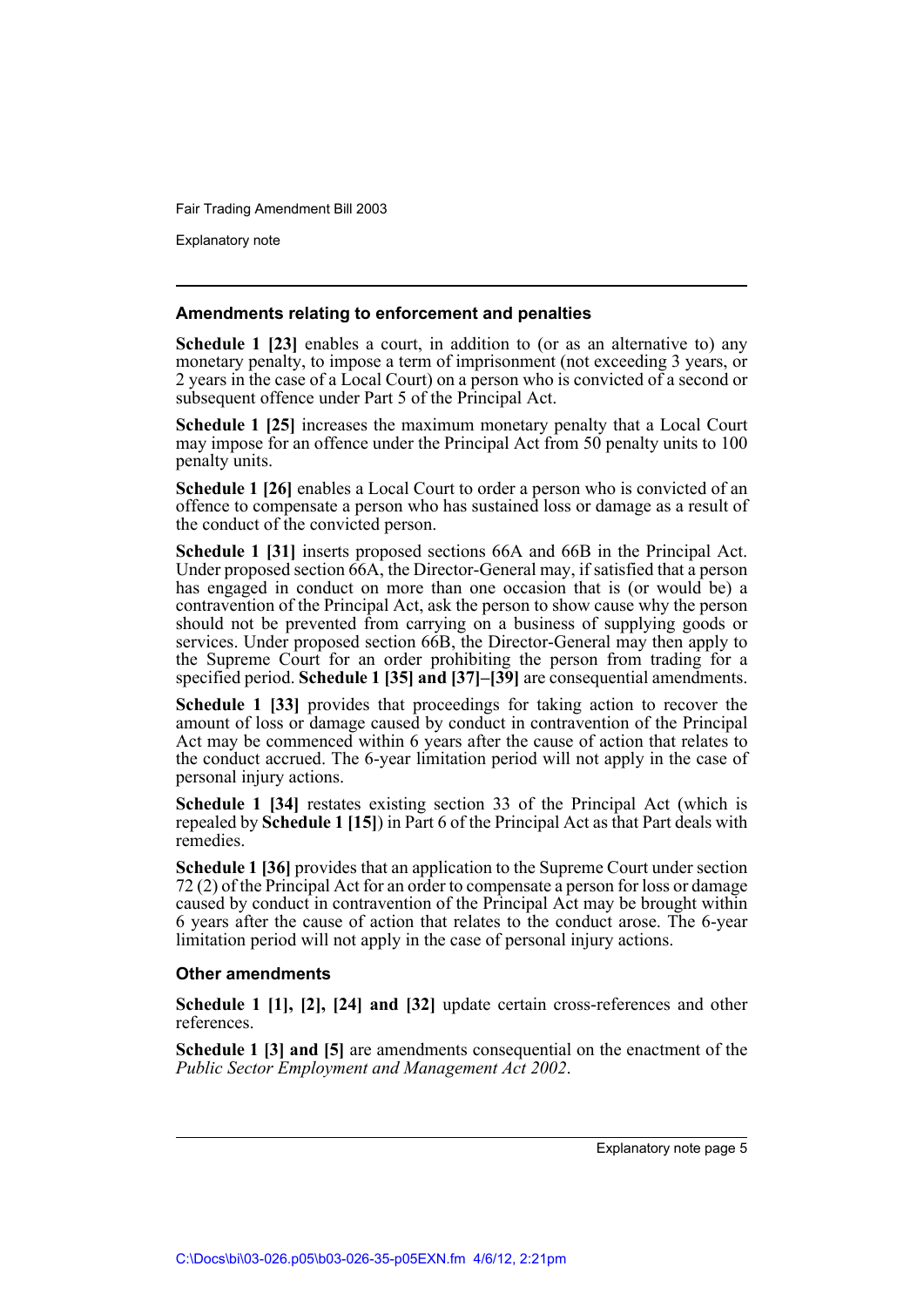Explanatory note

**Schedule 1 [41]** repeals Part 7 of the Principal Act which provides for codes of practice for fair dealing between particular classes of suppliers and consumers or by particular classes of persons in relation to consumers. **Schedule 1 [29], [30] and [40]** are consequential amendments.

**Schedule 1 [43]** inserts savings and transitional provisions and **Schedule 1 [44]** enables regulations of a savings or transitional nature to be made as a consequence of the enactment of the proposed Act.

Explanatory note page 6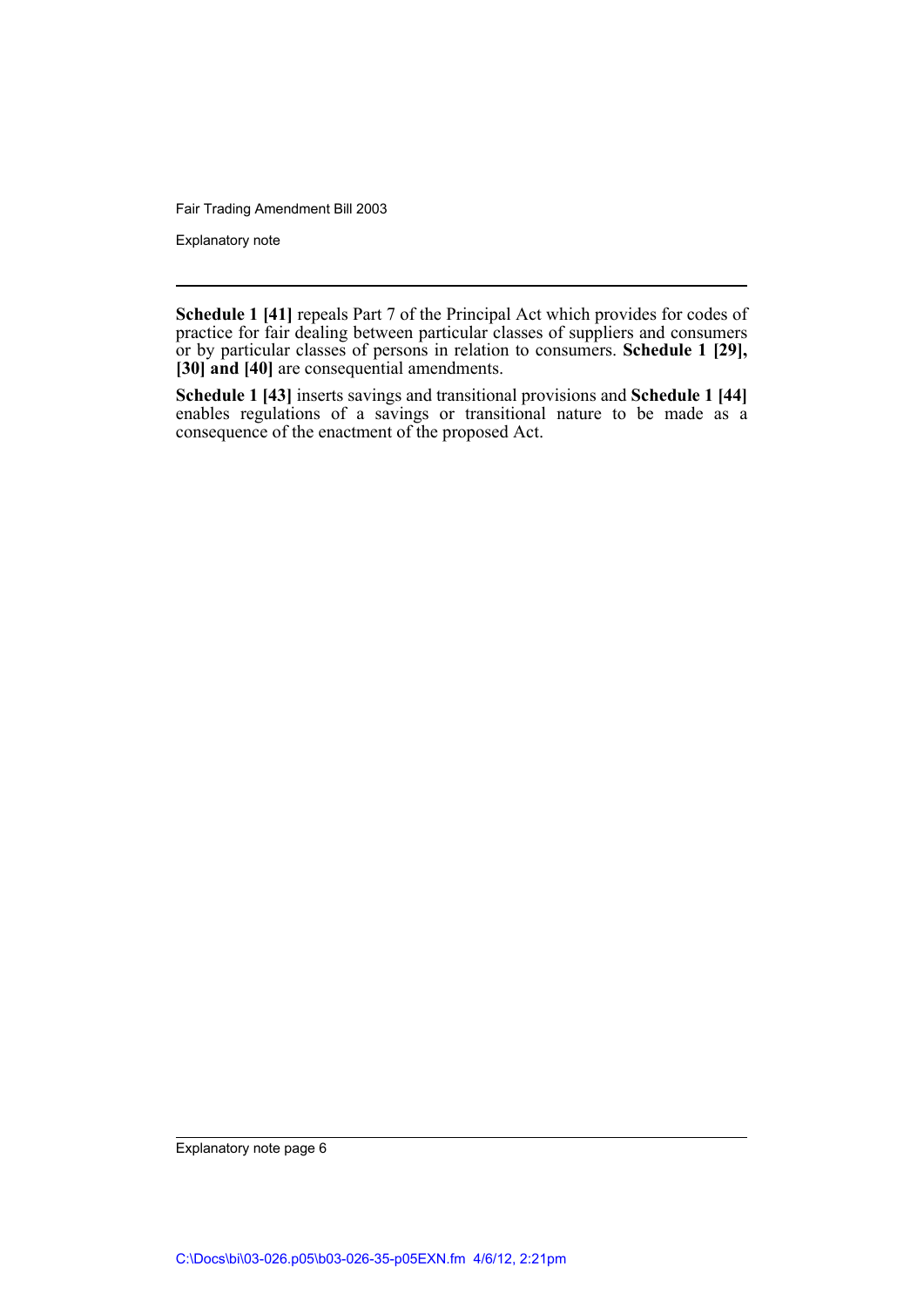First print



New South Wales

# **Fair Trading Amendment Bill 2003**

# **Contents**

|   |                                             | Page           |
|---|---------------------------------------------|----------------|
|   | Name of Act                                 |                |
|   | Commencement                                | $\overline{2}$ |
|   | Amendment of Fair Trading Act 1987 No 68    | 2              |
| 4 | Repeal of Door-to-Door Sales Act 1967 No 36 | 2              |
| 5 | Repeal of Mock Auctions Act 1973 No 17      | 2              |
|   | Schedule 1 Amendments                       | 3              |

b03-026-p05.35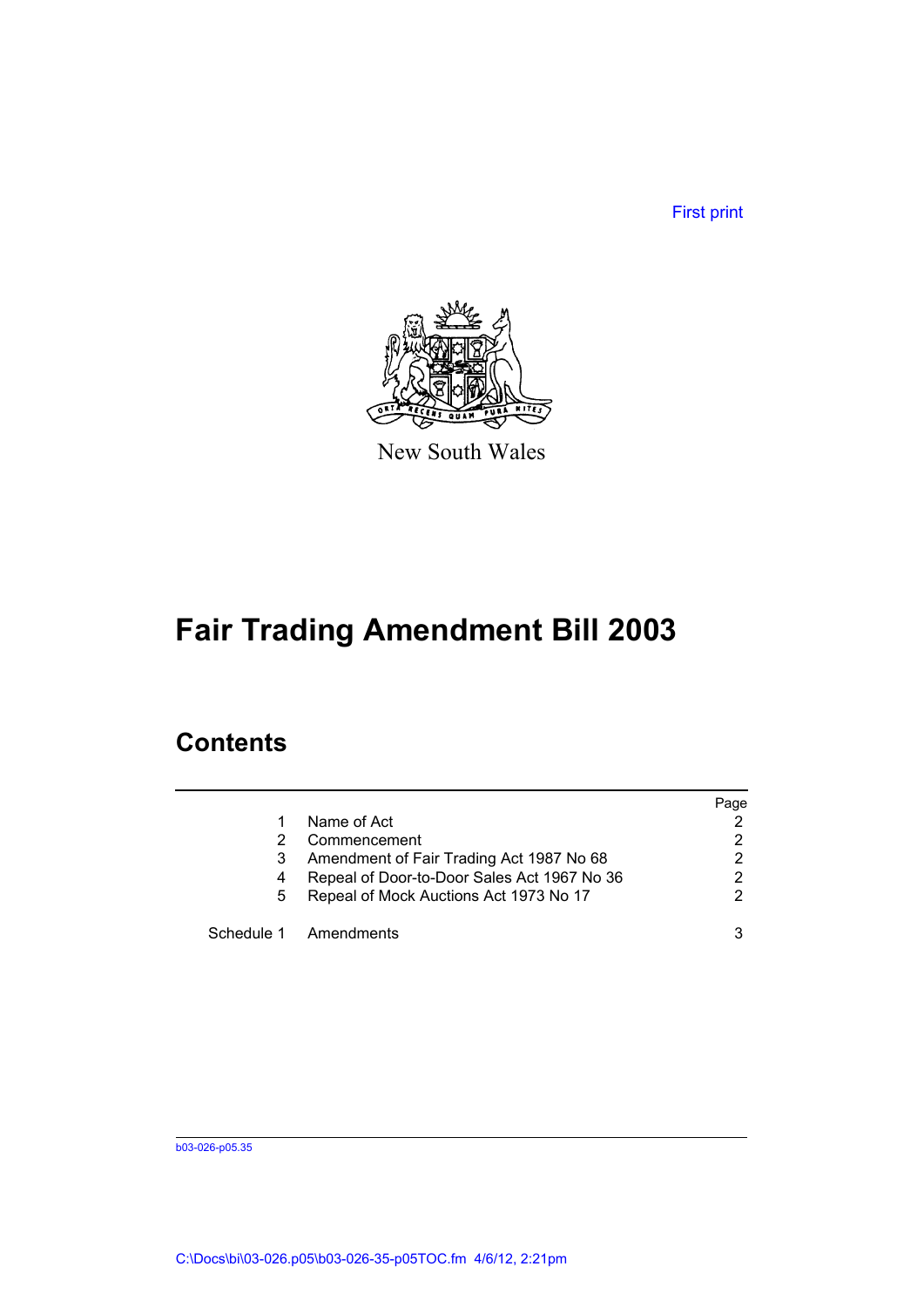Contents

Page

Contents page 2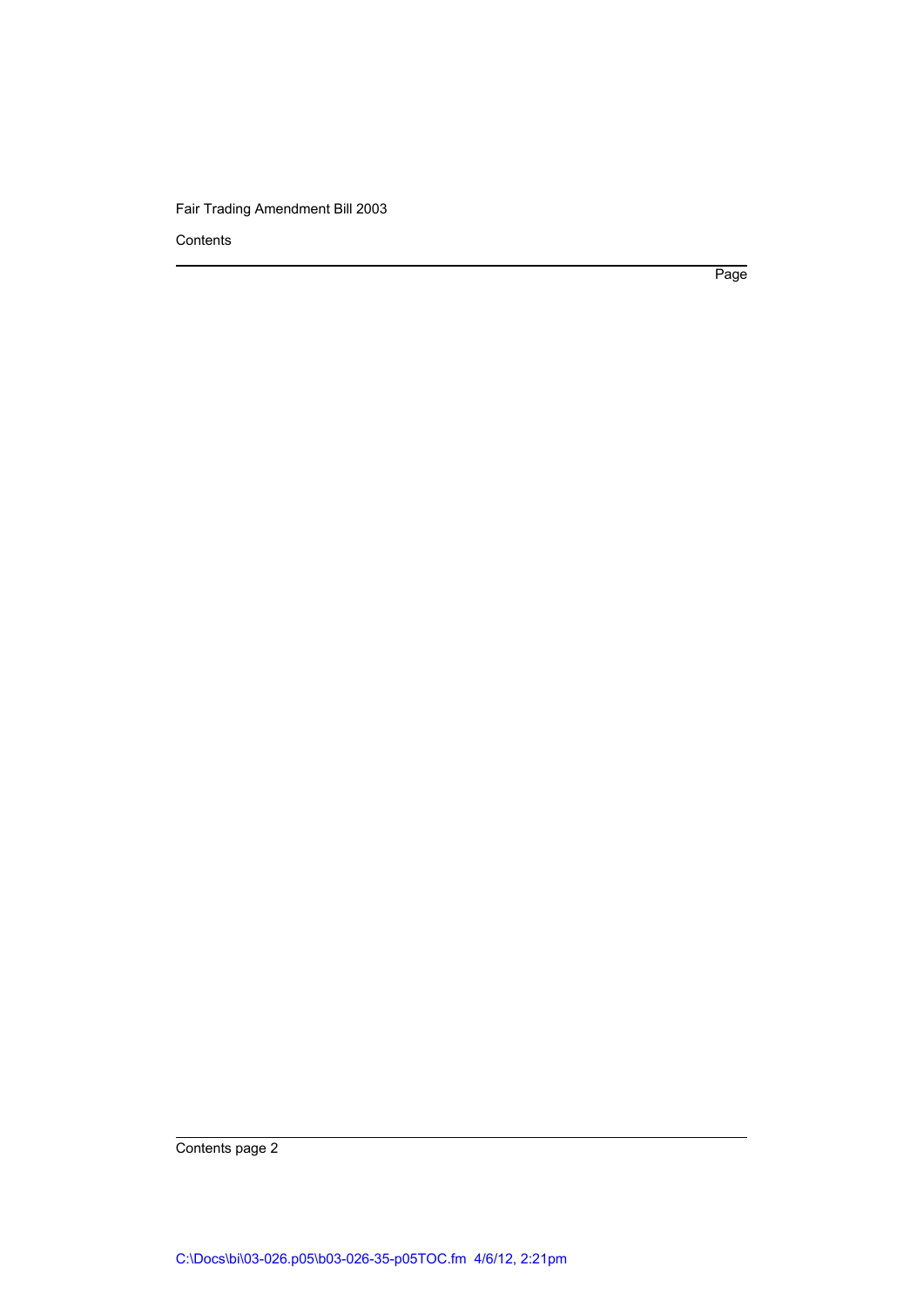

New South Wales

# **Fair Trading Amendment Bill 2003**

No , 2003

## **A Bill for**

An Act to amend the *Fair Trading Act 1987* to make provision with respect to direct commerce practices, product recall orders, express consumer trade warranties, enforcement provisions and other miscellaneous matters; to repeal the *Door-to-Door Sales Act 1967* and the *Mock Auctions Act 1973*; and for other purposes.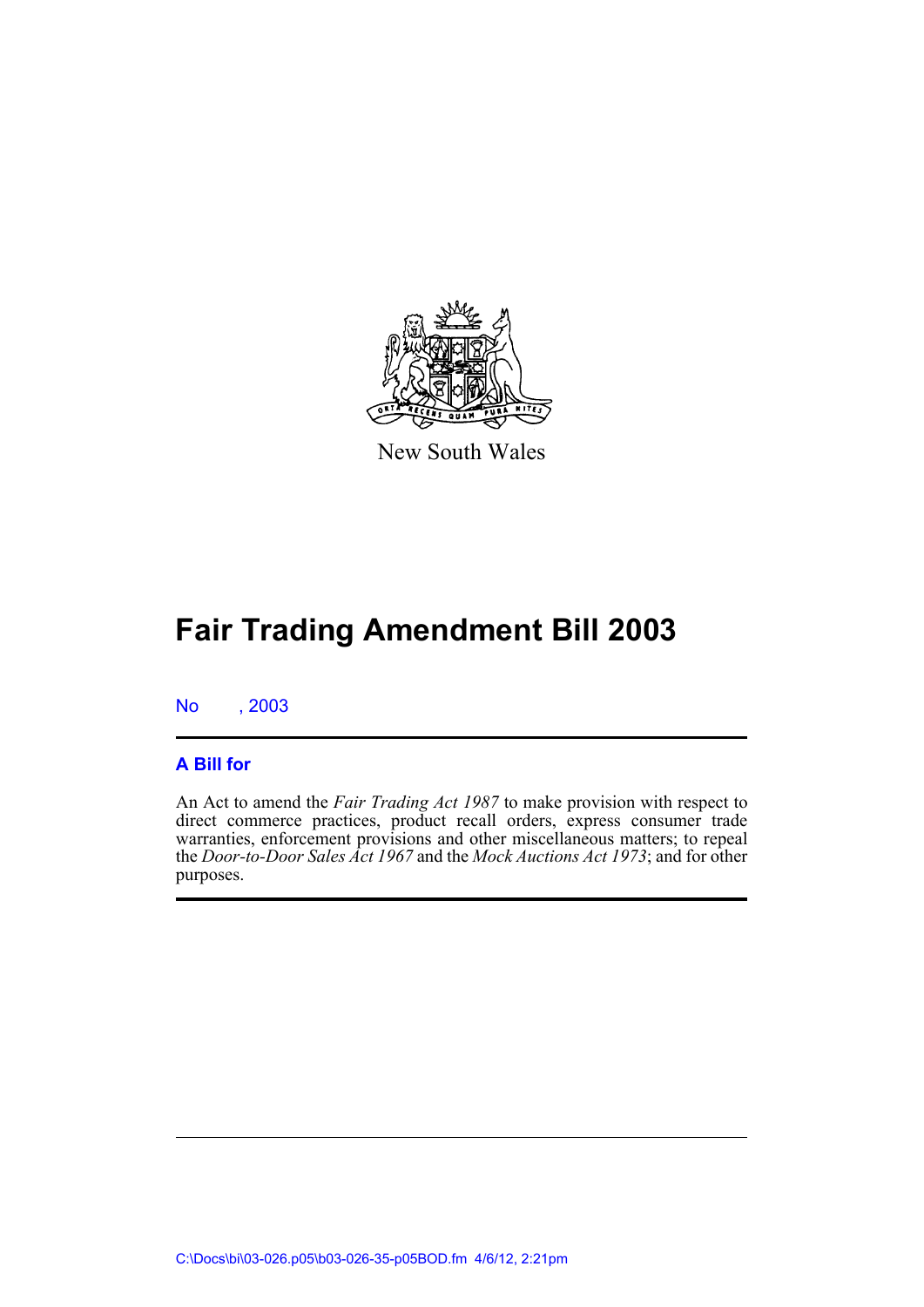<span id="page-9-4"></span><span id="page-9-3"></span><span id="page-9-2"></span><span id="page-9-1"></span><span id="page-9-0"></span>

|             | The Legislature of New South Wales enacts:                              | 1      |
|-------------|-------------------------------------------------------------------------|--------|
| 1           | <b>Name of Act</b>                                                      | 2      |
|             | This Act is the Fair Trading Amendment Act 2003.                        | 3      |
| $\mathbf 2$ | <b>Commencement</b>                                                     | 4      |
|             | This Act commences on a day or days to be appointed by<br>proclamation. | 5<br>6 |
| 3           | Amendment of Fair Trading Act 1987 No 68                                | 7      |
|             | The Fair Trading Act 1987 is amended as set out in Schedule 1.          | 8      |
| 4           | Repeal of Door-to-Door Sales Act 1967 No 36                             | 9      |
|             | The <i>Door-to-Door Sales Act 1967</i> is repealed.                     | 10     |
| 5           | Repeal of Mock Auctions Act 1973 No 17                                  | 11     |
|             | The <i>Mock Auctions Act 1973</i> is repealed.                          | 12     |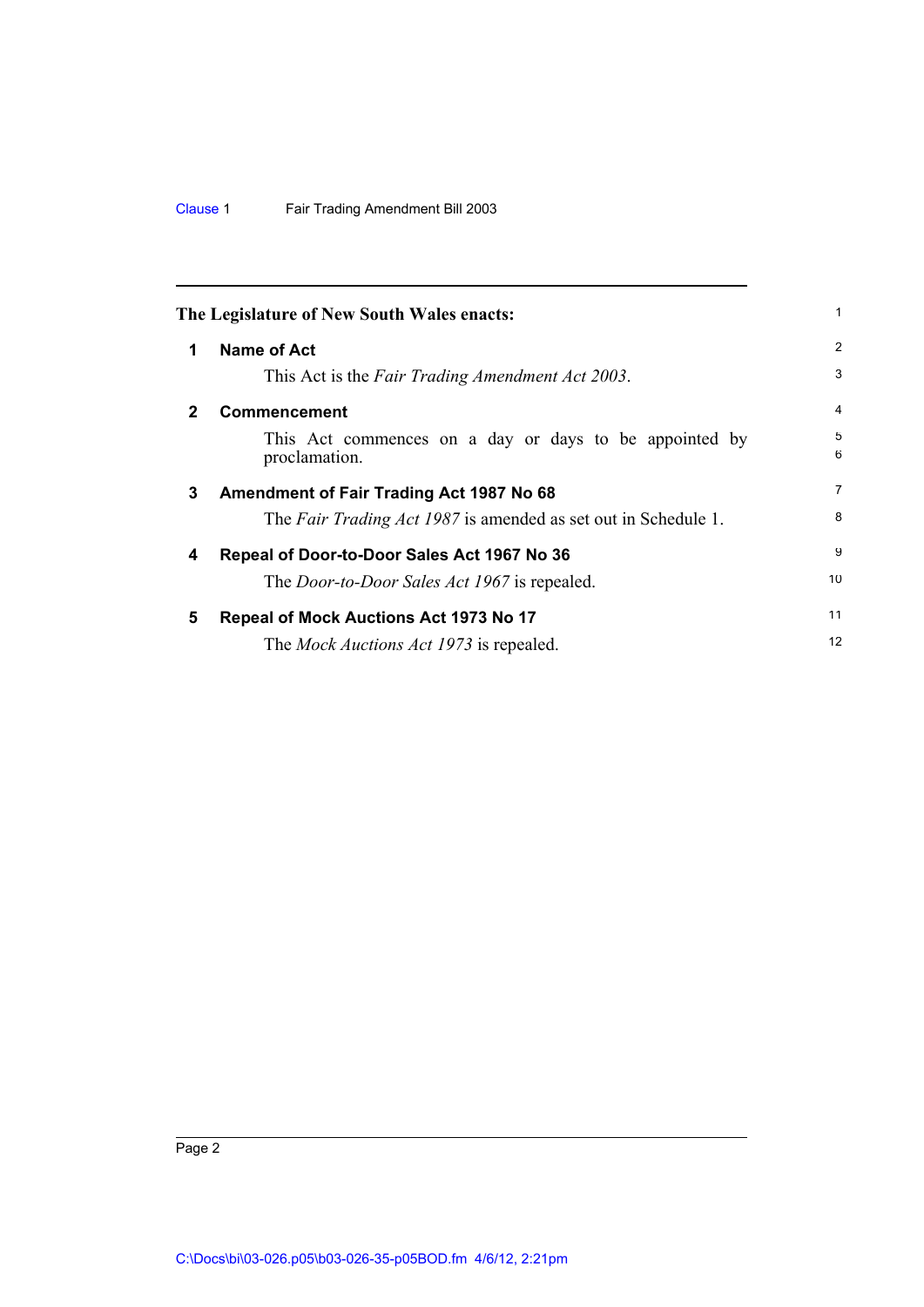Amendments Schedule 1

 $\ddot{\phantom{a}}$ 

 $\ddot{\phantom{0}}$ 

<span id="page-10-0"></span>

|     | <b>Schedule 1 Amendments</b>    | (Section 3)                                                                                                                                                                                                                    | 1<br>$\overline{c}$  |
|-----|---------------------------------|--------------------------------------------------------------------------------------------------------------------------------------------------------------------------------------------------------------------------------|----------------------|
| [1] | <b>Section 4 Definitions</b>    |                                                                                                                                                                                                                                | 3                    |
|     | $4(1)$ .                        | Omit "Divisions 5–8" from the definition of <i>advisory council</i> in section                                                                                                                                                 | 4<br>5               |
|     | Insert instead "Divisions 5–9". |                                                                                                                                                                                                                                | 6                    |
| [2] |                                 | Section 4 (1), definitions of "Department" and "Director-General"                                                                                                                                                              | 7                    |
|     |                                 | Omit the definitions. Insert instead:                                                                                                                                                                                          | 8                    |
|     |                                 | <b>Department</b> means the Department of Commerce.                                                                                                                                                                            | 9                    |
|     |                                 | <b>Director-General means:</b>                                                                                                                                                                                                 | 10                   |
|     | (a)                             | the Commissioner for Fair Trading, Department of<br>Commerce, or                                                                                                                                                               | 11<br>12             |
|     | (b)                             | if there is no such position in the Department—the<br>Director-General of the Department.                                                                                                                                      | 13<br>14             |
| [3] |                                 | Section 4 (1), definition of "officer"                                                                                                                                                                                         | 15                   |
|     |                                 | Omit the definition. Insert instead:                                                                                                                                                                                           | 16                   |
|     |                                 | <i>officer</i> means:                                                                                                                                                                                                          | 17                   |
|     | (a)                             | the Director-General or any other member of staff<br>(within the meaning of the <i>Public Sector Employment</i><br>and Management Act 2002) of the Department, or                                                              | 18<br>19<br>20       |
|     | (b)                             | a member of staff of a public sector agency (within the<br>meaning of section 85 of the <i>Public Sector Employment</i><br>and Management Act 2002) who is transferred to, or<br>who provides services for, the Department, or | 21<br>22<br>23<br>24 |
|     | (c)                             | any person engaged by the Director-General (with the<br>approval of the Minister and on such terms as the<br>Minister thinks fit) to assist in the exercise of the<br>Director-General's functions.                            | 25<br>26<br>27<br>28 |
| [4] |                                 | Section 5 Meaning of "consumer"                                                                                                                                                                                                | 29                   |
|     | (2).                            | Insert "(except for the purposes of section 43)" after "do not" in section 5                                                                                                                                                   | 30<br>31             |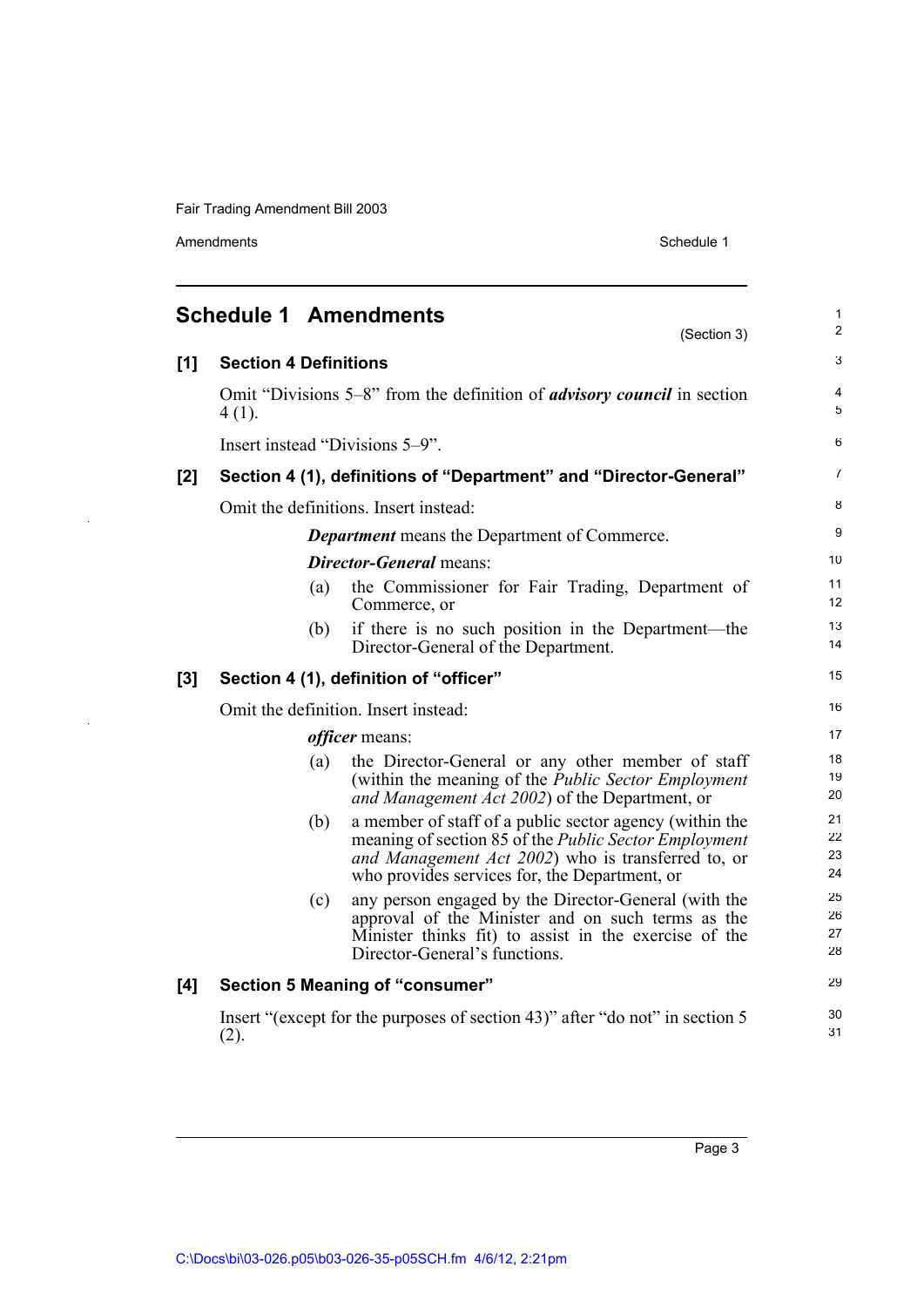Schedule 1 Amendments

| [5] | <b>Section 7 Staff of Department</b> |     |                                                                                                                                                                                                                                  |                      |  |  |  |  |
|-----|--------------------------------------|-----|----------------------------------------------------------------------------------------------------------------------------------------------------------------------------------------------------------------------------------|----------------------|--|--|--|--|
|     | Omit the section.                    |     |                                                                                                                                                                                                                                  |                      |  |  |  |  |
| [6] |                                      |     | Section 23A Power to require proof of claims and representations                                                                                                                                                                 | 3                    |  |  |  |  |
|     |                                      |     | Omit "substantiate a" from section 23A (1).                                                                                                                                                                                      | $\overline{4}$       |  |  |  |  |
|     |                                      |     | Insert instead "provide the Director-General with proof of any".                                                                                                                                                                 | 5                    |  |  |  |  |
| [7] | Section 23A (3) and (4)              |     |                                                                                                                                                                                                                                  | 6                    |  |  |  |  |
|     |                                      |     | Omit section $23A(3)$ –(5). Insert instead:                                                                                                                                                                                      | 7                    |  |  |  |  |
|     | (3)                                  |     | The notice must:                                                                                                                                                                                                                 | 8                    |  |  |  |  |
|     |                                      | (a) | specify the claim or representation to which the notice<br>applies, and                                                                                                                                                          | 9<br>10              |  |  |  |  |
|     |                                      | (b) | specify a time within which the person is required to<br>provide the Director-General with proof of the claim or<br>representation, and                                                                                          | 11<br>12<br>13       |  |  |  |  |
|     |                                      | (c) | indicate that it is an offence to:                                                                                                                                                                                               | 14                   |  |  |  |  |
|     |                                      |     | fail to provide proof sufficient to support the<br>(i)<br>claim or representation, or                                                                                                                                            | 15<br>16             |  |  |  |  |
|     |                                      |     | fail to provide that proof within the time specified<br>(ii)<br>in the notice, or                                                                                                                                                | 17<br>18             |  |  |  |  |
|     |                                      |     | provide the Director-General with information<br>(iii)<br>that is false or misleading in a material particular.                                                                                                                  | 19<br>20             |  |  |  |  |
|     | (4)                                  |     | The Director-General may, by a further notice in writing<br>served on the person, extend the time within which the person<br>is required to provide the Director-General with proof of the<br>claim or representation concerned. | 21<br>22<br>23<br>24 |  |  |  |  |
| [8] | claim or representation              |     | Section 23C Offences in relation to failing to provide proof of                                                                                                                                                                  | 25<br>26             |  |  |  |  |
|     |                                      |     | Omit section 23C (1) and (2). Insert instead:                                                                                                                                                                                    | 27                   |  |  |  |  |
|     | (1)                                  |     | A person on whom a notice under section 23A is served is<br>guilty of an offence if the person:                                                                                                                                  | 28<br>29             |  |  |  |  |
|     |                                      | (a) | fails to provide proof sufficient to support the claim or<br>representation, or                                                                                                                                                  | 30<br>31             |  |  |  |  |
|     |                                      | (b) | fails to provide that proof within the time specified in<br>the notice, or                                                                                                                                                       | 32<br>33             |  |  |  |  |

Page 4

 $\ddot{\phantom{a}}$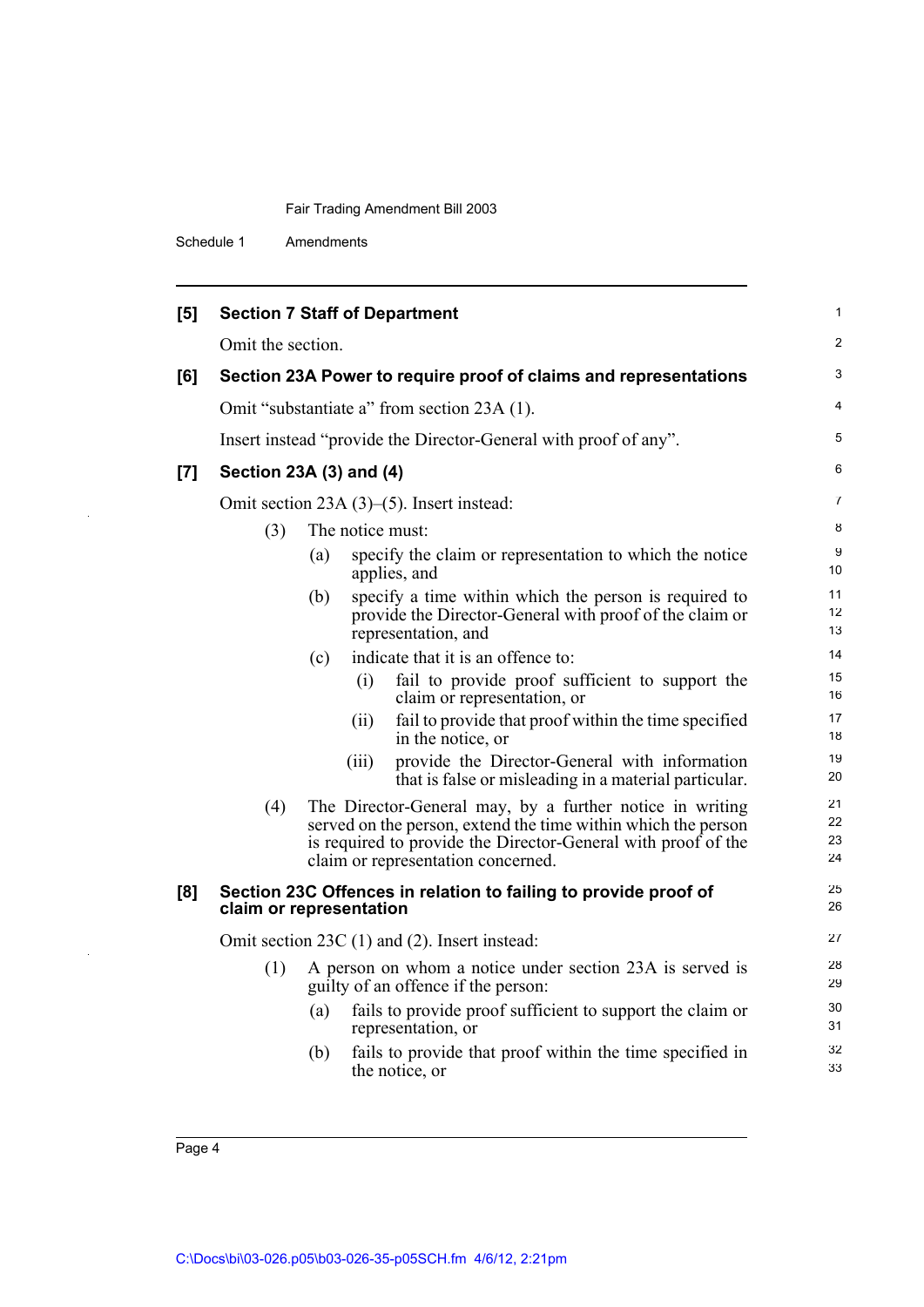$\frac{1}{2}$ 

 $\ddot{\phantom{a}}$ 

|        | Amendments                     |     | Schedule 1                                                                                                                                                                                                                                                                   |
|--------|--------------------------------|-----|------------------------------------------------------------------------------------------------------------------------------------------------------------------------------------------------------------------------------------------------------------------------------|
|        |                                | (c) | provides any information to the Director-General that is<br>false or misleading in a material particular.                                                                                                                                                                    |
| [9]    | <b>Section 23C (3)</b>         |     |                                                                                                                                                                                                                                                                              |
|        |                                |     | Omit "subsection $(2)$ ". Insert instead "subsection $(1)$ $(c)$ ".                                                                                                                                                                                                          |
| [10]   |                                |     | <b>Section 23D Self incrimination</b>                                                                                                                                                                                                                                        |
|        |                                |     | Omit "in compliance with" wherever occurring.                                                                                                                                                                                                                                |
|        |                                |     | Insert instead "in response to".                                                                                                                                                                                                                                             |
| [11]   |                                |     | <b>Section 24 Products Safety Committee</b>                                                                                                                                                                                                                                  |
|        | Insert after section $24$ (1): |     |                                                                                                                                                                                                                                                                              |
|        | (1A)                           |     | Without limiting subsection (1), the Products Safety<br>Committee has the following functions:                                                                                                                                                                               |
|        |                                | (a) | to provide advice to the Minister on such issues in<br>relation to the operation of Divisions 2 and 3 of Part 3<br>as are referred to it by the Minister,                                                                                                                    |
|        |                                | (b) | to review recall orders made under Division 3 of Part 3.                                                                                                                                                                                                                     |
| $[12]$ | <b>Committee</b>               |     | Section 28 Reference of certain questions to Products Safety                                                                                                                                                                                                                 |
|        |                                |     | Omit section 28 (1). Insert instead:                                                                                                                                                                                                                                         |
|        | (1)                            |     | The Minister, or the Director-General with the approval of the<br>Minister, may refer to the Products Safety Committee for<br>consideration the question whether the supply of goods of a<br>kind specified in the reference or any particular goods so<br>specified should: |
|        |                                | (a) | because they are dangerous, or are a possible source of<br>danger, be prohibited, or                                                                                                                                                                                         |
|        |                                | (b) | be allowed only subject to conditions or restrictions to<br>be specified by the Committee.                                                                                                                                                                                   |
| $[13]$ | <b>Section 28 (3)</b>          |     |                                                                                                                                                                                                                                                                              |
|        | Omit the subsection.           |     |                                                                                                                                                                                                                                                                              |
| $[14]$ | <b>Section 28 (5)</b>          |     |                                                                                                                                                                                                                                                                              |
|        |                                |     |                                                                                                                                                                                                                                                                              |

Omit "each". Insert instead "any such".

Page 5

1 2

3 4

5

6 7

28

29 30

31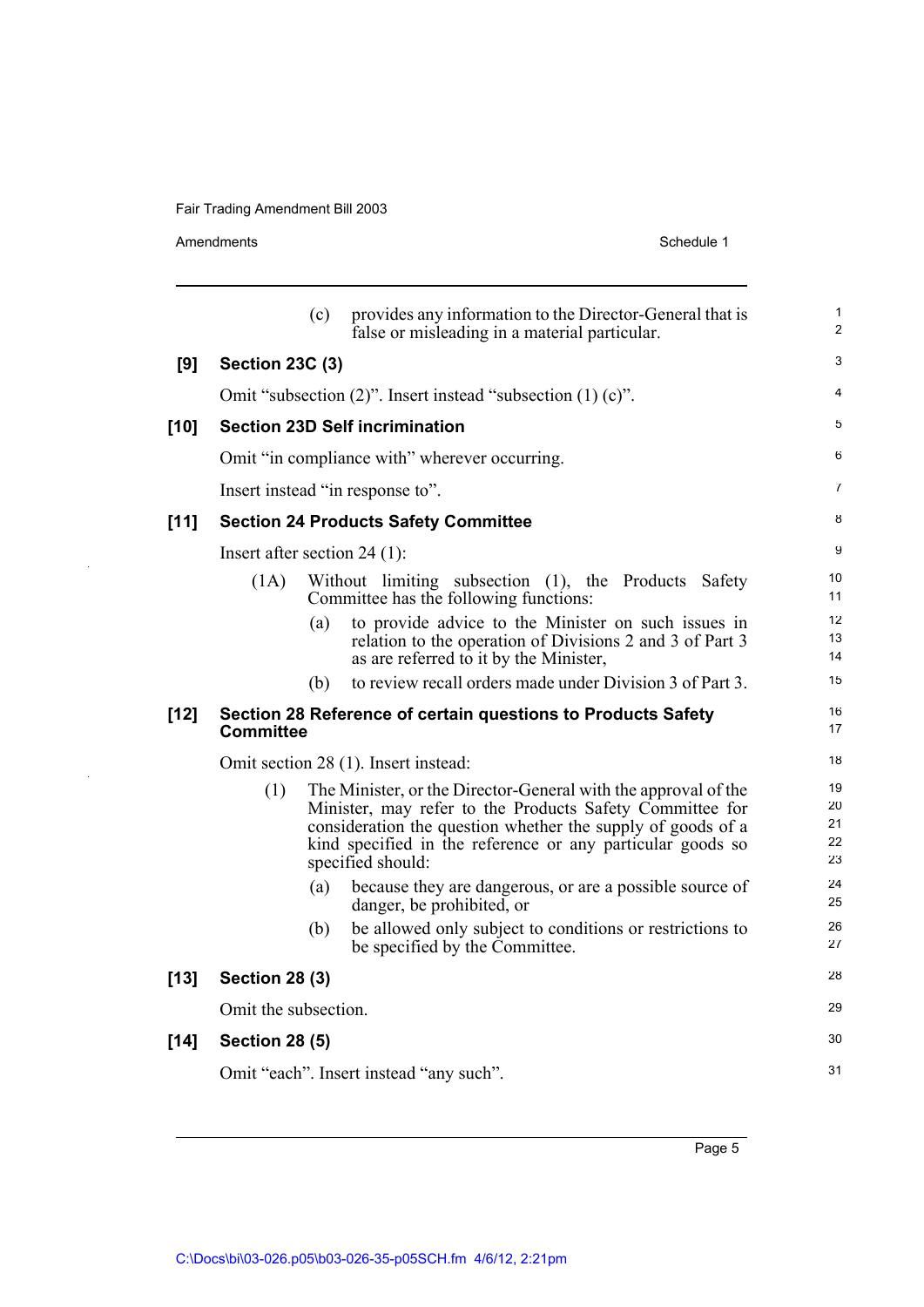Schedule 1 Amendments

l.

| $[15]$ |    | or order           | Section 33 Remedy for supply of goods etc in contravention of Act                                                                                                                                                             | $\mathbf{1}$<br>$\overline{2}$ |
|--------|----|--------------------|-------------------------------------------------------------------------------------------------------------------------------------------------------------------------------------------------------------------------------|--------------------------------|
|        |    | Omit the section.  |                                                                                                                                                                                                                               | 3                              |
| $[16]$ |    | Sections 34-36F    |                                                                                                                                                                                                                               | 4                              |
|        |    |                    | Omit sections 34–36. Insert instead:                                                                                                                                                                                          | 5                              |
|        | 34 | <b>Definitions</b> |                                                                                                                                                                                                                               | 6                              |
|        |    |                    | In this Division:                                                                                                                                                                                                             | $\overline{7}$                 |
|        |    |                    | <i>defective goods</i> means goods that:                                                                                                                                                                                      | 8                              |
|        |    | (a)                | do not comply with a product safety standard for the<br>goods, or                                                                                                                                                             | 9<br>10                        |
|        |    | (b)                | are the subject of a banning order, or                                                                                                                                                                                        | 11                             |
|        |    | (c)                | are, in the opinion of the Director-General, of a kind<br>that may cause death or injury to any person.                                                                                                                       | 12<br>13                       |
|        |    |                    | <i>recall order</i> means an order made by the Director-General<br>under section 35.                                                                                                                                          | 14<br>15                       |
|        | 35 |                    | <b>Recall orders by Director-General</b>                                                                                                                                                                                      | 16                             |
|        |    | (1)                | The Director-General may, by order published in the Gazette,<br>require the supplier of defective goods to do any one or more<br>of the following:                                                                            | 17<br>18<br>19                 |
|        |    | (a)                | recall the goods in the manner, and within the period,<br>specified in the order,                                                                                                                                             | 20<br>21                       |
|        |    | (b)                | disclose to the public, or to a class of persons specified<br>in the order, in the manner and within the period so<br>specified, any one or more of the following:                                                            | 22<br>23<br>24                 |
|        |    |                    | the nature of any defect in, or dangerous<br>(i)<br>characteristic of, the goods identified in the order,                                                                                                                     | 25<br>26                       |
|        |    |                    | the circumstances in which the use of the goods<br>(ii)<br>is dangerous,                                                                                                                                                      | 27<br>28                       |
|        |    |                    | procedures for disposing of the goods,<br>(iii)                                                                                                                                                                               | 29                             |
|        |    | (c)                | notify the public, or a class of persons specified in the<br>order, in the manner and within the period so specified,<br>that the supplier undertakes to do whichever of the<br>following the supplier thinks is appropriate: | 30<br>31<br>32<br>33           |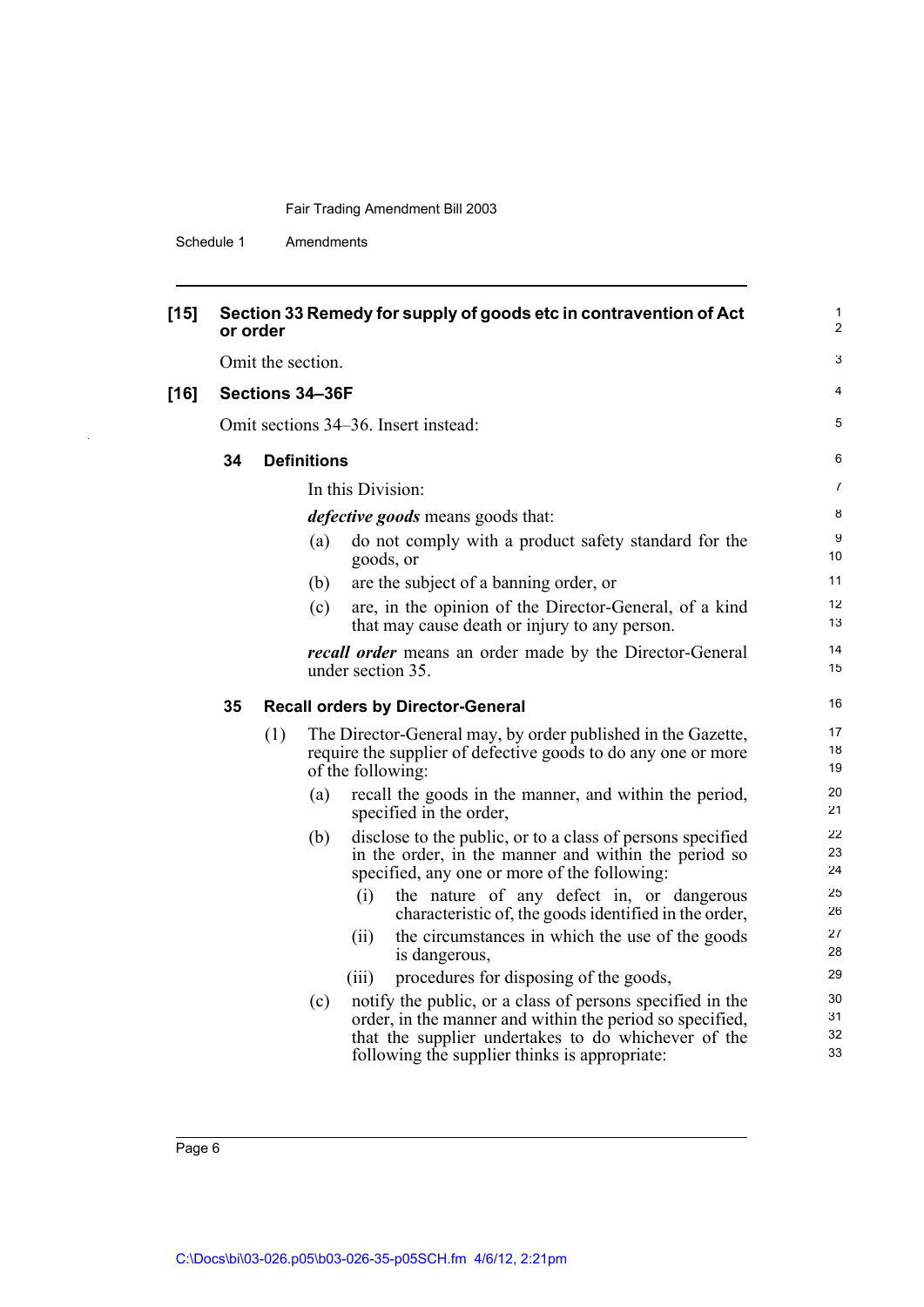Amendments Schedule 1

|    |     | (i)                            | except where the order identifies a dangerous<br>characteristic of the goods—repair the goods,                                                                                                                                                                                                               | $\mathbf{1}$<br>2          |
|----|-----|--------------------------------|--------------------------------------------------------------------------------------------------------------------------------------------------------------------------------------------------------------------------------------------------------------------------------------------------------------|----------------------------|
|    |     | (ii)                           | replace the goods,                                                                                                                                                                                                                                                                                           | 3                          |
|    |     | (iii)                          | refund to a person to whom the goods were<br>supplied (whether by the supplier or by another<br>person) the price of the goods.                                                                                                                                                                              | 4<br>5<br>6                |
|    | (2) |                                | A recall order ceases to have effect at the end of the period of<br>28 days immediately following the date on which it was<br>published in the Gazette unless the order is, before the end of<br>that 28-day period, confirmed by the Minister by notice<br>published in the Gazette.                        | 7<br>8<br>9<br>10<br>11    |
|    | (3) |                                | Subsection (2) does not apply if a request is made under<br>section 36 for a review of the recall order.                                                                                                                                                                                                     | 12 <sup>2</sup><br>13      |
|    | (4) | sections apply.                | Sections 40 and 41 of the <i>Interpretation Act 1987</i> apply to a<br>recall order as if it were a statutory rule to which those                                                                                                                                                                            | 14<br>15<br>16             |
| 36 |     | <b>Review of recall orders</b> |                                                                                                                                                                                                                                                                                                              | 17                         |
|    | (1) |                                | The Minister or the supplier of goods to which a recall order<br>relates may, within 14 days of the date on which the order was<br>published in the Gazette, request the Products Safety<br>Committee to review the order.                                                                                   | 18<br>19<br>20<br>21       |
|    | (2) |                                | If any such request is made, the Products Safety Committee is<br>to conduct the review of the order and report to the Minister<br>on the outcome of the review.                                                                                                                                              | 22<br>23<br>24             |
|    | (3) |                                | The provisions of sections 28 (7)–(11) and 29 apply to and in<br>respect to the review of a recall order by the Products Safety<br>Committee under this section in the same way as those<br>provisions apply to the consideration of a question that is<br>referred to the Committee under section $28(1)$ . | 25<br>26<br>27<br>28<br>29 |
|    | (4) | Accordingly:                   |                                                                                                                                                                                                                                                                                                              | 30                         |
|    |     | (a)                            | a reference in those provisions to a question that is<br>referred to the Committee includes a reference to a<br>recall order that the Committee has been requested to<br>review, and                                                                                                                         | 31<br>32<br>33<br>34       |
|    |     | (b)                            | a reference in those provisions to the consideration by<br>the Committee of such a question includes a reference<br>to the conducting of a review of a recall order.                                                                                                                                         | 35<br>36<br>37             |
|    |     |                                |                                                                                                                                                                                                                                                                                                              |                            |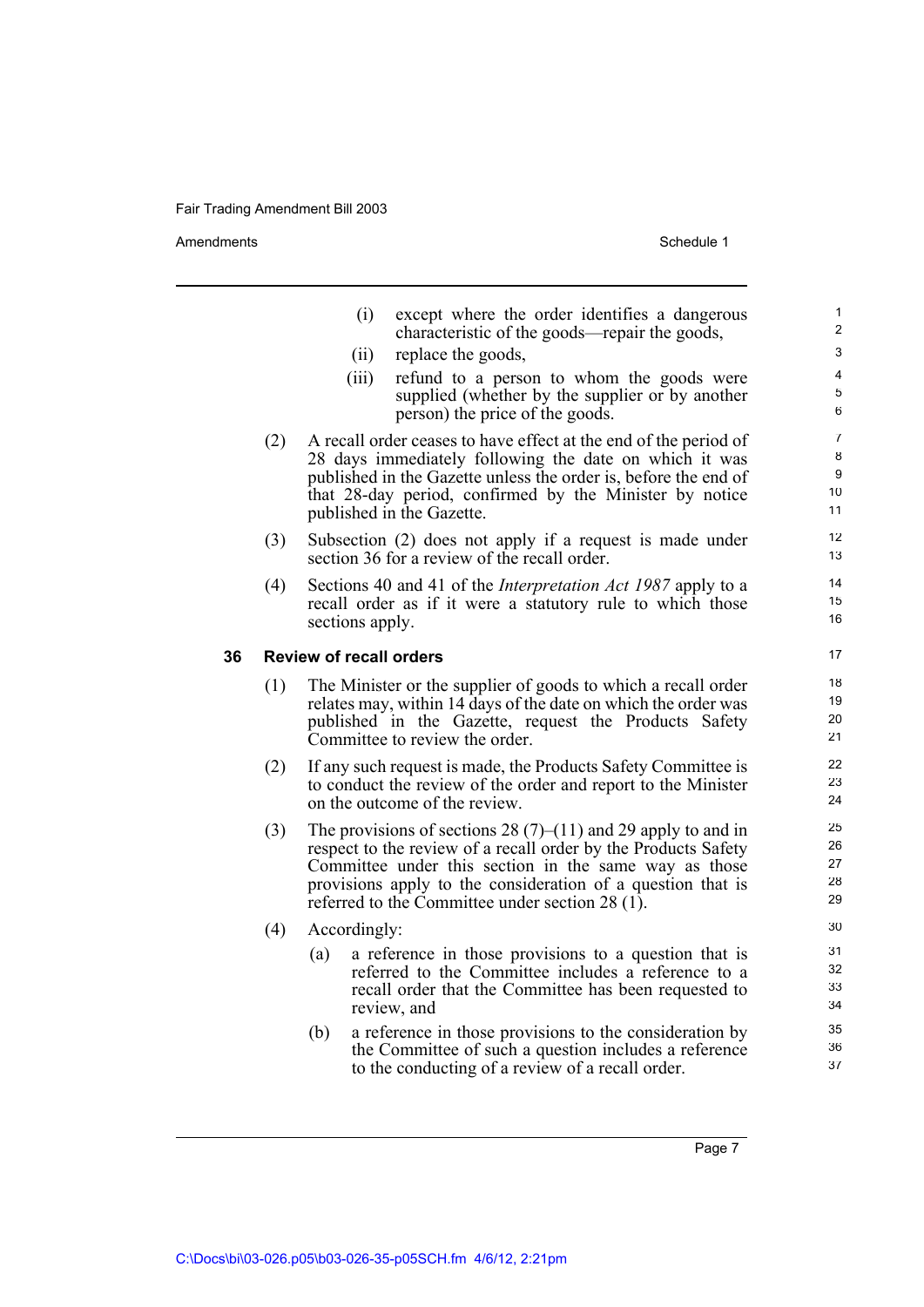Schedule 1 Amendments

|     | (5) |          | On receiving the Committee's report in relation to a recall<br>order, the Minister may, by order published in the Gazette:                                                                                             | 1<br>$\overline{c}$  |
|-----|-----|----------|------------------------------------------------------------------------------------------------------------------------------------------------------------------------------------------------------------------------|----------------------|
|     |     | (a)      | confirm the recall order, or                                                                                                                                                                                           | 3                    |
|     |     | (b)      | amend the recall order in accordance with the terms of                                                                                                                                                                 | 4                    |
|     |     |          | the Committee's report, or                                                                                                                                                                                             | 5                    |
|     |     | (c)      | repeal the order.                                                                                                                                                                                                      | 6                    |
| 36A |     |          | Reduction of refund in certain circumstances                                                                                                                                                                           | 7                    |
|     |     | If:      |                                                                                                                                                                                                                        | 8                    |
|     |     | (a)      | in accordance with a recall order, a supplier undertakes<br>to refund the price of goods, and                                                                                                                          | 9<br>10              |
|     |     | (b)      | a period of more than 12 months has elapsed since a<br>person (whether or not the person to whom the refund<br>is to be made) acquired the goods from the supplier,                                                    | 11<br>12<br>13       |
|     |     |          | the amount of the refund may be reduced by an amount,<br>calculated in accordance with the order, that is attributable to<br>the use that a person has had of the goods.                                               | 14<br>15<br>16       |
| 36B |     |          | Undertaking to repair or replace goods                                                                                                                                                                                 | 17                   |
|     | (1) | so that: | If, in accordance with a recall order, a supplier undertakes to<br>repair goods, the supplier must cause the goods to be repaired                                                                                      | 18<br>19<br>20       |
|     |     | (a)      | any defect in the goods as identified in the order is<br>rectified, and                                                                                                                                                | 21<br>22             |
|     |     | (b)      | if there is a product safety standard for goods of that<br>kind—the goods comply with the standard.                                                                                                                    | 23<br>24             |
|     | (2) |          | If, in accordance with a recall order, a supplier undertakes to<br>replace goods, the supplier must replace the goods with like<br>goods that:                                                                         | 25<br>26<br>27       |
|     |     | (a)      | if a defect in, or a dangerous characteristic of, the goods<br>to be replaced was identified in the order—do not<br>contain that defect or have that characteristic, and                                               | 28<br>29<br>30       |
|     |     | (b)      | if there is a product safety standard for goods of that<br>kind—comply with the standard.                                                                                                                              | 31<br>32             |
|     | (3) |          | If, in accordance with a recall order, a supplier undertakes to<br>repair or replace goods, the cost of the repair or replacement,<br>including any necessary transportation costs, is to be borne by<br>the supplier. | 33<br>34<br>35<br>36 |
|     |     |          |                                                                                                                                                                                                                        |                      |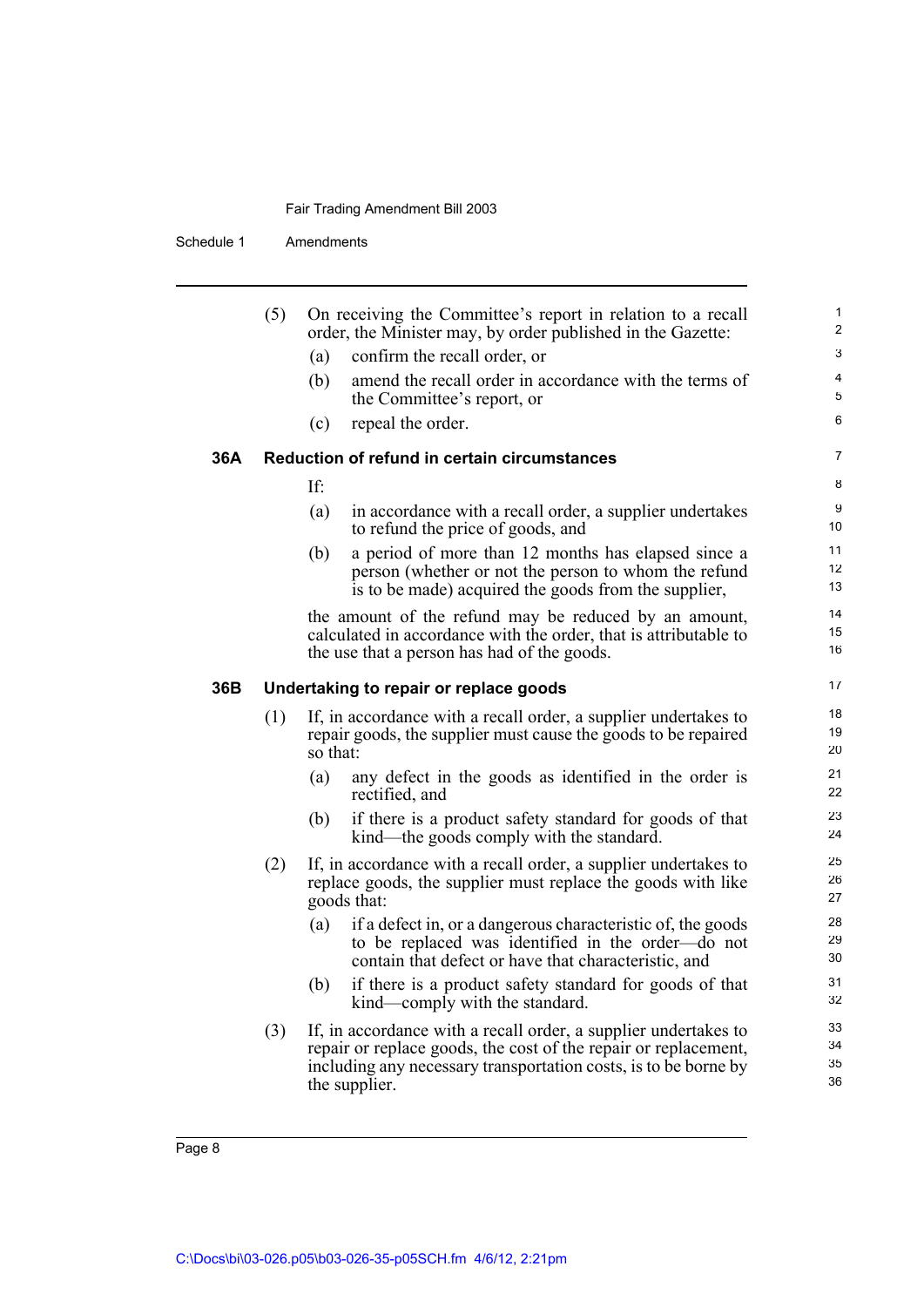Amendments Schedule 1

|     |     |                                                                                                                                                                                                            | 1                                                                                                                                                                                                                                                                                                                                                                                                                                                                                                                                                                                                                                                                                                                                                           |
|-----|-----|------------------------------------------------------------------------------------------------------------------------------------------------------------------------------------------------------------|-------------------------------------------------------------------------------------------------------------------------------------------------------------------------------------------------------------------------------------------------------------------------------------------------------------------------------------------------------------------------------------------------------------------------------------------------------------------------------------------------------------------------------------------------------------------------------------------------------------------------------------------------------------------------------------------------------------------------------------------------------------|
|     |     |                                                                                                                                                                                                            | $\overline{2}$                                                                                                                                                                                                                                                                                                                                                                                                                                                                                                                                                                                                                                                                                                                                              |
|     | (a) | fail to comply with a requirement of the order, or                                                                                                                                                         | 3                                                                                                                                                                                                                                                                                                                                                                                                                                                                                                                                                                                                                                                                                                                                                           |
|     | (b) | if the order identifies a defect in, or a dangerous<br>characteristic of, the goods—supply goods of the kind<br>to which the order relates and that contain that defect or<br>have that characteristic, or | $\overline{\mathbf{4}}$<br>5<br>$\,6$<br>$\overline{7}$                                                                                                                                                                                                                                                                                                                                                                                                                                                                                                                                                                                                                                                                                                     |
|     | (c) | in any case other than a case referred to in paragraph<br>(b)—supply goods of the kind to which the order<br>relates, or                                                                                   | 8<br>9<br>10                                                                                                                                                                                                                                                                                                                                                                                                                                                                                                                                                                                                                                                                                                                                                |
|     | (d) | fail to carry out an undertaking given by the supplier<br>under section 35 $(1)$ (c), or                                                                                                                   | 11<br>12                                                                                                                                                                                                                                                                                                                                                                                                                                                                                                                                                                                                                                                                                                                                                    |
|     | (e) | having given such an undertaking to repair or replace<br>goods—fail to comply with section 36B.                                                                                                            | 13<br>14                                                                                                                                                                                                                                                                                                                                                                                                                                                                                                                                                                                                                                                                                                                                                    |
|     |     |                                                                                                                                                                                                            | 15                                                                                                                                                                                                                                                                                                                                                                                                                                                                                                                                                                                                                                                                                                                                                          |
| (1) |     |                                                                                                                                                                                                            | 16<br>17<br>18<br>19                                                                                                                                                                                                                                                                                                                                                                                                                                                                                                                                                                                                                                                                                                                                        |
|     | (a) | stating that the goods are subject to recall, and                                                                                                                                                          | 20                                                                                                                                                                                                                                                                                                                                                                                                                                                                                                                                                                                                                                                                                                                                                          |
|     | (b) | if the goods contain a defect or have a dangerous<br>characteristic—stating the nature of the defect or<br>dangerous characteristic, and                                                                   | 21<br>22<br>23                                                                                                                                                                                                                                                                                                                                                                                                                                                                                                                                                                                                                                                                                                                                              |
|     | (c) | if the goods do not comply with a product safety<br>standard for the goods—stating the nature of the non-<br>compliance.                                                                                   | 24<br>25<br>26                                                                                                                                                                                                                                                                                                                                                                                                                                                                                                                                                                                                                                                                                                                                              |
|     |     |                                                                                                                                                                                                            | 27<br>28                                                                                                                                                                                                                                                                                                                                                                                                                                                                                                                                                                                                                                                                                                                                                    |
| (2) |     |                                                                                                                                                                                                            | 29<br>30<br>31<br>32<br>33                                                                                                                                                                                                                                                                                                                                                                                                                                                                                                                                                                                                                                                                                                                                  |
|     |     |                                                                                                                                                                                                            | <b>Compliance with recall order</b><br>A supplier of goods to which a recall order relates must not:<br><b>Notification of voluntary recall</b><br>If a supplier takes action to recall goods otherwise than as<br>required by a recall order, the supplier must, within 2 days<br>after the action is taken, give the Director-General a notice in<br>writing:<br>Maximum penalty: 100 penalty units in the case of a<br>corporation or 20 penalty units in any other case.<br>If a person who would otherwise be required to give notice<br>under subsection (1) has given notice of the matter under<br>section 65R of the <i>Trade Practices Act 1974</i> of the<br>Commonwealth, the person is not required to give notice<br>under subsection $(1)$ . |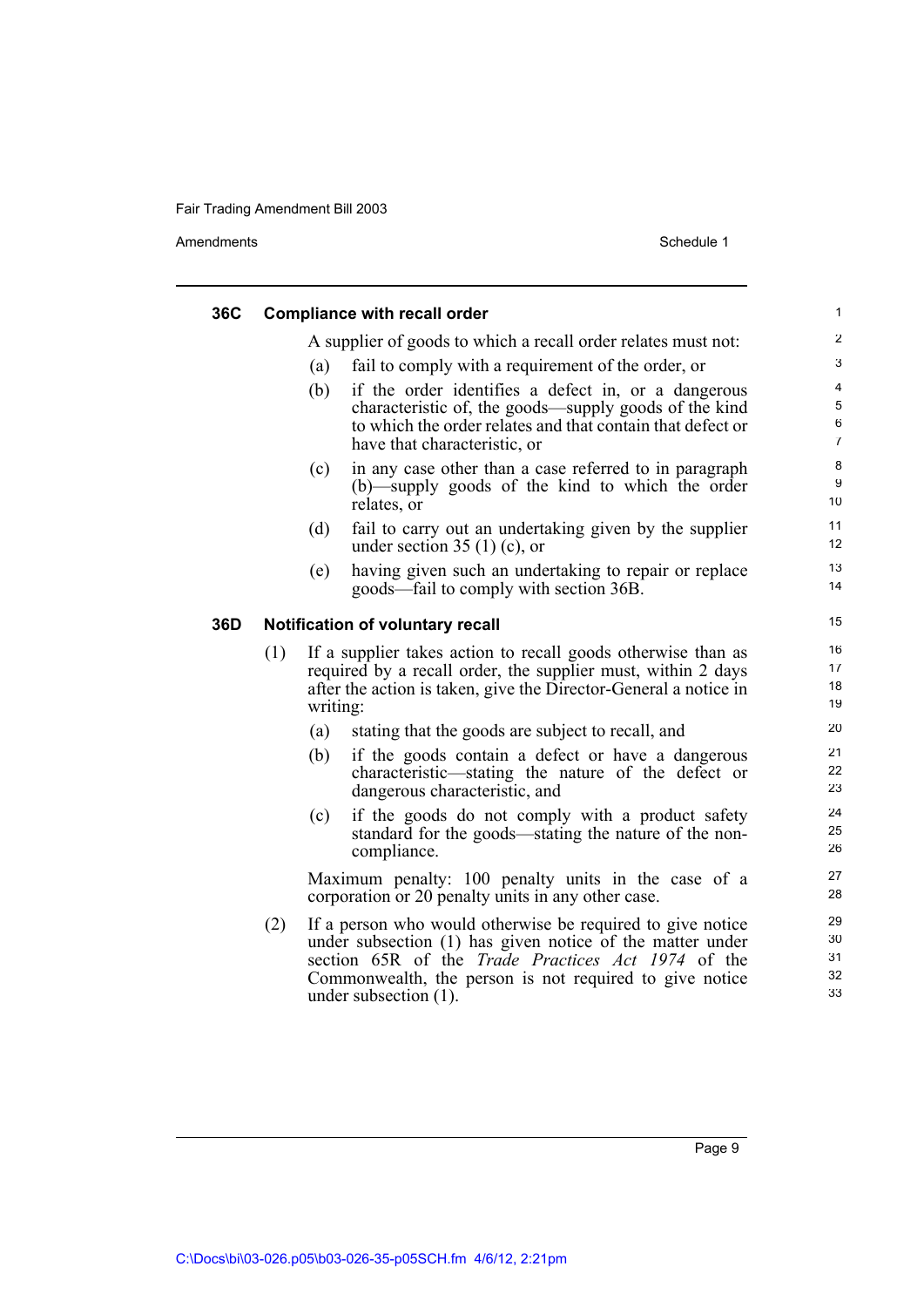Schedule 1 Amendments

#### **36E Requirement to notify recall of goods to persons outside New South Wales**

If any goods are recalled in accordance with a recall order or are voluntarily recalled under section 36D, a person who has supplied any of the goods to another person outside New South Wales must, as soon as practicable after the supply of those goods, give a notice in writing to that other person:

- (a) stating that the goods are subject to recall, and
- (b) if the goods contain a defect or have a dangerous characteristic—stating the nature of the defect or dangerous characteristic, and
- (c) if the goods do not comply with a product safety standard for the goods—stating the nature of the noncompliance.

Maximum penalty: 100 penalty units in the case of a corporation or 20 penalty units in any other case.

#### **36F Certain amounts recoverable as debt or damages**

- (1) If a supplier fails to carry out an undertaking given under section 35 (1) (c) to refund the price of goods, the amount that should have been refunded is recoverable as a debt due by the supplier to the person to whom the undertaking was given.
- (2) If a supplier fails to carry out an undertaking given under section 35 (1) (c) to repair or replace goods, the supplier is taken to have given instead an undertaking, notified under section 35 (1) (c), to refund the price of the goods within the period specified for the repair or replacement of the goods.
- (3) If:

#### (a) a person:

- (i) fails to comply with a requirement of a recall order, or
- (ii) supplies goods in contravention of a recall order identifying a defect in, or dangerous characteristic of, the goods, and
- (b) another person suffers loss or damage:
	- (i) because of a defect in, or dangerous characteristic of, the goods, or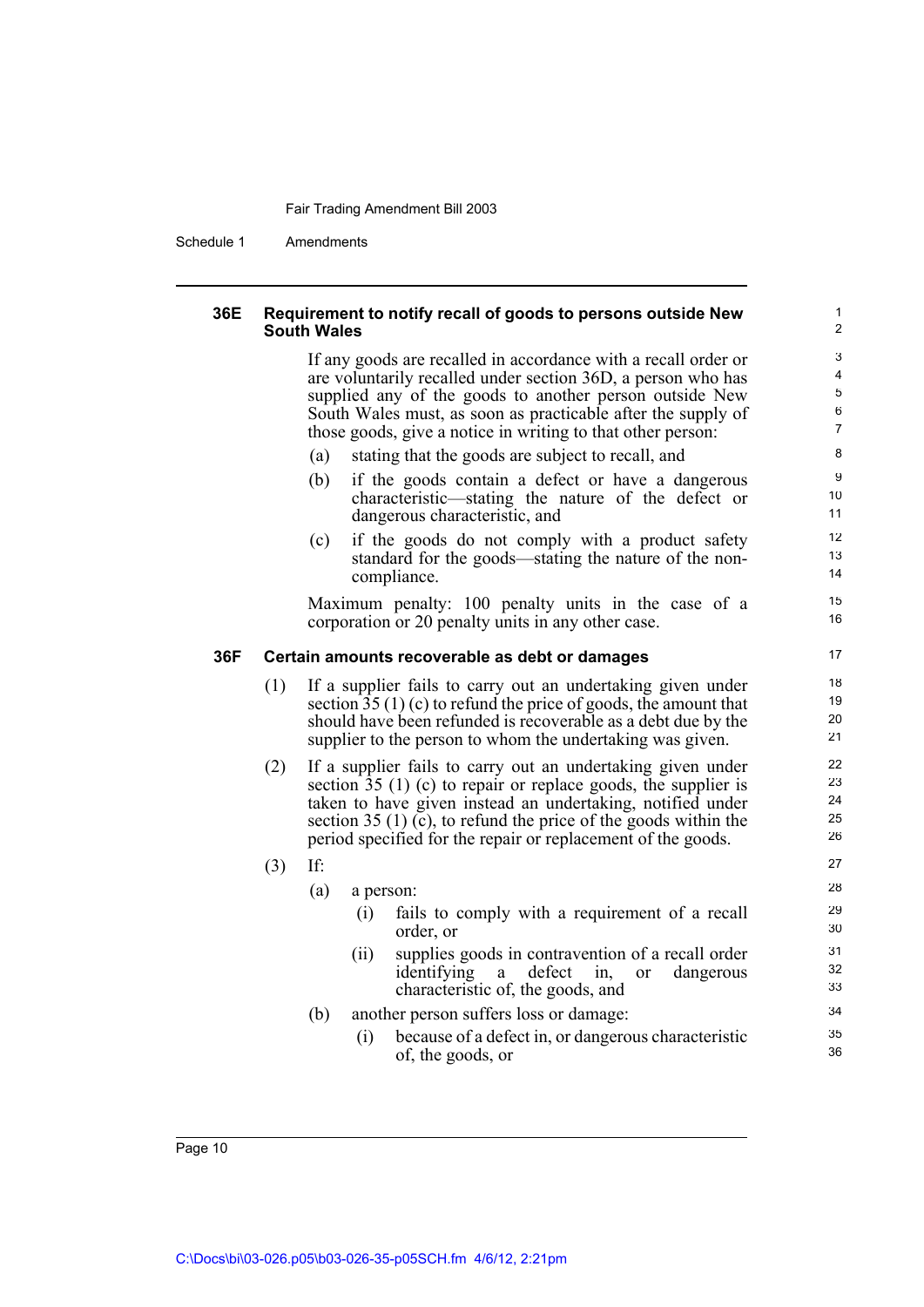$\bar{\mathcal{A}}$ 

|      | Amendments |                   |                    | Schedule 1                                                                                                                                                                                            |                                |
|------|------------|-------------------|--------------------|-------------------------------------------------------------------------------------------------------------------------------------------------------------------------------------------------------|--------------------------------|
|      |            |                   |                    | by not having particular information as to a<br>(ii)<br>characteristic of the goods,                                                                                                                  | $\mathbf{1}$<br>$\overline{2}$ |
|      |            |                   |                    | the person who suffered the loss or damage is, for the<br>purposes of this Act, taken to have suffered the loss or damage<br>because of the failure or contravention.                                 | 3<br>$\overline{4}$<br>5       |
| [17] |            |                   |                    | Part 4, Divisions 3-5                                                                                                                                                                                 | 6                              |
|      |            |                   |                    | Insert after Division 2:                                                                                                                                                                              | 7                              |
|      |            | <b>Division 3</b> |                    | <b>Direct commerce</b>                                                                                                                                                                                | 8                              |
|      | 40A        |                   | <b>Definitions</b> |                                                                                                                                                                                                       | 9                              |
|      |            | (1)               |                    | In this Division:                                                                                                                                                                                     | 10                             |
|      |            |                   |                    | <i>cooling-off period</i> , in relation to a direct commerce contract,<br>means the period within which the consumer is, under section<br>40E or under the contract, entitled to cancel the contract. | 11<br>12<br>13                 |
|      |            |                   |                    | <i>dealer</i> means a person who, in the course of direct commerce:                                                                                                                                   | 14                             |
|      |            |                   | (a)                | enters into negotiations with another person with a view<br>to the making of a contract for the supply of goods or<br>services to that other person, or                                               | 15<br>16<br>17                 |
|      |            |                   | (b)                | calls on, or telephones, another person for the purpose<br>of entering into such negotiations,                                                                                                        | 18<br>19                       |
|      |            |                   |                    | whether or not that person is or is to be the supplier of the<br>goods or services.                                                                                                                   | 20<br>21                       |
|      |            |                   |                    | <i>direct commerce</i> means the practice under which:                                                                                                                                                | 22                             |
|      |            |                   | (a)                | a person:<br>goes from place to place, or<br>(i)<br>(ii)<br>makes telephone calls,                                                                                                                    | 23<br>24<br>25                 |
|      |            |                   |                    | seeking out persons who may be prepared to enter, as<br>consumers, into contracts for the supply of goods or<br>services, and                                                                         | 26<br>27<br>28                 |
|      |            |                   | (b)                | that person (or some other person) enters into<br>negotiations with those prospective consumers with a<br>view to the making of such contracts.                                                       | 29<br>30<br>31                 |
|      |            |                   |                    | <i>direct commerce contract</i> —see section 40B.                                                                                                                                                     | 32                             |

Page 11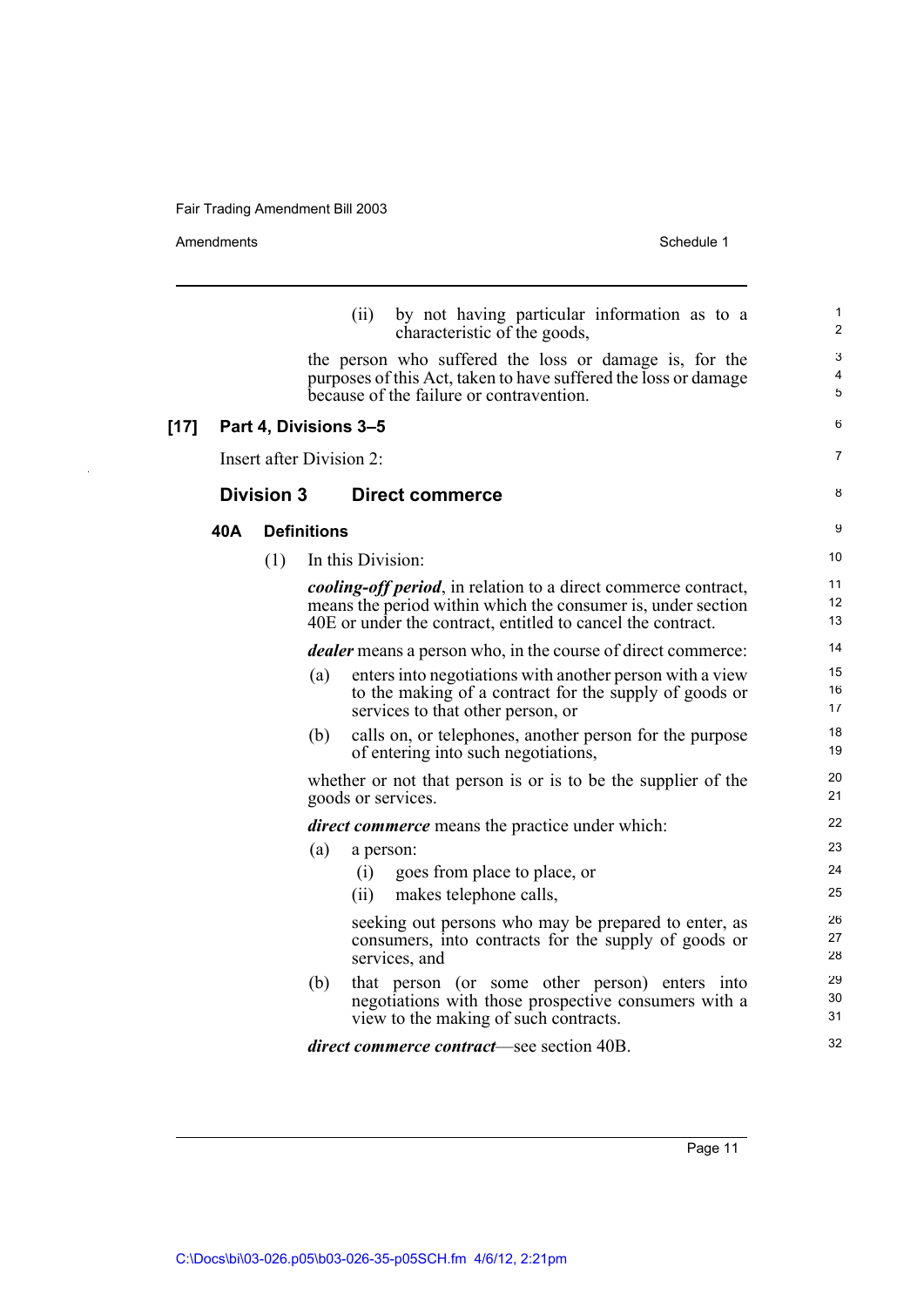Schedule 1 Amendments

*negotiation* includes any discussion or dealing directed towards the making of a contract (whether or not the terms of the contract are open to negotiation).

*related contract or instrument*, in relation to a direct commerce contract, means:

- (a) a contract of guarantee or indemnity that is related to the contract, or
- (b) an instrument related to the contract that creates a mortgage or charge in favour of the supplier or dealer (or a person nominated by the supplier or dealer), or
- (c) another contract or instrument (not being an instrument of the kind referred to in paragraph (b)) that is collateral or related to the contract.
- (2) In this Division:
	- (a) a reference to the consumer or supplier under a contract for the supply of goods or services extends to any person to whom the rights of the original consumer or supplier under the contract are assigned or transferred, or pass by operation of law, and
	- (b) a reference to negotiation of a direct commerce contract is a reference to negotiation of a contract that would, when made, be a direct commerce contract.
- (3) For the purposes of this Division, a contract is a contract for the supply of goods or services to a person who is a party to the contract if it provides for the supply of goods or services either to that person or to someone else but on the order of that person.

#### **40B Meaning of "direct commerce contract"**

- (1) For the purposes of this Division, a contract is a *direct commerce contract* if:
	- (a) it is for the supply of goods or services to a consumer who is an individual, and
	- (b) negotiations leading to the making of the contract (whether or not they are the only negotiations that precede the making of the contract) take place between the dealer and the consumer:
		- (i) in each other's presence at a place other than the business or trade premises of the supplier, or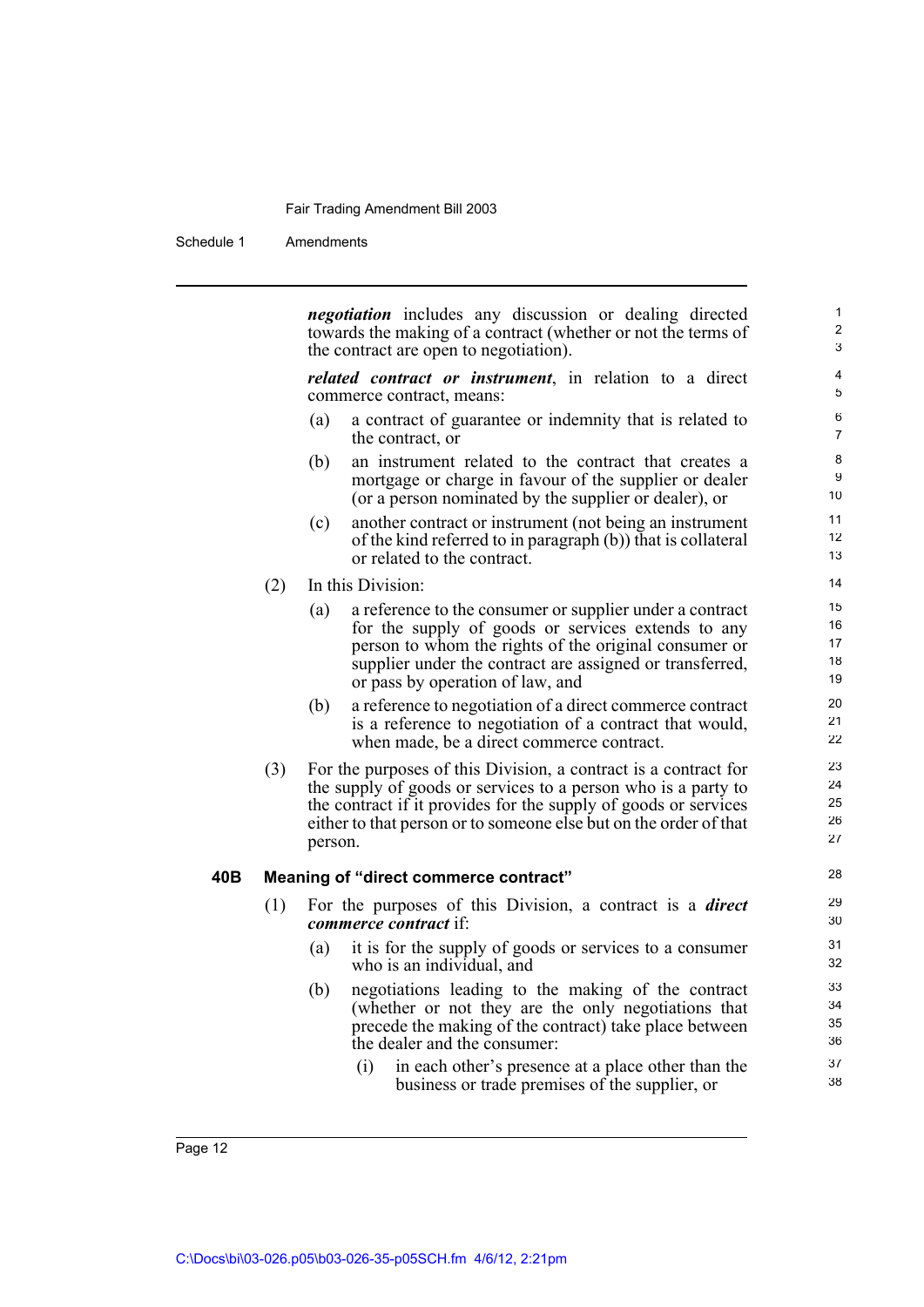Amendments **Schedule 1** Schedule 1

(ii) over the telephone, and (c) the dealer has called at that place or made that telephone call in the course of direct commerce, and (d) the consumer did not invite the dealer to call at that place or make that telephone call for the purpose of entering into those negotiations, and (e) the total consideration payable by the consumer under the contract: (i) is not ascertainable at the time of the making of the contract, or (ii) is ascertainable at the time of the making of the contract (but is more than \$100 or such other amount as may be prescribed by the regulations for the purposes of this section). (2) Despite subsection (1), a direct commerce contract does not include any contract of a kind that is excluded from the operation of this Division by the regulations. (3) If: (a) 2 or more contracts relate substantially to the same transaction, and (b) the transaction could have been effected by a single contract that would, in that case, have constituted a direct commerce contract, then each of the contracts that would not, if it stood alone, constitute a direct commerce contract becomes a direct commerce contract and, for the purpose of ascertaining the cooling-off period in relation to such a contract, the contract is taken to have been made when the last of the contracts was made. **40C Prohibition of certain contractual terms** (1) A direct commerce contract must not contain any provision that purports: (a) to exclude, restrict or modify any right conferred on a consumer under this Division, or (b) to provide that the contract, or any proceedings arising from the contract, is governed by the law of a 1 2 3 4 5 6 7 8 9 10 11 12 13 14 15 16 17 18 19 20 21 22 23 24 25 26 27 28 29 30 31 32 33 34 35 36 37

jurisdiction other than New South Wales.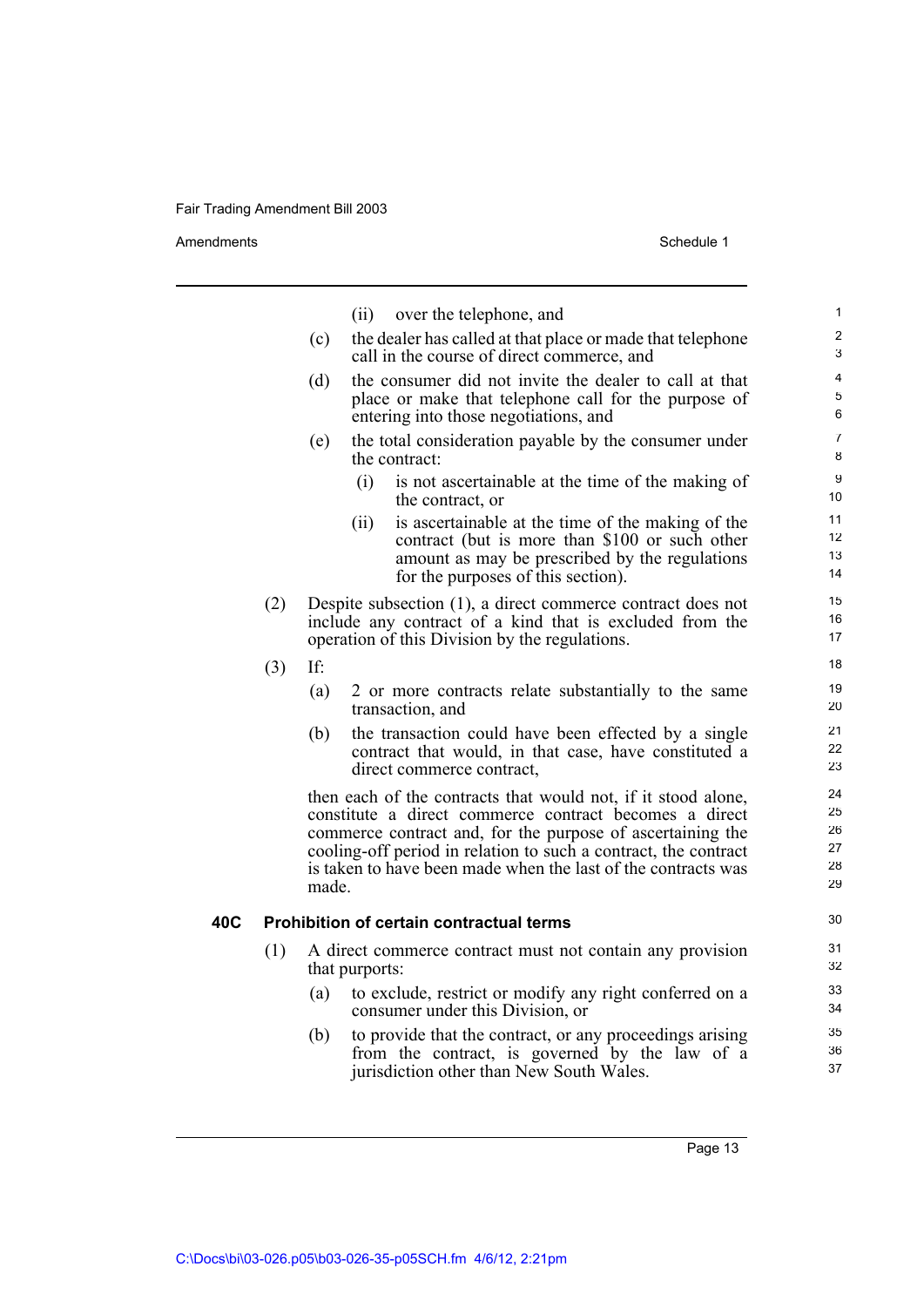Schedule 1 Amendments

|     | (2) | If a direct commerce contract contains a provision contrary to<br>subsection (1), the provision is void and the supplier and<br>dealer are each guilty of an offence.                                          | $\mathbf{1}$<br>$\overline{2}$<br>3 |
|-----|-----|----------------------------------------------------------------------------------------------------------------------------------------------------------------------------------------------------------------|-------------------------------------|
|     |     | Maximum penalty: 100 penalty units.                                                                                                                                                                            | 4                                   |
|     | (3) | For the purposes of this section, a reference to a direct<br>commerce contract includes a related contract or instrument.                                                                                      | 5<br>6                              |
| 40D |     | Consumer must be informed of right to cancel direct<br>commerce contract                                                                                                                                       | $\overline{7}$<br>8                 |
|     | (1) | Before a direct commerce contract is made, the consumer<br>must be given information as to the following:                                                                                                      | 9<br>10                             |
|     |     | (a)<br>that the consumer has a right to cancel the contract<br>during the cooling-off period,                                                                                                                  | 11<br>12                            |
|     |     | the manner in which that right may be exercised by the<br>(b)<br>consumer,                                                                                                                                     | 13<br>14                            |
|     |     | such other matters as may be prescribed by the<br>(c)<br>regulations for the purposes of this section.                                                                                                         | 15<br>16                            |
|     | (2) | In the case of a direct commerce contract that is made in the<br>presence of both the dealer and the consumer, the information<br>referred to in subsection $(1)$ must be given to the consumer in<br>writing. | 17<br>18<br>19<br>20                |
|     | (3) | In the case of a direct commerce contract that is made over the<br>telephone, the information referred to in subsection (1) must:                                                                              | 21<br>22                            |
|     |     | be given to the consumer over the telephone, and<br>(a)                                                                                                                                                        | 23                                  |
|     |     | be subsequently given to the consumer in writing.<br>(b)                                                                                                                                                       | 24                                  |
|     | (4) | The regulations may make provision for or with respect to the<br>form and manner in which the information referred to in<br>subsection $(1)$ must be given.                                                    | 25<br>26<br>27                      |
|     | (5) | If this section and any regulation made under subsection (4)<br>are not complied with in relation to a direct commerce<br>contract, the supplier and the dealer are each guilty of an<br>offence.              | 28<br>29<br>30<br>31                |
|     |     | Maximum penalty: 100 penalty units.                                                                                                                                                                            | 32                                  |
|     | (6) | The supplier under a direct commerce contract cannot enforce<br>the contract against the consumer if this section and any<br>regulation made under subsection (4) are not complied with.                       | 33<br>34<br>35                      |
|     |     |                                                                                                                                                                                                                |                                     |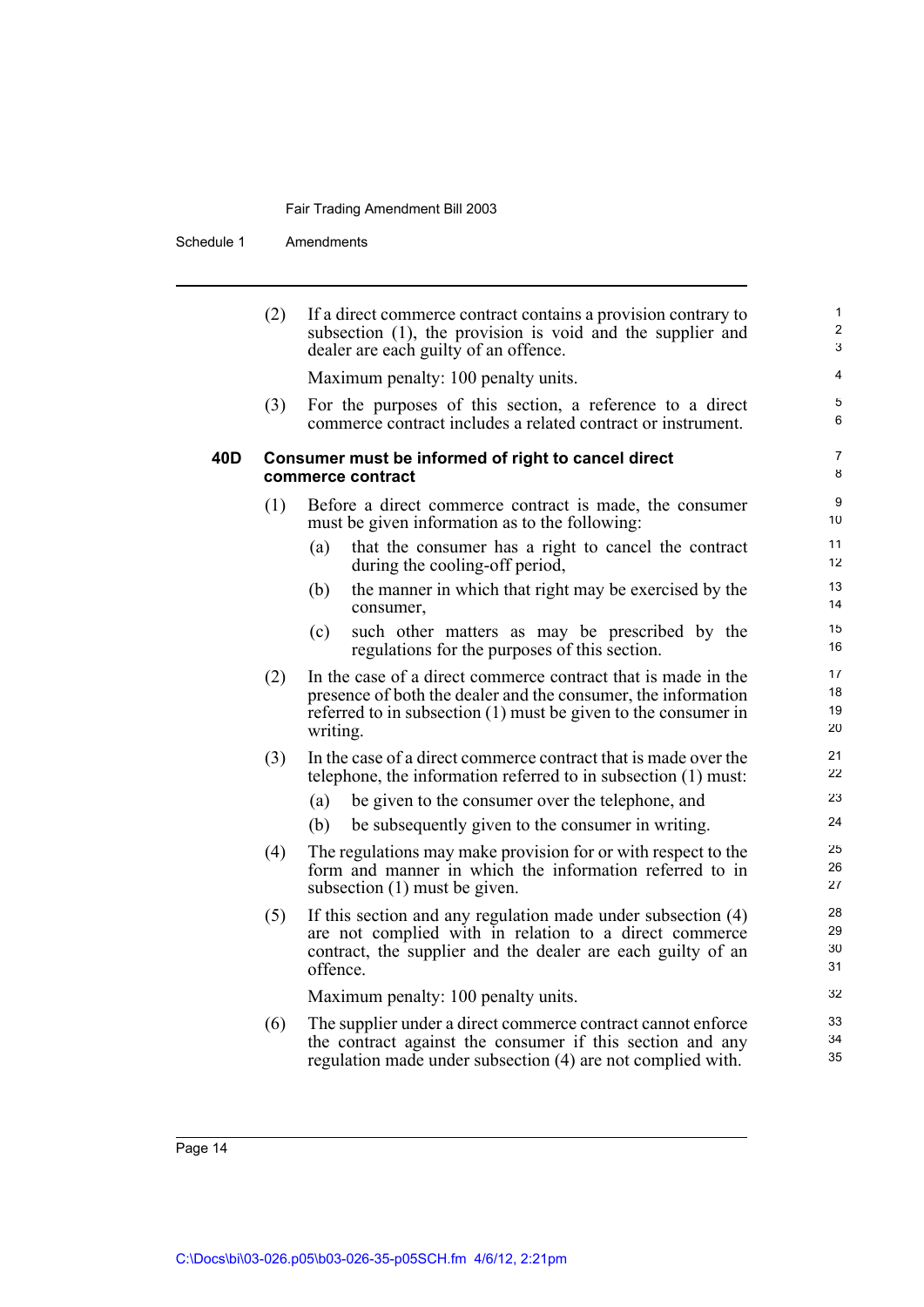Amendments Schedule 1

| <b>40E</b> | Right of consumer to cancel direct commerce contract during<br>cooling-off period |                                                                                                                                                                                                                                                                                           |                               |  |  |  |
|------------|-----------------------------------------------------------------------------------|-------------------------------------------------------------------------------------------------------------------------------------------------------------------------------------------------------------------------------------------------------------------------------------------|-------------------------------|--|--|--|
|            | (1)                                                                               | The consumer under a direct commerce contract may cancel<br>the contract by giving written notice of cancellation to the<br>supplier:                                                                                                                                                     | 3<br>4<br>5                   |  |  |  |
|            |                                                                                   | (a)<br>in the case of a contract that is made in the presence of<br>both the dealer and the consumer—within 5 clear<br>business days from the day on which the contract was<br>made, or                                                                                                   | 6<br>$\overline{7}$<br>8<br>9 |  |  |  |
|            |                                                                                   | in the case of a contract that is made over the<br>(b)<br>telephone—within the period commencing on the day<br>the contract was made and ending 5 clear business days<br>from the day on which the information referred to in<br>section $40D(1)$ is given to the consumer in writing, or | 10<br>11<br>12<br>13<br>14    |  |  |  |
|            |                                                                                   | in the case of either such contract—within such longer<br>(c)<br>period as the contract may provide.                                                                                                                                                                                      | 15<br>16                      |  |  |  |
|            | (2)                                                                               | A notice of cancellation may be given:                                                                                                                                                                                                                                                    | 17                            |  |  |  |
|            |                                                                                   | by delivering it personally to the supplier, or<br>(a)                                                                                                                                                                                                                                    | 18                            |  |  |  |
|            |                                                                                   | (b)<br>by delivering it, or sending it by post, in an envelope<br>addressed to the supplier, to the supplier's address, or                                                                                                                                                                | 19<br>20                      |  |  |  |
|            |                                                                                   | by faxing it to the supplier's address, or<br>(c)                                                                                                                                                                                                                                         | 21                            |  |  |  |
|            |                                                                                   | (d)<br>in such other manner as may be prescribed by the<br>regulations.                                                                                                                                                                                                                   | 22<br>23                      |  |  |  |
|            | (3)                                                                               | A notice of cancellation sent by post to a supplier is taken to<br>have been given to the supplier at the time of posting.                                                                                                                                                                | 24<br>25                      |  |  |  |
|            | (4)                                                                               | A right of cancellation conferred by this section may be<br>exercised:                                                                                                                                                                                                                    | 26<br>27                      |  |  |  |
|            |                                                                                   | despite affirmation of the contract by the consumer, and<br>(a)                                                                                                                                                                                                                           | 28                            |  |  |  |
|            |                                                                                   | (b)<br>even though the contract has been fully executed.                                                                                                                                                                                                                                  | 29                            |  |  |  |
|            | (5)                                                                               | If a direct commerce contract is cancelled by the consumer<br>under this section, any related contract or instrument is void.                                                                                                                                                             | 30<br>31                      |  |  |  |
| 40F        |                                                                                   | Consequences of cancellation of direct commerce contract                                                                                                                                                                                                                                  | 32                            |  |  |  |
|            | (1)                                                                               | If a direct commerce contract is cancelled by the consumer<br>during the cooling-off period under this Division:                                                                                                                                                                          | 33<br>34                      |  |  |  |
|            |                                                                                   | the supplier must immediately return or refund to the<br>(a)<br>consumer any consideration (or the value of any                                                                                                                                                                           | 35<br>36                      |  |  |  |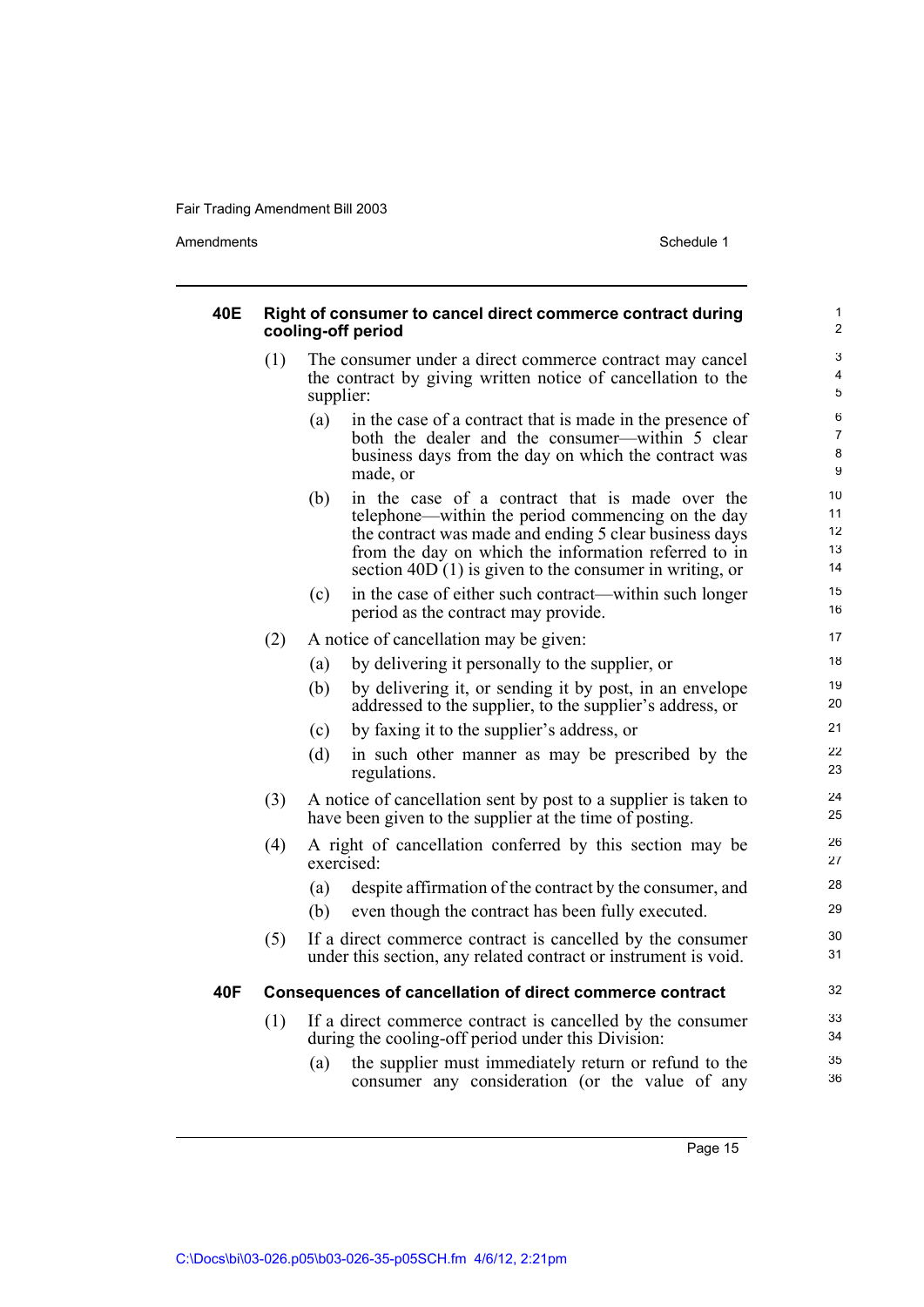Schedule 1 Amendments

|     |     | consideration) given by the consumer under the<br>contract or a related contract or instrument, and                                                                                                                                                                                                                                                                                                                                  | 1<br>$\overline{c}$                    |
|-----|-----|--------------------------------------------------------------------------------------------------------------------------------------------------------------------------------------------------------------------------------------------------------------------------------------------------------------------------------------------------------------------------------------------------------------------------------------|----------------------------------------|
|     |     | (b)<br>the consumer must immediately:                                                                                                                                                                                                                                                                                                                                                                                                | 3                                      |
|     |     | return to the supplier any goods received from the<br>(i)<br>supplier under the contract, or                                                                                                                                                                                                                                                                                                                                         | 4<br>5                                 |
|     |     | notify the supplier of the place where the supplier<br>(ii)<br>may collect the goods.                                                                                                                                                                                                                                                                                                                                                | 6<br>7                                 |
|     | (2) | If:                                                                                                                                                                                                                                                                                                                                                                                                                                  | 8                                      |
|     |     | the consumer gives notice to the supplier under<br>(a)<br>subsection $(1)$ (b) $(ii)$ , and                                                                                                                                                                                                                                                                                                                                          | 9<br>10                                |
|     |     | the supplier does not collect the goods within 28 days<br>(b)<br>after the cancellation of the contract,                                                                                                                                                                                                                                                                                                                             | 11<br>12                               |
|     |     | the goods become the property of the consumer free of any<br>other right or interest.                                                                                                                                                                                                                                                                                                                                                | 13<br>14                               |
|     | (3) | If the consumer returns goods to the supplier under this<br>section but has failed to take reasonable care of the goods, the<br>consumer is liable to pay compensation to the supplier for the<br>damage to or depreciation in the value of the goods. However,<br>the consumer is not liable for any such damage or<br>depreciation attributable to normal use of the goods or<br>circumstances beyond the control of the consumer. | 15<br>16<br>17<br>18<br>19<br>20<br>21 |
|     | (4) | The obligations imposed by this section may be enforced by<br>action in any court of competent jurisdiction.                                                                                                                                                                                                                                                                                                                         | 22<br>23                               |
|     | (5) | A court that convicts a supplier of an offence against this<br>Division may, on the application of the prosecutor, make<br>orders for the enforcement of obligations imposed by this<br>section.                                                                                                                                                                                                                                     | 24<br>25<br>26<br>27                   |
|     | (6) | A person who fails to comply with an order under subsection<br>$(5)$ is guilty of an offence.                                                                                                                                                                                                                                                                                                                                        | 28<br>29                               |
|     |     | Maximum penalty: 100 penalty units.                                                                                                                                                                                                                                                                                                                                                                                                  | 30                                     |
| 40G |     | <b>Waiver of rights</b>                                                                                                                                                                                                                                                                                                                                                                                                              | 31                                     |
|     |     | A consumer under a direct commerce contract is not<br>competent to waive any right conferred by this Division.                                                                                                                                                                                                                                                                                                                       | 32<br>33                               |
|     |     |                                                                                                                                                                                                                                                                                                                                                                                                                                      |                                        |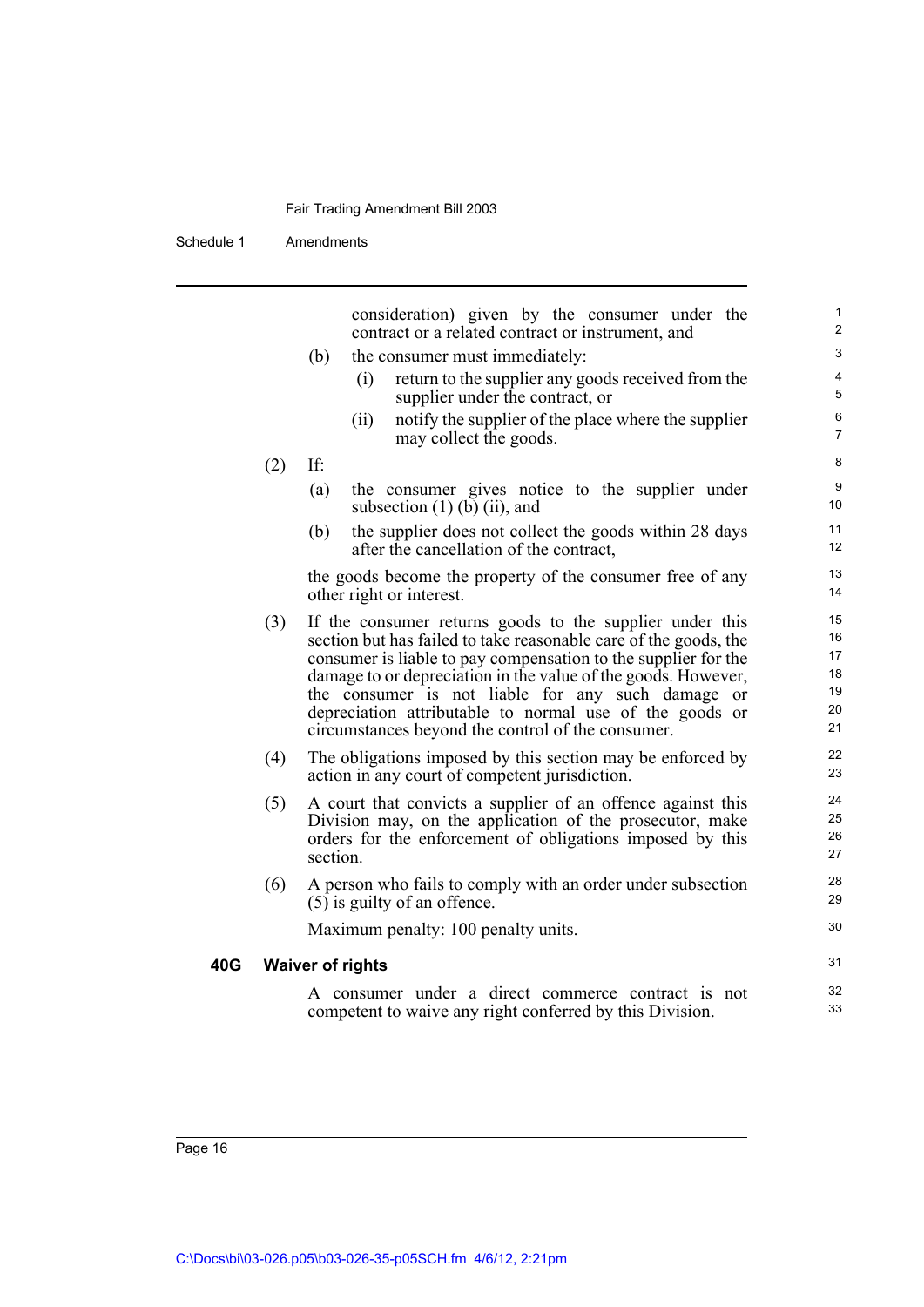Amendments Schedule 1

| 40H |     | Fees for services during cooling-off period prohibited                                                    | 1        |
|-----|-----|-----------------------------------------------------------------------------------------------------------|----------|
|     |     | A supplier or dealer must not, in relation to a direct commerce                                           | 2        |
|     |     | contract or a related contract or instrument, collect any fees                                            | 3        |
|     |     | during the cooling-off period for services provided by the                                                | 4<br>5   |
|     |     | dealer or supplier during that period.                                                                    |          |
|     |     | Maximum penalty: 100 penalty units.                                                                       | 6        |
| 401 |     | <b>Prohibited hours for direct commerce</b>                                                               | 7        |
|     |     | A dealer must not call on, or telephone, any person:                                                      | 8        |
|     |     | after 8 pm on any day, or<br>(a)                                                                          | 9        |
|     |     | (b)<br>before 9 am on any day,                                                                            | 10       |
|     |     | for the purpose of negotiating a direct commerce contract (or                                             | 11       |
|     |     | for an incidental or related purpose) unless the dealer has                                               | 12       |
|     |     | made an appointment with the person.                                                                      | 13       |
|     |     | Maximum penalty: 100 penalty units.                                                                       | 14       |
| 40J |     | Other requirements in relation to dealers                                                                 | 15       |
|     | (1) | A dealer who is carrying on negotiations on the telephone                                                 | 16       |
|     |     | with a person <i>(the prospective consumer)</i> for the purpose of                                        | 17       |
|     |     | making a direct commerce contract (or for an incidental or                                                | 18<br>19 |
|     |     | related purpose) must cease those negotiations immediately<br>on the request of the prospective consumer. | 20       |
|     |     |                                                                                                           | 21       |
|     | (2) | If any such request is made by the prospective consumer:                                                  | 22       |
|     |     | (a)<br>the dealer, or                                                                                     |          |
|     |     | if the dealer was acting on behalf of a supplier when<br>(b)                                              | 23<br>24 |
|     |     | on negotiations with the prospective<br>carrying<br>consumer—the supplier or any other person acting on   | 25       |
|     |     | behalf of the supplier,                                                                                   | 26       |
|     |     | must not contact the prospective consumer for at least 30 days                                            | 27       |
|     |     | after the prospective consumer made the request.                                                          | 28       |
|     | (3) | A dealer who calls at any premises for the purpose of                                                     | 29       |
|     |     | negotiating a direct commerce contract (or for an incidental or                                           | 30       |
|     |     | related purpose) must leave the premises at the request of the                                            | 31<br>32 |
|     |     | occupier of the premises as soon as it is practicable to do so.                                           |          |
|     | (4) | A dealer who calls on any person for the purpose of                                                       | 33       |
|     |     | negotiating a direct commerce contract (or for an incidental or                                           | 34<br>35 |
|     |     | related purpose) must, as soon as it is practicable to do so:                                             |          |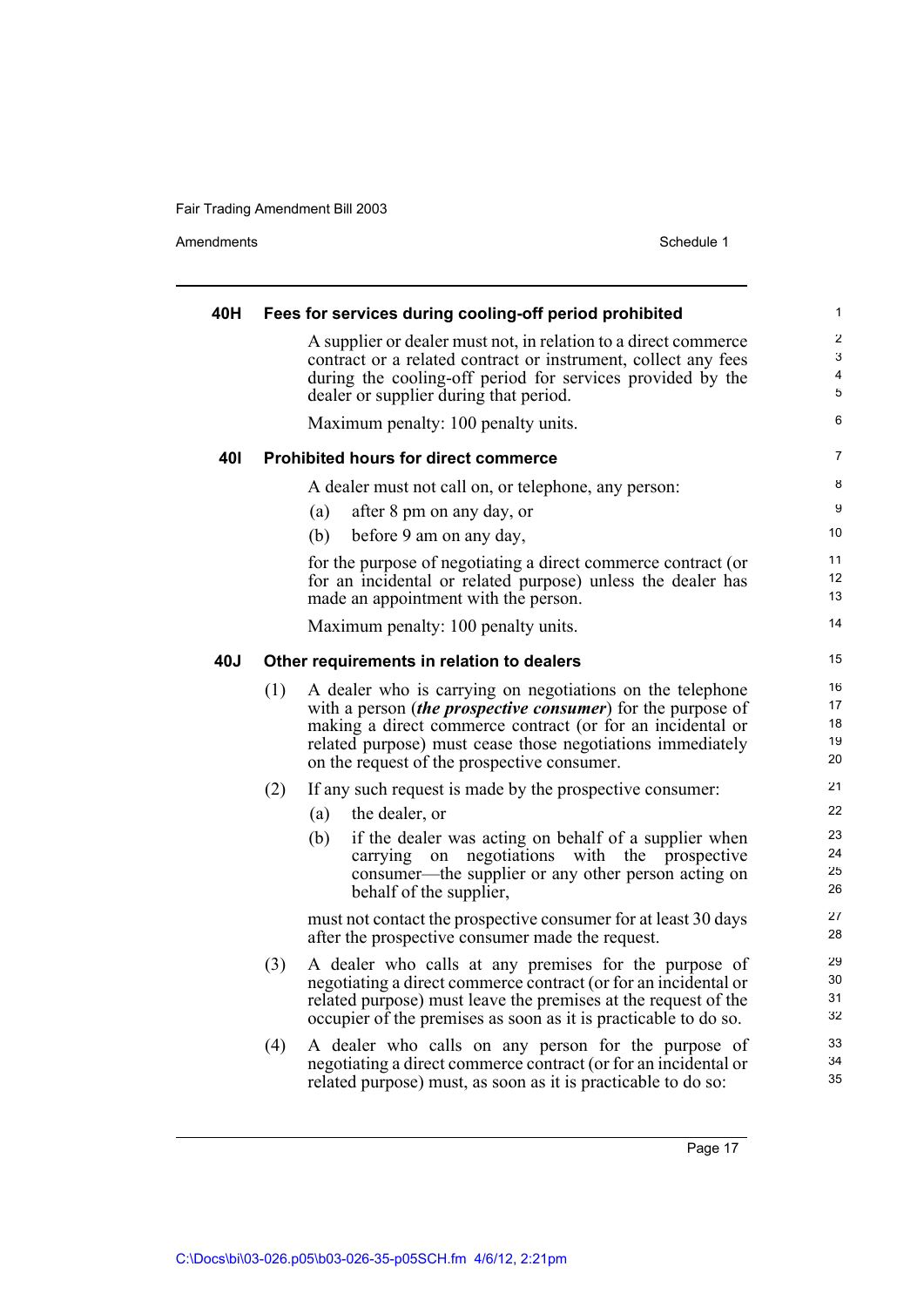Schedule 1 Amendments

|     |     | (a)<br>(b) | (i)<br>(ii) | advise the person of the purpose of the call, and<br>produce to the person an identity card setting out:<br>the dealer's full name and address, and<br>if the dealer is not the supplier—the supplier's<br>full name and address.<br>Maximum penalty: 100 penalty units.                      | 1<br>$\overline{a}$<br>3<br>4<br>5<br>6 |
|-----|-----|------------|-------------|-----------------------------------------------------------------------------------------------------------------------------------------------------------------------------------------------------------------------------------------------------------------------------------------------|-----------------------------------------|
| 40K |     |            |             | <b>Prohibition of certain actions</b>                                                                                                                                                                                                                                                         | $\overline{7}$                          |
|     | (1) |            |             | If a direct commerce contract has been cancelled (or is<br>capable of being cancelled) by the consumer under this<br>Division, a person must not, for the purpose of recovering an<br>amount alleged to be payable by the consumer under the<br>contract or a related contract or instrument: | 8<br>9<br>10<br>11<br>12                |
|     |     | (a)        |             | bring, or assert an intention to bring, legal proceedings<br>against the consumer, or                                                                                                                                                                                                         | 13<br>14                                |
|     |     | (b)        |             | place the name of the consumer, or cause the name of<br>the consumer to be placed, on any list of defaulters or<br>debtors, or assert an intention of placing the name of the<br>consumer, or causing the name of the consumer to be<br>placed, on any such list, or                          | 15<br>16<br>17<br>18<br>19              |
|     |     | (c)        |             | take any other action against the consumer.                                                                                                                                                                                                                                                   | 20                                      |
|     |     |            |             | Maximum penalty: 100 penalty units.                                                                                                                                                                                                                                                           | 21                                      |
|     | (2) |            |             | Subsection $(1)$ (a) does not prohibit:                                                                                                                                                                                                                                                       | 22                                      |
|     |     | (a)        |             | the bringing of, or the asserting of an intention to bring,<br>legal proceedings to determine whether or not a direct<br>commerce contract has been, or is capable of being,<br>cancelled under this Division, or                                                                             | 23<br>24<br>25<br>26                    |
|     |     | (b)        |             | the continuation of such proceedings (for the purpose of<br>recovering an amount alleged to be payable by the<br>consumer under the contract or a related contract or<br>instrument) where it is determined that the contract has<br>not been, or is not capable of being, so cancelled.      | 27<br>28<br>29<br>30<br>31              |
|     | (3) |            |             | If a person is convicted of an offence against subsection $(1)$<br>(b), the court may order the person responsible for keeping<br>any list on which the name of the consumer has been<br>wrongfully placed to remove the name from that list.                                                 | 32<br>33<br>34<br>35                    |
|     |     |            |             |                                                                                                                                                                                                                                                                                               |                                         |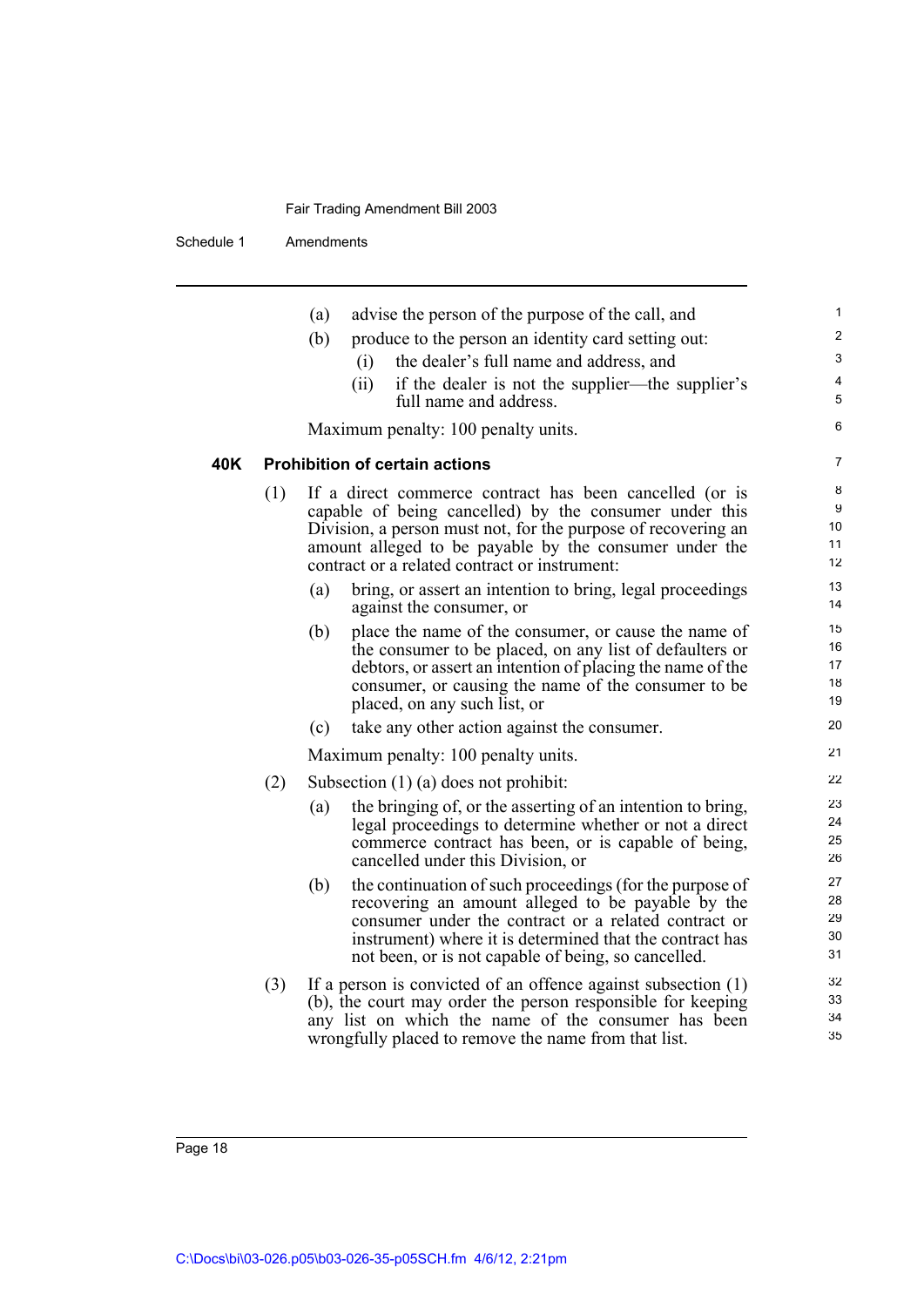Amendments **Amendments** Schedule 1 (4) A person who fails to comply with an order under subsection  $(3)$  is guilty of an offence. Maximum penalty: 100 penalty units. **Division 4 Conditions and warranties in consumer transactions 40L Interpretation and application** (TPA s 66) (1) A reference in this Division to goods or services is a reference to goods or services of a kind ordinarily acquired for personal, domestic or household use or consumption. (2) In this Division: (a) a reference to the quality of goods includes a reference to the state or condition of the goods, and (b) a reference to negotiations in relation to a contract for the supply by a person of goods to a consumer is a reference to any negotiations or arrangements conducted or made with the consumer by another person in the course of a business carried on by the other person in respect of which the consumer was induced to make the contract or that otherwise promoted the transaction to which the contract relates. (3) For the purposes of this Division, goods of any kind are of *merchantable quality* if they are as fit for the purpose or purposes for which goods of that kind are commonly bought as it is reasonable to expect, having regard to any description applied to them, the price (if relevant) and all other relevant circumstances. (4) This Division does not apply to or in respect of a contract made before the commencement of this Division. **40M Application of provisions not to be excluded or modified** (TPA s 68) (1) A term of a contract (including a term that is not set out in the contract but is incorporated in the contract by another term of the contract) that purports to exclude, restrict or modify or has the effect of excluding, restricting or modifying: (a) the application of all or any of the provisions of this Division, or 2 3 4 5 6 7 8 **9** 10 11 12 13 14 15 16 17 18 19 20 21 22 23 24 25 26 27 28 29 30 31 32 33 34 35

1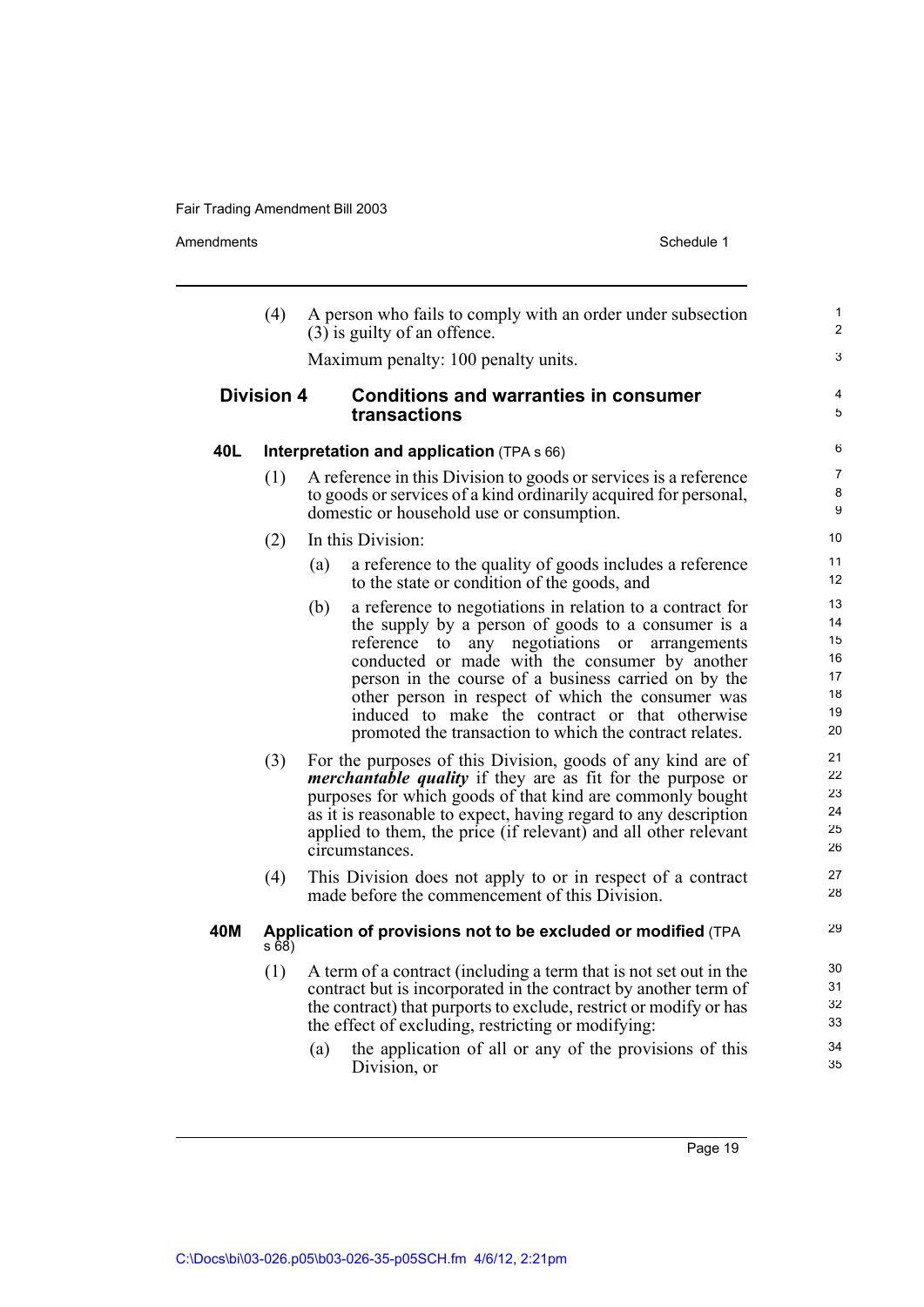Schedule 1 Amendments

|     |                                            | (b)      | the exercise of a right conferred by such a provision, or                                                                                                                                                                                                  | $\mathbf{1}$                                     |  |  |  |  |  |
|-----|--------------------------------------------|----------|------------------------------------------------------------------------------------------------------------------------------------------------------------------------------------------------------------------------------------------------------------|--------------------------------------------------|--|--|--|--|--|
|     |                                            | (c)      | any liability of a person for breach of a condition or                                                                                                                                                                                                     | 2<br>3                                           |  |  |  |  |  |
|     |                                            |          | warranty implied by such a provision, or                                                                                                                                                                                                                   | 4                                                |  |  |  |  |  |
|     |                                            | (d)      | the application of section 40N,                                                                                                                                                                                                                            | 5                                                |  |  |  |  |  |
|     |                                            | is void. |                                                                                                                                                                                                                                                            |                                                  |  |  |  |  |  |
|     | (2)                                        | section. | A term of a contract is not to be considered as excluding,<br>restricting or modifying the application of a provision of this<br>Division or the application of section 40N unless the term<br>does so expressly or is inconsistent with that provision or | 6<br>$\overline{7}$<br>8<br>9<br>10 <sup>1</sup> |  |  |  |  |  |
|     | (3)                                        |          | This section is, with respect to a term of a contract for the<br>supply of recreation services within the meaning of section<br>5N of the <i>Civil Liability Act 2002</i> , subject to that section.                                                       | 11<br>12 <sup>°</sup><br>13                      |  |  |  |  |  |
| 40N | <b>Rescission of contracts (TPA s 75A)</b> |          |                                                                                                                                                                                                                                                            |                                                  |  |  |  |  |  |
|     | (1)                                        | If:      |                                                                                                                                                                                                                                                            | 15                                               |  |  |  |  |  |
|     |                                            | (a)      | a person <i>(the supplier)</i> supplies goods to a consumer in<br>the course of a business, and                                                                                                                                                            | 16<br>17                                         |  |  |  |  |  |
|     |                                            | (b)      | there is a breach of a condition that is, by reason of a<br>provision of this Division, implied in the contract for<br>the supply of the goods,                                                                                                            | 18<br>19<br>20                                   |  |  |  |  |  |
|     |                                            |          | the consumer is, subject to this section, entitled to rescind the<br>contract by:                                                                                                                                                                          | 21<br>22                                         |  |  |  |  |  |
|     |                                            | (c)      | causing to be served on the supplier a notice in writing<br>signed by the consumer giving particulars of the breach,<br><sub>or</sub>                                                                                                                      | 23<br>24<br>25                                   |  |  |  |  |  |
|     |                                            | (d)      | causing the goods to be returned to the supplier and<br>giving to the supplier, either orally or in writing,<br>particulars of the breach.                                                                                                                 | 26<br>27<br>28                                   |  |  |  |  |  |
|     | (2)                                        |          | If a consumer purports to rescind under this section a contract<br>for the supply of goods by a person, the purported rescission<br>does not have any effect if:                                                                                           | 29<br>30<br>31                                   |  |  |  |  |  |
|     |                                            | (a)      | the notice is not served or the goods are not returned<br>within a reasonable time after the consumer has had a<br>reasonable opportunity of inspecting the goods, or                                                                                      | 32<br>33<br>34                                   |  |  |  |  |  |
|     |                                            | (b)      | in the case of a rescission effected by service of a<br>notice—after the delivery of the goods to the consumer<br>but before the notice is served:                                                                                                         | 35<br>36<br>37                                   |  |  |  |  |  |
|     |                                            |          |                                                                                                                                                                                                                                                            |                                                  |  |  |  |  |  |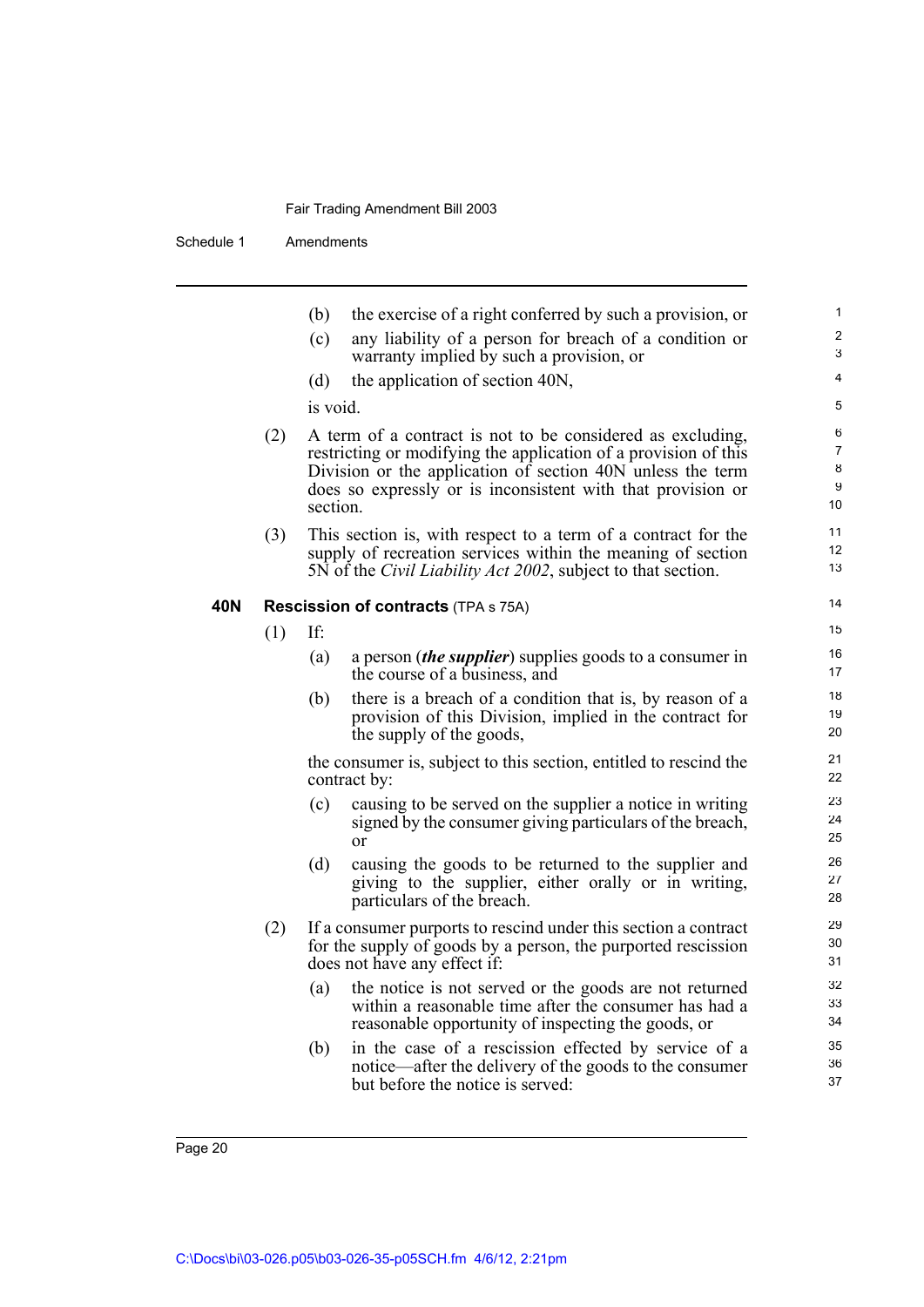Amendments Schedule 1

|     |     |                       | (i)                | the goods were disposed of by the consumer,<br>were lost, or were destroyed otherwise than by                                                                                                                                                                                  | $\mathbf{1}$<br>$\boldsymbol{2}$<br>3 |
|-----|-----|-----------------------|--------------------|--------------------------------------------------------------------------------------------------------------------------------------------------------------------------------------------------------------------------------------------------------------------------------|---------------------------------------|
|     |     |                       | (ii)               | reason of a defect in the goods, or<br>the consumer caused the goods to become<br>unmerchantable or failed to take reasonable steps                                                                                                                                            | 4<br>5<br>6                           |
|     |     |                       |                    | prevent<br>the<br>goods<br>from<br>becoming<br>to<br>unmerchantable, or                                                                                                                                                                                                        | 7                                     |
|     |     |                       | (111)              | the goods were damaged by abnormal use, or                                                                                                                                                                                                                                     | 8                                     |
|     |     | (c)                   |                    | in the case of a rescission effected by return of the<br>goods—while the goods were in the possession of the<br>consumer:                                                                                                                                                      | 9<br>10<br>11                         |
|     |     |                       | (i)                | the consumer caused the goods to become<br>unmerchantable or failed to take reasonable steps<br>prevent<br>the<br>goods<br>from<br>becoming<br>to<br>unmerchantable, or                                                                                                        | 12<br>13<br>14<br>15                  |
|     |     |                       | (ii)               | the goods were damaged by abnormal use.                                                                                                                                                                                                                                        | 16                                    |
|     | (3) | section:              |                    | If a contract for the supply of goods by a person ( <i>the supplier</i> )<br>to a consumer has been rescinded in accordance with this                                                                                                                                          | $17\,$<br>18<br>19                    |
|     |     | (a)                   |                    | if the property in the goods had passed to the consumer<br>before the notice of rescission was served on, or the<br>goods were returned to, the supplier—the property in<br>the goods re-vests in the supplier on the service of the<br>notice or the return of the goods, and | 20<br>21<br>22<br>23<br>24            |
|     |     | (b)                   |                    | the consumer may recover from the supplier, as a debt,<br>the amount or value of any consideration paid or<br>provided by the consumer for the goods.                                                                                                                          | 25<br>26<br>27                        |
|     | (4) |                       |                    | The right of rescission conferred by this section is in addition<br>to, and not in derogation of, any other right or remedy under<br>this or any other Act or law.                                                                                                             | 28<br>29<br>30                        |
| 40O |     | possession (TPA s 69) |                    | Implied undertakings as to title, encumbrances and quiet                                                                                                                                                                                                                       | 31<br>32                              |
|     | (1) |                       | applies) there is: | In a contract for the supply of goods by a person (the supplier)<br>to a consumer (other than a contract to which subsection $(3)$ )                                                                                                                                           | 33<br>34<br>35                        |
|     |     | (a)                   |                    | an implied condition that, in the case of a supply by way<br>of sale, the supplier has a right to sell the goods, and, in<br>the case of an agreement to sell or a hire-purchase                                                                                               | 36<br>37<br>38                        |

the case of an agreement to sell or a hire-purchase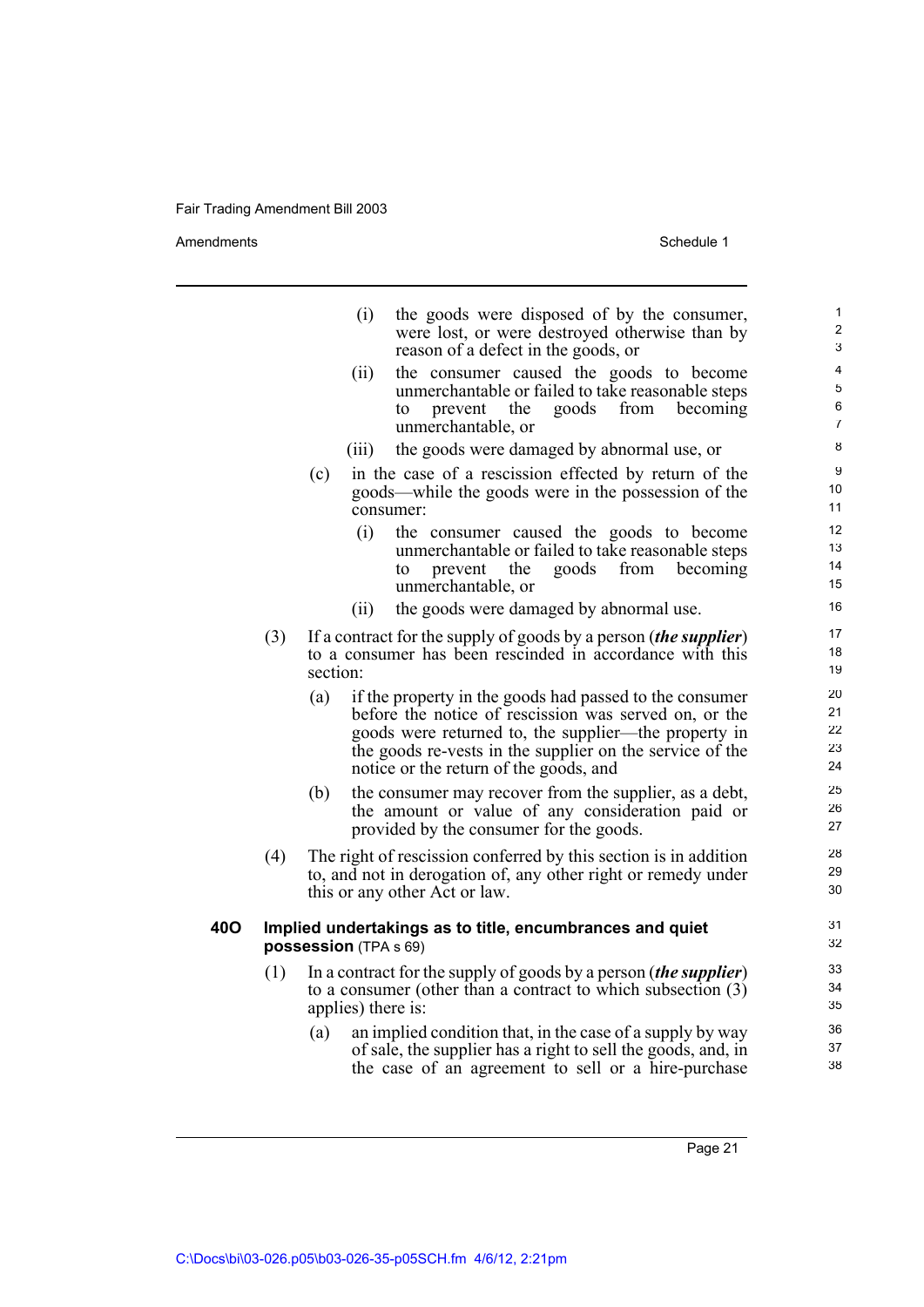Schedule 1 Amendments

agreement, the supplier will have a right to sell the goods at the time when the property is to pass, and

- (b) an implied warranty that the consumer will enjoy quiet possession of the goods except so far as it may lawfully be disturbed by the supplier or by another person who is entitled to the benefit of any charge or encumbrance disclosed or known to the consumer before the contract is made, and
- (c) in the case of a contract for the supply of goods under which the property is to pass or may pass to the consumer—an implied warranty that the goods are free, and will remain free until the time when the property passes, from any charge or encumbrance not disclosed or known to the consumer before the contract is made.
- (2) A person is not, in relation to a contract for the supply of goods, in breach of the implied warranty referred to in subsection (1) (c) by reason only of the existence of a floating charge over assets of the person unless and until the charge becomes fixed and enforceable by the person to whom the charge is given.
- (3) In a contract for the supply of goods to a consumer in the case of which there appears from the contract or is to be inferred from the circumstances of the contract an intention that the supplier should transfer only such title as the supplier or a third person may have, there is:
	- (a) an implied warranty that all charges or encumbrances known to the supplier and not known to the consumer have been disclosed to the consumer before the contract is made, and
	- (b) an implied warranty that:
		- (i) the supplier, and
		- (ii) in a case where the parties to the contract intend that the supplier should transfer only such title as a third person may have—that person, and
		- (iii) anyone claiming through or under the supplier or that third person otherwise than under a charge or encumbrance disclosed or known to the consumer before the contract is made,

will not disturb the consumer's quiet possession of the goods.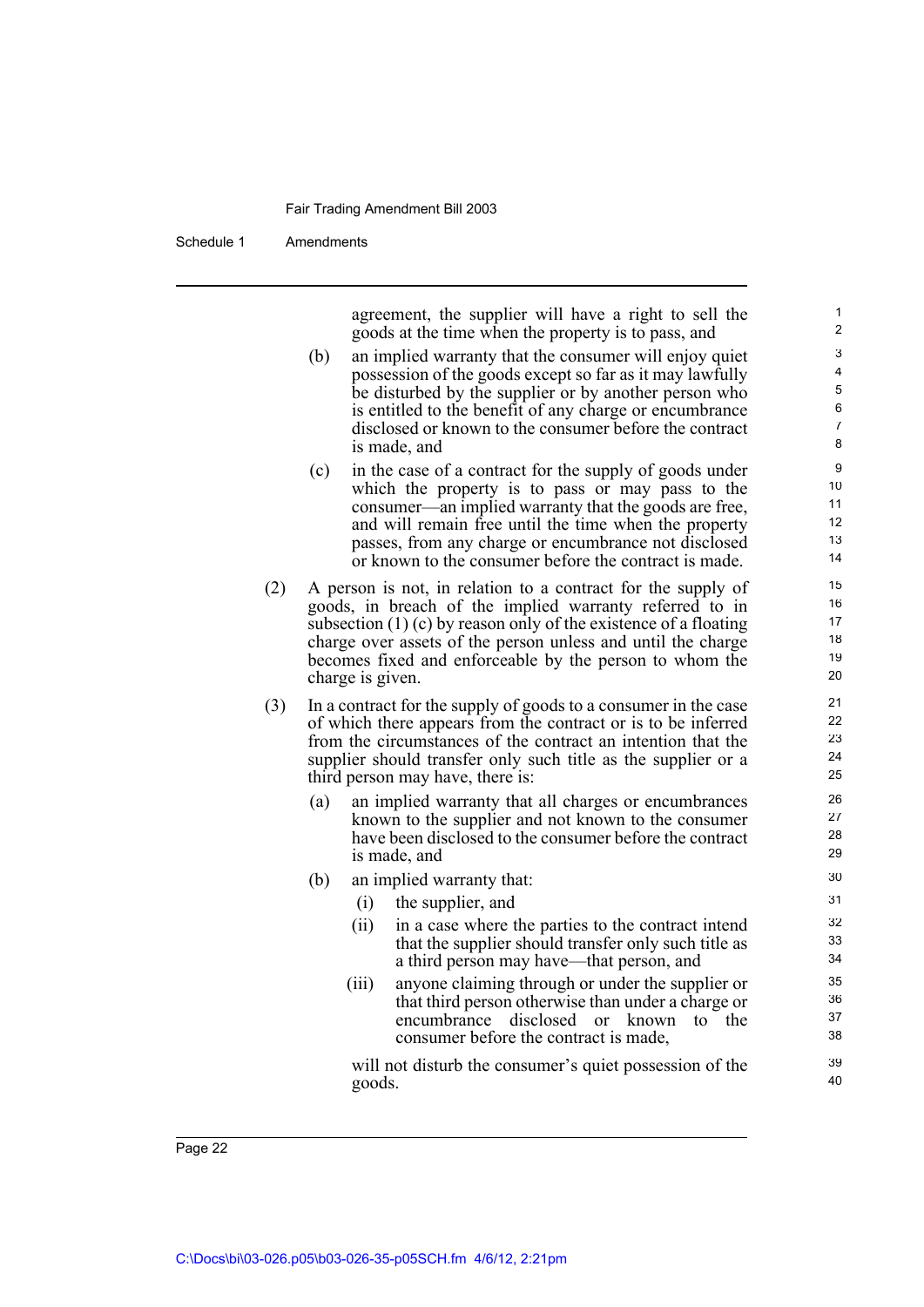Amendments **Schedule 1** Schedule 1

#### **40P Supply by description** (TPA s 70) (1) In a contract for the supply (otherwise than by way of sale by auction or sale by competitive tender) by a person in the course of a business of goods to a consumer by description, there is an implied condition that the goods will correspond with the description and, if the supply is by reference to a sample as well as by description, it is not sufficient that the bulk of the goods corresponds with the sample if the goods do not also correspond with the description. (2) A supply of goods is not prevented from being a supply by description for the purposes of this section by reason only that, being exposed for sale or hire, they are selected by the consumer. **40Q Implied undertakings as to quality or fitness** (TPA s 71) (1) If a person supplies (otherwise than by way of sale by auction) goods to a consumer in the course of a business, there is an implied condition that the goods supplied under the contract for the supply of the goods are of merchantable quality, except that there is no such condition by reason only of this section: (a) as regards defects specifically drawn to the consumer's attention before the contract is made, or (b) if the consumer examines the goods before the contract is made—as regards any defect that the examination ought to have revealed. (2) If a person (*the supplier*) supplies (otherwise than by way of sale by auction) goods to a consumer in the course of a business and the consumer, expressly or by implication, makes known: (a) to the supplier, or (b) to the person by whom any negotiations are conducted, any particular purpose for which the goods are being acquired, there is an implied condition that the goods supplied under the contract for the supply of the goods are reasonably fit for that purpose, whether or not that purpose is one for which such goods are commonly supplied, except where the circumstances show that the consumer does not rely, or that it 1  $\overline{2}$ 3 4 5 6 7 8 9 10 11 12 13 14 15 16 17 18 19  $20$ 21 22 23 24 25 26 27 28 29 30 31 32 33 34 35 36 37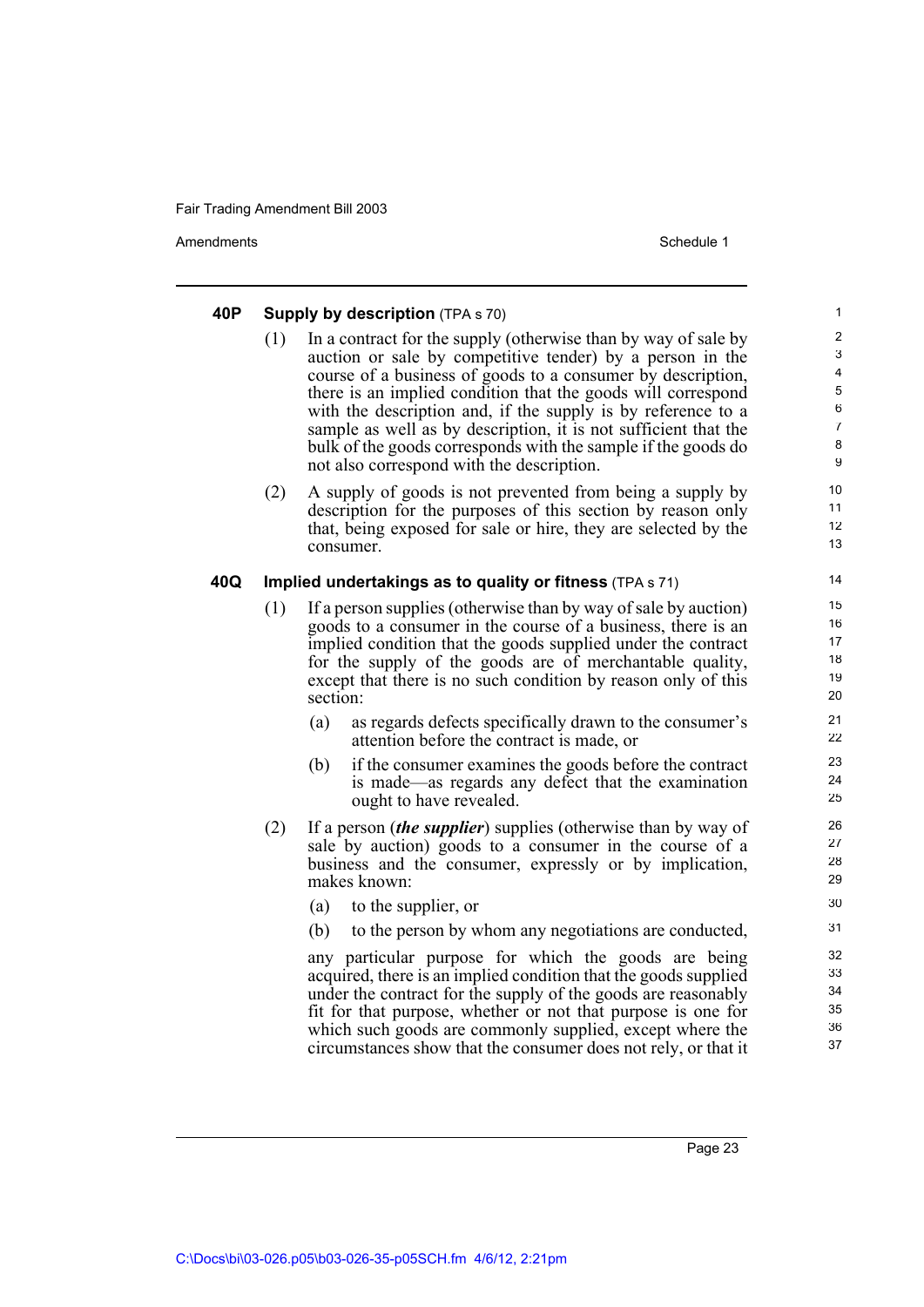Schedule 1 Amendments

is unreasonable for the consumer to rely, on the skill or judgment of the supplier or the person conducting the negotiations.

(3) Subsections (1) and (2) apply to a contract for the supply of goods made by a person who in the course of a business is acting as agent for the supplier in the same way as they apply to a contract for the supply of goods made by a person in the course of a business, except where that person is not supplying in the course of a business and either the consumer knows that fact or reasonable steps are taken to bring it to the notice of the consumer before the contract is made.

#### **40R Supply by sample** (TPA s 72)

If in a contract for the supply (otherwise than by way of sale by auction or sale by competitive tender) by a person in the course of a business of goods to a consumer there is a term in the contract, expressed or implied, to the effect that the goods are supplied by reference to a sample:

- (a) there is an implied condition that the bulk will correspond with the sample in quality, and
- (b) there is an implied condition that the consumer will have a reasonable opportunity of comparing the bulk with the sample, and
- (c) there is an implied condition that the goods will be free from any defect, rendering them unmerchantable, that would not be apparent on reasonable examination of the sample.

#### **40S Warranties in relation to supply of services** (TPA s 74)

- (1) In every contract for the supply by a person in the course of a business of services to a consumer there is an implied warranty that the services will be rendered with due care and skill and that any materials supplied in connection with those services will be reasonably fit for the purpose for which they are supplied.
- (2) If a person supplies services (other than services of a professional nature provided by a qualified architect or engineer) to a consumer in the course of a business and the consumer, expressly or by implication, makes known to the person any particular purpose for which the services are required or the result that the consumer desires the services to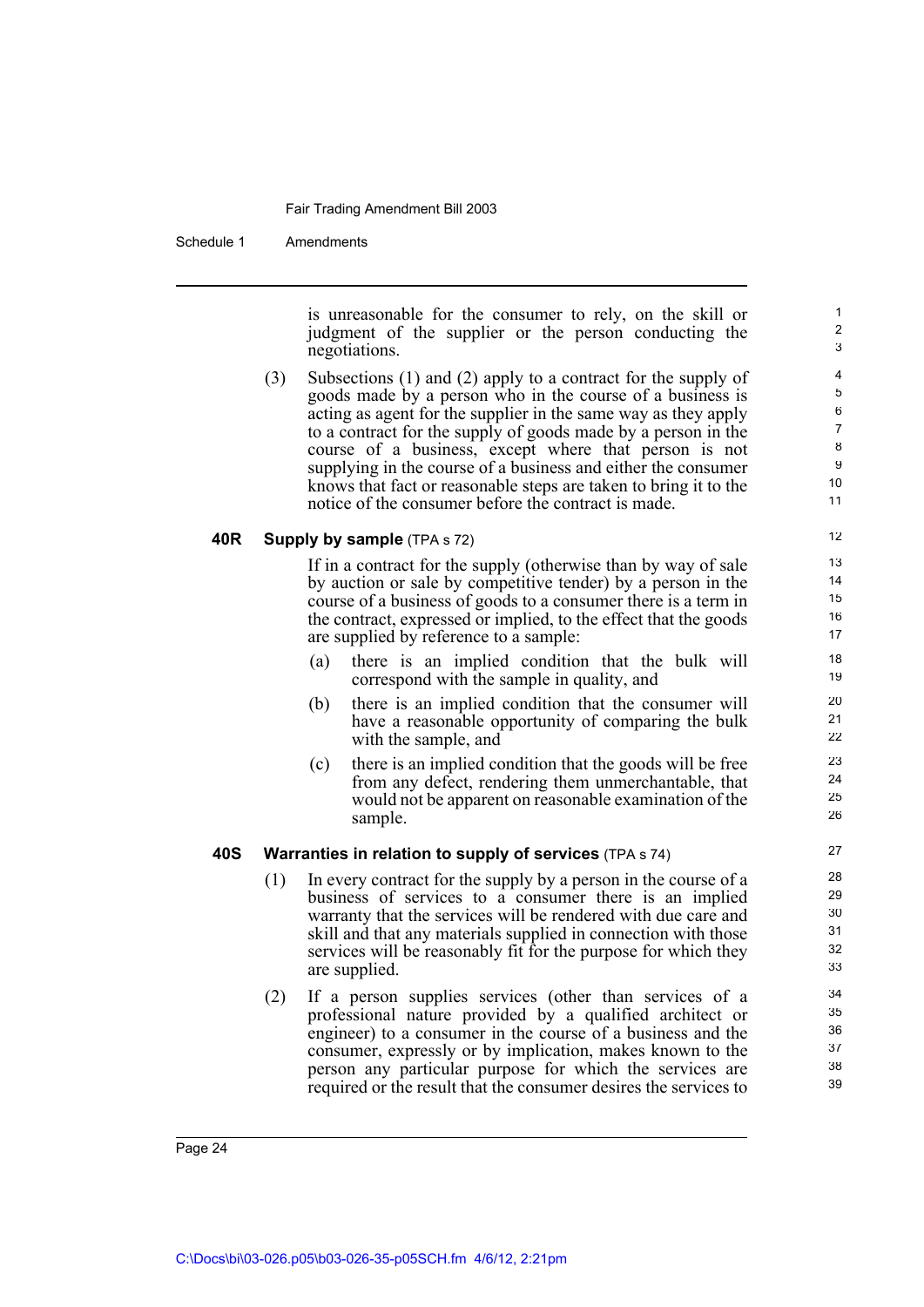Amendments Schedule 1

|     |                                                                                                                                                                                                                                | achieve, there is an implied warranty that the services<br>supplied under the contract for the supply of the services and<br>any materials supplied in connection with those services will<br>be reasonably fit for that purpose or are of such a nature and<br>quality that they might reasonably be expected to achieve that<br>result. | $\mathbf{1}$<br>$\overline{c}$<br>$\mathbf{3}$<br>$\overline{\mathbf{4}}$<br>5<br>$\,6$ |  |  |  |  |
|-----|--------------------------------------------------------------------------------------------------------------------------------------------------------------------------------------------------------------------------------|-------------------------------------------------------------------------------------------------------------------------------------------------------------------------------------------------------------------------------------------------------------------------------------------------------------------------------------------|-----------------------------------------------------------------------------------------|--|--|--|--|
|     | (3)<br>Subsection (2) does not apply if the circumstances show:                                                                                                                                                                |                                                                                                                                                                                                                                                                                                                                           |                                                                                         |  |  |  |  |
|     |                                                                                                                                                                                                                                | that the consumer does not rely, or<br>(a)                                                                                                                                                                                                                                                                                                | 8                                                                                       |  |  |  |  |
|     |                                                                                                                                                                                                                                | (b)<br>that it is unreasonable for the consumer to rely,                                                                                                                                                                                                                                                                                  | 9                                                                                       |  |  |  |  |
|     | on the skill or judgment of the person.                                                                                                                                                                                        |                                                                                                                                                                                                                                                                                                                                           |                                                                                         |  |  |  |  |
|     | <b>Division 5</b>                                                                                                                                                                                                              | <b>Actions against manufacturers and</b><br>importers of goods                                                                                                                                                                                                                                                                            | 11<br>12                                                                                |  |  |  |  |
| 40T |                                                                                                                                                                                                                                | <b>Interpretation</b> (TPA s 74A)                                                                                                                                                                                                                                                                                                         | 13                                                                                      |  |  |  |  |
|     | (1)                                                                                                                                                                                                                            | In this Division:                                                                                                                                                                                                                                                                                                                         |                                                                                         |  |  |  |  |
|     | <i>express warranty</i> , in relation to goods, means an undertaking,<br>assertion or representation in relation to:                                                                                                           |                                                                                                                                                                                                                                                                                                                                           |                                                                                         |  |  |  |  |
|     |                                                                                                                                                                                                                                | the quality, performance or characteristics of the goods,<br>(a)<br>or                                                                                                                                                                                                                                                                    | 17<br>18                                                                                |  |  |  |  |
|     |                                                                                                                                                                                                                                | (b)<br>the provision of services that are or may at any time be<br>required in respect of the goods, or                                                                                                                                                                                                                                   | 19<br>20                                                                                |  |  |  |  |
|     |                                                                                                                                                                                                                                | (c)<br>the supply of parts that are or may at any time be<br>required for the goods, or                                                                                                                                                                                                                                                   | 21<br>22                                                                                |  |  |  |  |
|     |                                                                                                                                                                                                                                | the future availability of identical goods, or of goods<br>(d)<br>constituting or forming part of a set of which the goods<br>in relation to which the undertaking, assertion or<br>representation is given or made form part,                                                                                                            | 23<br>24<br>25<br>26                                                                    |  |  |  |  |
|     | given or made in connection with the supply of the goods or<br>in connection with the promotion by any means of the supply<br>or use of the goods, the natural tendency of which is to induce<br>persons to acquire the goods. | 27<br>28<br>29<br>30                                                                                                                                                                                                                                                                                                                      |                                                                                         |  |  |  |  |
|     |                                                                                                                                                                                                                                | <i>manufactured</i> includes<br>extracted, produced,<br>grown,<br>processed and assembled.                                                                                                                                                                                                                                                | 31<br>32                                                                                |  |  |  |  |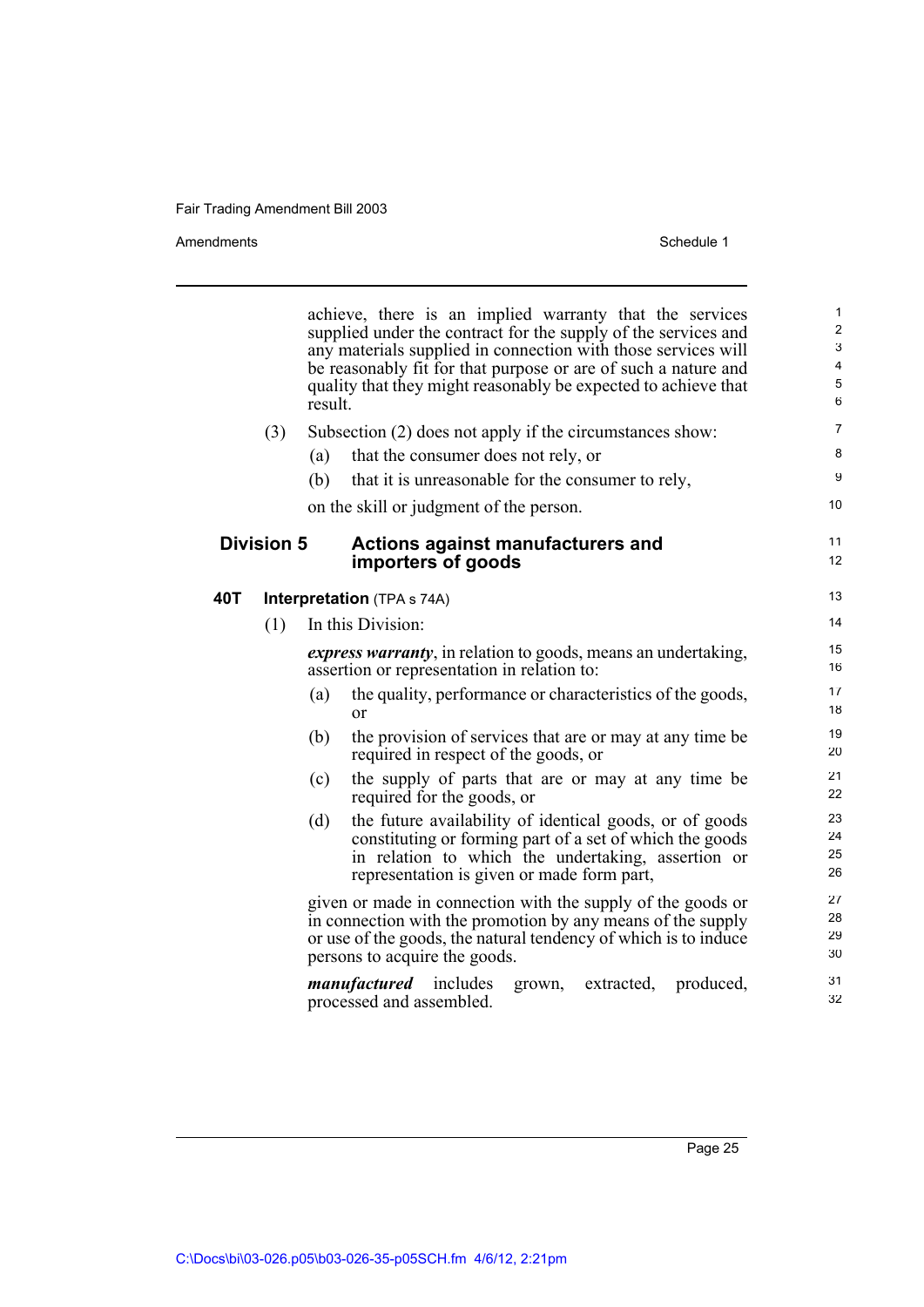Schedule 1 Amendments

| (2) |     | In this Division:                                                                                                                                                                                                                                                                                                                                                                                                      | $\mathbf{1}$                                 |
|-----|-----|------------------------------------------------------------------------------------------------------------------------------------------------------------------------------------------------------------------------------------------------------------------------------------------------------------------------------------------------------------------------------------------------------------------------|----------------------------------------------|
|     | (a) | a reference to goods is a reference to goods of a kind<br>ordinarily acquired for personal, domestic or household<br>use or consumption, and                                                                                                                                                                                                                                                                           | 2<br>3<br>4                                  |
|     | (b) | a reference to a person who acquires goods from a<br>consumer does not include a reference to a person who<br>acquires goods for the purpose of re-supply, and                                                                                                                                                                                                                                                         | 5<br>6<br>$\overline{7}$                     |
|     | (c) | a reference to the quality of goods includes a reference<br>to the state or condition of the goods, and                                                                                                                                                                                                                                                                                                                | 8<br>9                                       |
|     | (d) | a reference to negotiations in relation to the acquisition<br>of goods by a consumer is a reference to any<br>negotiations or arrangements conducted or made with<br>the consumer by another person in the course of a<br>business carried on by the other person in respect of<br>which the consumer was induced to acquire the goods<br>or which otherwise promoted the acquisition of the<br>goods by the consumer. | 10<br>11<br>12<br>13<br>14<br>15<br>16<br>17 |
| (3) |     | If a person:                                                                                                                                                                                                                                                                                                                                                                                                           | 18                                           |
|     | (a) | holds himself, herself or itself out to the public as the<br>manufacturer of goods, or                                                                                                                                                                                                                                                                                                                                 | 19<br>20                                     |
|     | (b) | causes or permits:<br>(i)<br>the name of the person, or<br>a name by which the person carries on business,<br>(ii)<br>or<br>a brand or mark of the person,<br>(iii)<br>to be applied to goods supplied by the person, or                                                                                                                                                                                               | 21<br>22<br>23<br>24<br>25<br>26             |
|     | (c) | causes or permits another person:<br>in connection with the supply or possible supply<br>(i)<br>of goods by that other person, or<br>in connection with the promotion by that other<br>(ii)<br>person by any means of the supply or use of<br>goods,<br>to hold out the person to the public as the manufacturer<br>of the goods,                                                                                      | 27<br>28<br>29<br>30<br>31<br>32<br>33<br>34 |
|     |     | the person is, for the purposes of this Division, taken to have<br>manufactured the goods.                                                                                                                                                                                                                                                                                                                             | 35<br>36                                     |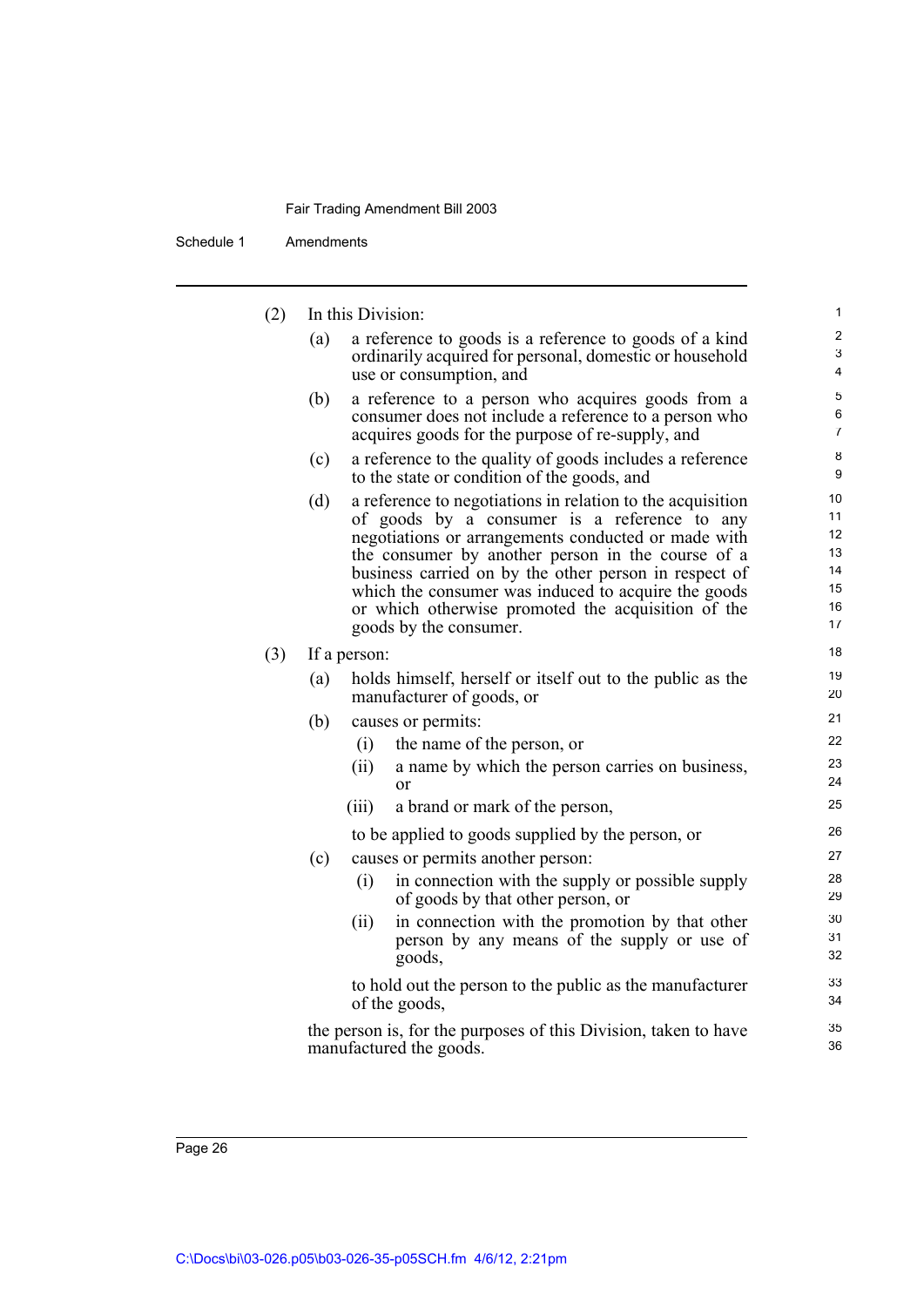Amendments Schedule 1

|     | (4) | If: |                                                                                                                                                                                                                                                                                            | $\mathbf{1}$                     |
|-----|-----|-----|--------------------------------------------------------------------------------------------------------------------------------------------------------------------------------------------------------------------------------------------------------------------------------------------|----------------------------------|
|     |     | (a) | goods are imported into this State by a person who was<br>not the manufacturer of the goods, and                                                                                                                                                                                           | $\overline{2}$<br>3              |
|     |     | (b) | at the time of the importation the manufacturer of the<br>goods does not have a place of business in this State,                                                                                                                                                                           | 4<br>5                           |
|     |     |     | the person is, for the purposes of this Division, taken to have<br>manufactured the goods.                                                                                                                                                                                                 | 6<br>$\overline{7}$              |
|     | (5) |     | For the purposes of subsection $(3)$ (b):                                                                                                                                                                                                                                                  | 8                                |
|     |     | (a) | a name, brand or mark is taken to be applied to goods if<br>it:                                                                                                                                                                                                                            | 9<br>10                          |
|     |     |     | (i)<br>is woven in, impressed on, worked into or<br>annexed or affixed to the goods, or                                                                                                                                                                                                    | 11<br>12                         |
|     |     |     | (ii)<br>is applied to a covering, label, reel or thing in or<br>with which the goods are supplied, and                                                                                                                                                                                     | 13<br>14                         |
|     |     | (b) | if the name of a person, a name in which a person<br>carries on business or a brand or mark of a person is<br>applied to goods, it is to be presumed, unless the<br>contrary is established, that the person caused or<br>permitted the name, brand or mark to be applied to the<br>goods. | 15<br>16<br>17<br>18<br>19<br>20 |
|     | (6) |     | The reference in subsection $(5)$ to a covering includes a<br>reference to a stopper, glass, bottle, vessel, box, capsule, case,<br>frame or wrapper and the reference in that subsection to a<br>label includes a reference to a band or ticket.                                          | 21<br>22<br>23<br>24             |
|     | (7) |     | If goods are imported into this State on behalf of a person, the<br>person is, for the purposes of this Division, taken to have<br>imported the goods into this State.                                                                                                                     | 25<br>26<br>27                   |
|     | (8) |     | For the purposes of this Division, goods are taken to be<br>supplied to a consumer despite the fact that, at the time of the<br>supply, they are affixed to land or premises.                                                                                                              | 28<br>29<br>30                   |
| 40U |     |     | Actions in respect of unsuitable goods (TPA s 74B)                                                                                                                                                                                                                                         | 31                               |
|     | (1) | If: |                                                                                                                                                                                                                                                                                            | 32                               |
|     |     | (a) | a person <i>(the supplier)</i> , in trade or commerce, supplies<br>goods manufactured by the supplier to another person<br>who acquires the goods for re-supply, and                                                                                                                       | 33<br>34<br>35                   |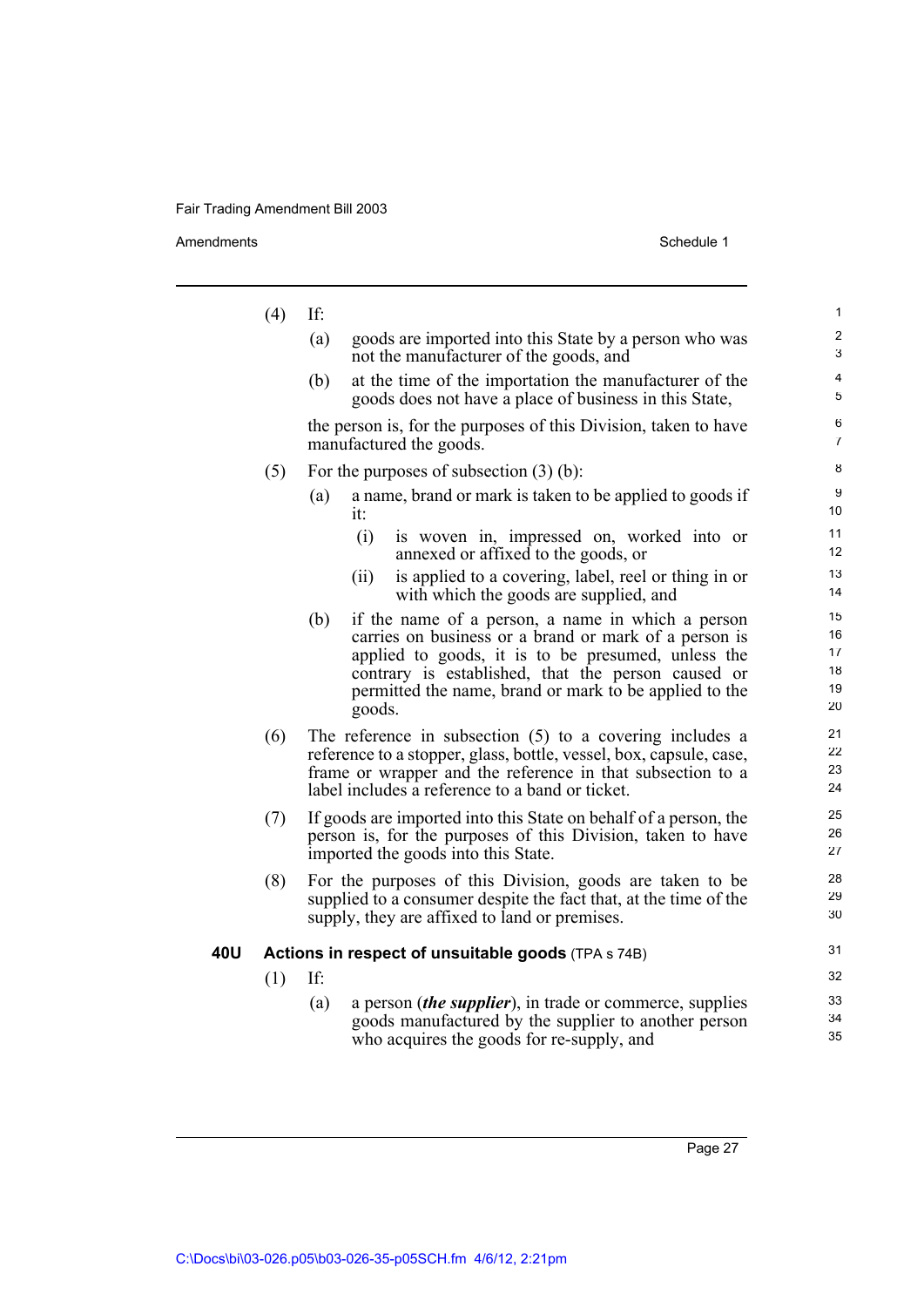Schedule 1 Amendments

|     |     | (b) | a person (whether or not the person who acquired the<br>goods from the supplier) supplies the goods (otherwise<br>than by way of sale by auction) to a consumer, and                                                                                                                                                                        | $\mathbf{1}$<br>2<br>3                  |
|-----|-----|-----|---------------------------------------------------------------------------------------------------------------------------------------------------------------------------------------------------------------------------------------------------------------------------------------------------------------------------------------------|-----------------------------------------|
|     |     | (c) | the goods are acquired by the consumer for a particular<br>purpose that was, expressly or by implication, made<br>known to the supplier, either directly, or through the<br>person from whom the consumer acquired the goods or<br>a person by whom any negotiations in connection with<br>the acquisition of the goods were conducted, and | 4<br>5<br>6<br>$\overline{7}$<br>8<br>9 |
|     |     | (d) | the goods are not reasonably fit for that purpose,<br>whether or not that is a purpose for which such goods<br>are commonly supplied, and                                                                                                                                                                                                   | 10<br>11<br>12                          |
|     |     | (e) | the consumer or a person who acquires the goods from,<br>or derives title to the goods through or under, the<br>consumer suffers loss or damage by reason that the<br>goods are not reasonably fit for that purpose,                                                                                                                        | 13<br>14<br>15<br>16                    |
|     |     |     | the supplier is liable to compensate the consumer or that other<br>person for the loss or damage and the consumer or that other<br>person may recover the amount of the compensation by action<br>against the supplier in a court of competent jurisdiction.                                                                                | 17<br>18<br>19<br>20                    |
|     | (2) |     | Subsection $(1)$ does not apply:                                                                                                                                                                                                                                                                                                            | 21                                      |
|     |     | (a) | if the goods are not reasonably fit for the purpose<br>referred to in that subsection by reason of:<br>an act or default of any person (not being the<br>(i)<br>supplier or an employee or agent of the supplier),                                                                                                                          | 22<br>23<br>24<br>25<br>26              |
|     |     |     | or<br>a cause independent of human control,<br>(ii)                                                                                                                                                                                                                                                                                         | 27                                      |
|     |     |     | occurring after the goods have left the control of the<br>supplier, or                                                                                                                                                                                                                                                                      | 28<br>29                                |
|     |     | (b) | if the circumstances show that the consumer did not<br>rely, or that it was unreasonable for the consumer to<br>rely, on the skill or judgment of the supplier.                                                                                                                                                                             | 30<br>31<br>32                          |
| 40V |     |     | Actions in respect of false descriptions (TPA s 74C)                                                                                                                                                                                                                                                                                        | 33                                      |
|     | (1) | If: |                                                                                                                                                                                                                                                                                                                                             | 34                                      |
|     |     | (a) | a person <i>(the supplier)</i> , in trade or commerce, supplies<br>goods manufactured by the supplier to another person<br>who acquires the goods for re-supply, and                                                                                                                                                                        | 35<br>36<br>37                          |
|     |     |     |                                                                                                                                                                                                                                                                                                                                             |                                         |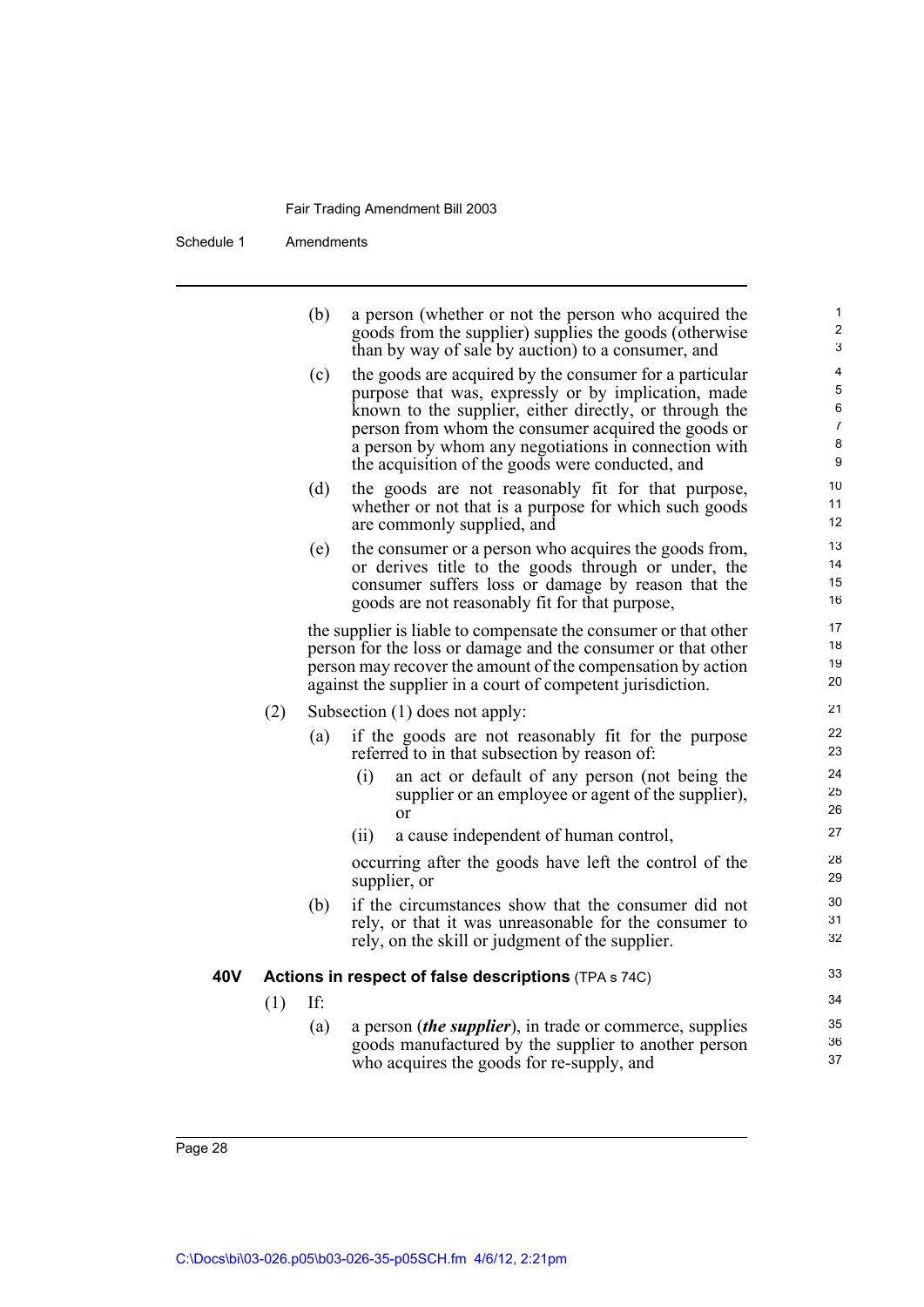Amendments Schedule 1

|     | (b) | a person (whether or not the person who acquired the<br>goods from the supplier) supplies the goods (otherwise<br>than by way of sale by auction) to a consumer by<br>description, and                                                                                                                         | 1<br>$\overline{\mathbf{c}}$<br>3<br>4 |
|-----|-----|----------------------------------------------------------------------------------------------------------------------------------------------------------------------------------------------------------------------------------------------------------------------------------------------------------------|----------------------------------------|
|     | (c) | the goods do not correspond with the description, and                                                                                                                                                                                                                                                          | 5                                      |
|     | (d) | the consumer or a person who acquires the goods from,<br>or derives title to the goods through or under, the<br>consumer suffers loss or damage by reason that the<br>goods do not correspond with the description,                                                                                            | 6<br>$\overline{7}$<br>8<br>9          |
|     |     | the supplier is liable to compensate the consumer or that other<br>person for the loss or damage and the consumer or that other<br>person may recover the amount of the compensation by action<br>against the supplier in a court of competent jurisdiction.                                                   | 10<br>11<br>12<br>13                   |
| (2) | of: | Subsection (1) does not apply if the goods do not correspond<br>with the description referred to in that subsection by reason                                                                                                                                                                                  | 14<br>15<br>16                         |
|     | (a) | an act or default of any person (not being the supplier or<br>an employee or agent of the supplier), or                                                                                                                                                                                                        | 17<br>18                               |
|     | (b) | a cause independent of human control,                                                                                                                                                                                                                                                                          | 19                                     |
|     |     | occurring after the goods have left the control of the supplier.                                                                                                                                                                                                                                               | 20                                     |
| (3) |     | A supplier is not liable to compensate a person for loss or<br>damage suffered by the person by reason that goods do not<br>correspond with a description unless the description was<br>applied to the goods:                                                                                                  | 21<br>22<br>23<br>24                   |
|     | (a) | by or on behalf of the supplier, or                                                                                                                                                                                                                                                                            | 25                                     |
|     | (b) | with the consent of the supplier, whether express or<br>implied.                                                                                                                                                                                                                                               | 26<br>27                               |
| (4) |     | If the goods referred to in subsection $(1)$ are supplied to the<br>consumer by reference to a sample as well as by description,<br>it is not a defence to an action under this section that the bulk<br>of the goods corresponds with the sample if the goods do not<br>also correspond with the description. | 28<br>29<br>30<br>31<br>32             |
| (5) |     | A supply of goods is not prevented from being a supply by<br>description for the purposes of subsection (1) by reason only<br>that, being exposed for sale or hire, they are selected by the<br>consumer.                                                                                                      | 33<br>34<br>35<br>36                   |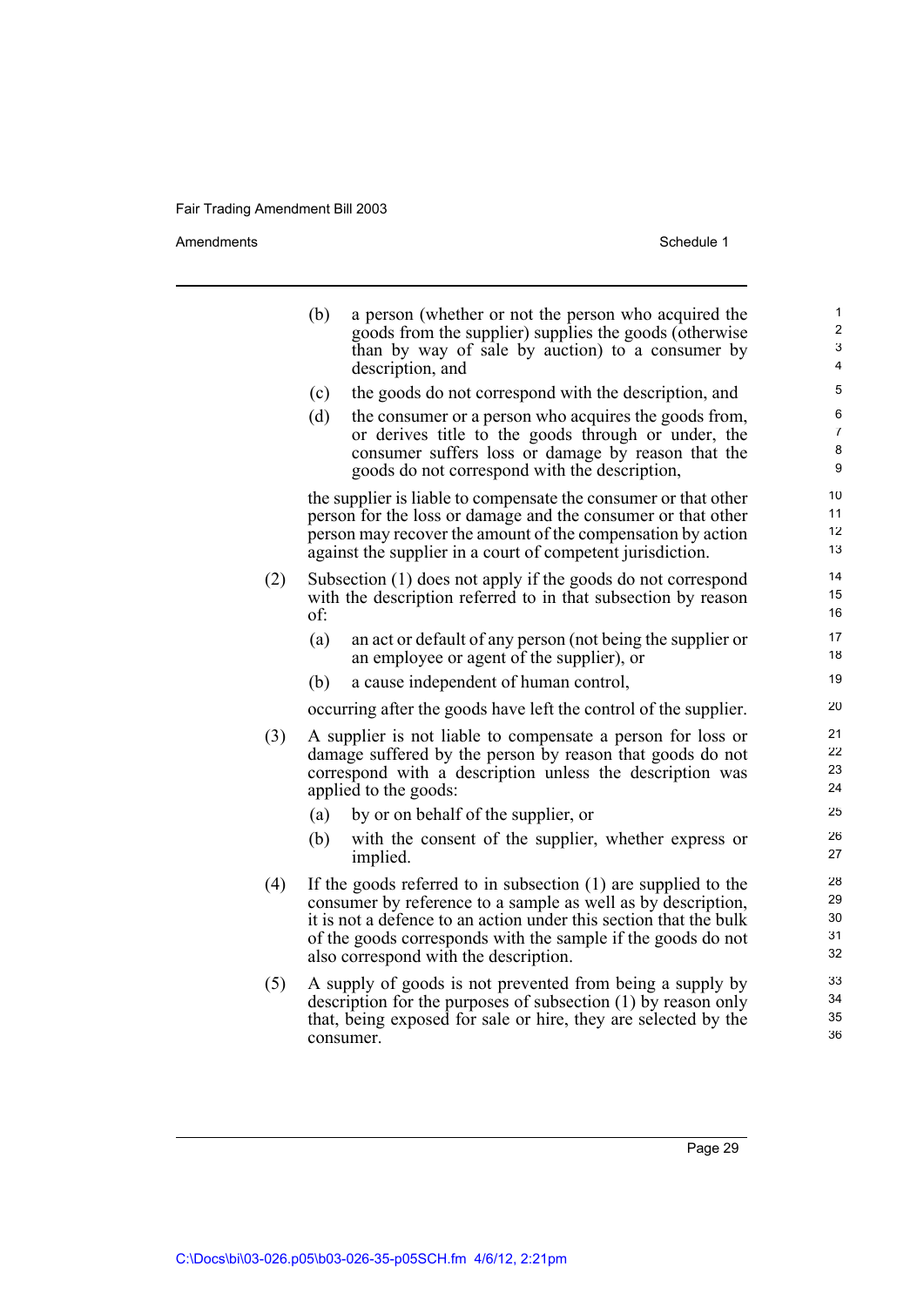Schedule 1 Amendments

| 40W | 74D) | 1<br>Actions in respect of goods of unmerchantable quality (TPA s |            |                                                                                                                                                                                                                                                              |                      |  |  |  |
|-----|------|-------------------------------------------------------------------|------------|--------------------------------------------------------------------------------------------------------------------------------------------------------------------------------------------------------------------------------------------------------------|----------------------|--|--|--|
|     | (1)  | If:                                                               |            |                                                                                                                                                                                                                                                              | 2                    |  |  |  |
|     |      | (a)                                                               |            | a person <i>(the supplier)</i> , in trade or commerce, supplies<br>goods manufactured by the supplier to another person<br>who acquires the goods for re-supply, and                                                                                         | 3<br>4<br>5          |  |  |  |
|     |      | (b)                                                               |            | a person (whether or not the person who acquired the<br>goods from the supplier) supplies the goods (otherwise<br>than by way of sale by auction) to a consumer, and                                                                                         | 6<br>7<br>8          |  |  |  |
|     |      | (c)                                                               |            | the goods are not of merchantable quality, and                                                                                                                                                                                                               | 9                    |  |  |  |
|     |      | (d)                                                               |            | the consumer or a person who acquires the goods from,<br>or derives title to the goods through or under, the<br>consumer suffers loss or damage by reason that the<br>goods are not of merchantable quality,                                                 | 10<br>11<br>12<br>13 |  |  |  |
|     |      |                                                                   |            | the supplier is liable to compensate the consumer or that other<br>person for the loss or damage and the consumer or that other<br>person may recover the amount of the compensation by action<br>against the supplier in a court of competent jurisdiction. | 14<br>15<br>16<br>17 |  |  |  |
|     | (2)  | Subsection $(1)$ does not apply:                                  |            |                                                                                                                                                                                                                                                              |                      |  |  |  |
|     |      | (a)                                                               | of:        | if the goods are not of merchantable quality by reason                                                                                                                                                                                                       | 19<br>20             |  |  |  |
|     |      |                                                                   | (i)        | an act or default of any person (not being the<br>supplier or an employee or agent of the supplier).<br>or                                                                                                                                                   | 21<br>22<br>23       |  |  |  |
|     |      |                                                                   | (ii)       | a cause independent of human control,                                                                                                                                                                                                                        | 24                   |  |  |  |
|     |      |                                                                   |            | occurring after the goods have left the control of the<br>supplier, or                                                                                                                                                                                       | 25<br>26             |  |  |  |
|     |      | (b)                                                               |            | as regards defects specifically drawn to the consumer's<br>attention before the making of the contract for the<br>supply of the goods to the consumer, or                                                                                                    | 27<br>28<br>29       |  |  |  |
|     |      | (c)                                                               | to reveal. | if the consumer examines the goods before that contract<br>is made, as regards defects that the examination ought                                                                                                                                            | 30<br>31<br>32       |  |  |  |
|     | (3)  |                                                                   |            | For the purposes of this section, goods of any kind are of<br><i>merchantable quality</i> if they are as fit for the purpose or<br>purposes for which goods of that kind are commonly bought<br>as it is reasonable to expect having regard to:              | 33<br>34<br>35<br>36 |  |  |  |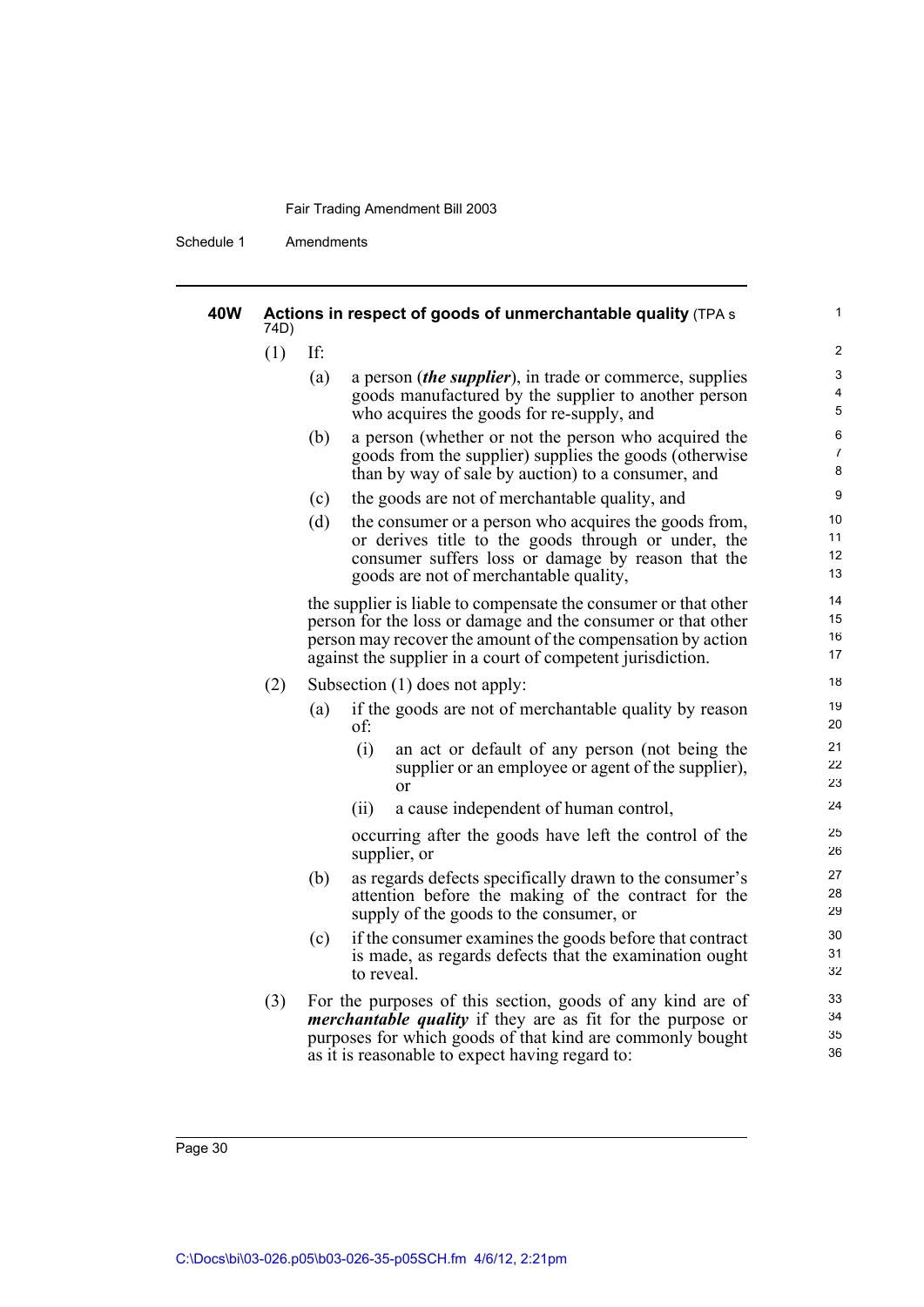Amendments Schedule 1

|     |     | (a)         | any description applied to the goods by the supplier,<br>and                                                                                                                                                                                                               | 1<br>$\overline{2}$        |
|-----|-----|-------------|----------------------------------------------------------------------------------------------------------------------------------------------------------------------------------------------------------------------------------------------------------------------------|----------------------------|
|     |     | (b)         | the price received by the supplier for the goods (if<br>relevant), and                                                                                                                                                                                                     | 3<br>4                     |
|     |     | (c)         | all the other relevant circumstances.                                                                                                                                                                                                                                      | 5                          |
| 40X |     | (TPA s 74E) | Actions in respect of non-correspondence with samples etc                                                                                                                                                                                                                  | 6                          |
|     | (1) | If:         |                                                                                                                                                                                                                                                                            | 7                          |
|     |     | (a)         | a person <i>(the supplier)</i> , in trade or commerce, supplies<br>goods manufactured by the supplier to another person<br>who acquires the goods for re-supply, and                                                                                                       | 8<br>9<br>10               |
|     |     | (b)         | a person (whether or not the person who acquired the<br>goods from the supplier) supplies the goods (otherwise<br>than by way of sale by auction) to a consumer, and                                                                                                       | 11<br>12<br>13             |
|     |     | (c)         | the goods are supplied to the consumer by reference to<br>a sample, and                                                                                                                                                                                                    | 14<br>15                   |
|     |     | (d)         | the bulk of the goods does not correspond with the<br>sample in quality or the goods have a defect, rendering<br>them unmerchantable, that is not, or would not be,<br>apparent on reasonable examination of the sample, and                                               | 16<br>17<br>18<br>19       |
|     |     | (e)         | the consumer or a person who acquires the goods from,<br>or derives title to the goods through or under, the<br>consumer suffers loss or damage by reason that the bulk<br>does not correspond with the sample in quality or by<br>reason that the goods have that defect, | 20<br>21<br>22<br>23<br>24 |
|     |     |             | the supplier is liable to compensate the consumer or that other<br>person for the loss or damage and the consumer or that other<br>person may recover the amount of the loss or damage by<br>action against the supplier in a court of competent<br>jurisdiction.          | 25<br>26<br>27<br>28<br>29 |
|     | (2) |             | Subsection $(1)$ does not apply if:                                                                                                                                                                                                                                        | 30                         |
|     |     | (a)         | the sample is not supplied by the supplier, or                                                                                                                                                                                                                             | 31                         |
|     |     | (b)         | the supply by sample is made without the express or<br>implied concurrence of the supplier, or                                                                                                                                                                             | 32<br>33                   |
|     |     | (c)         | the failure of the bulk of the goods to correspond with<br>the sample in quality or the existence of the defect is<br>due to:                                                                                                                                              | 34<br>35<br>36             |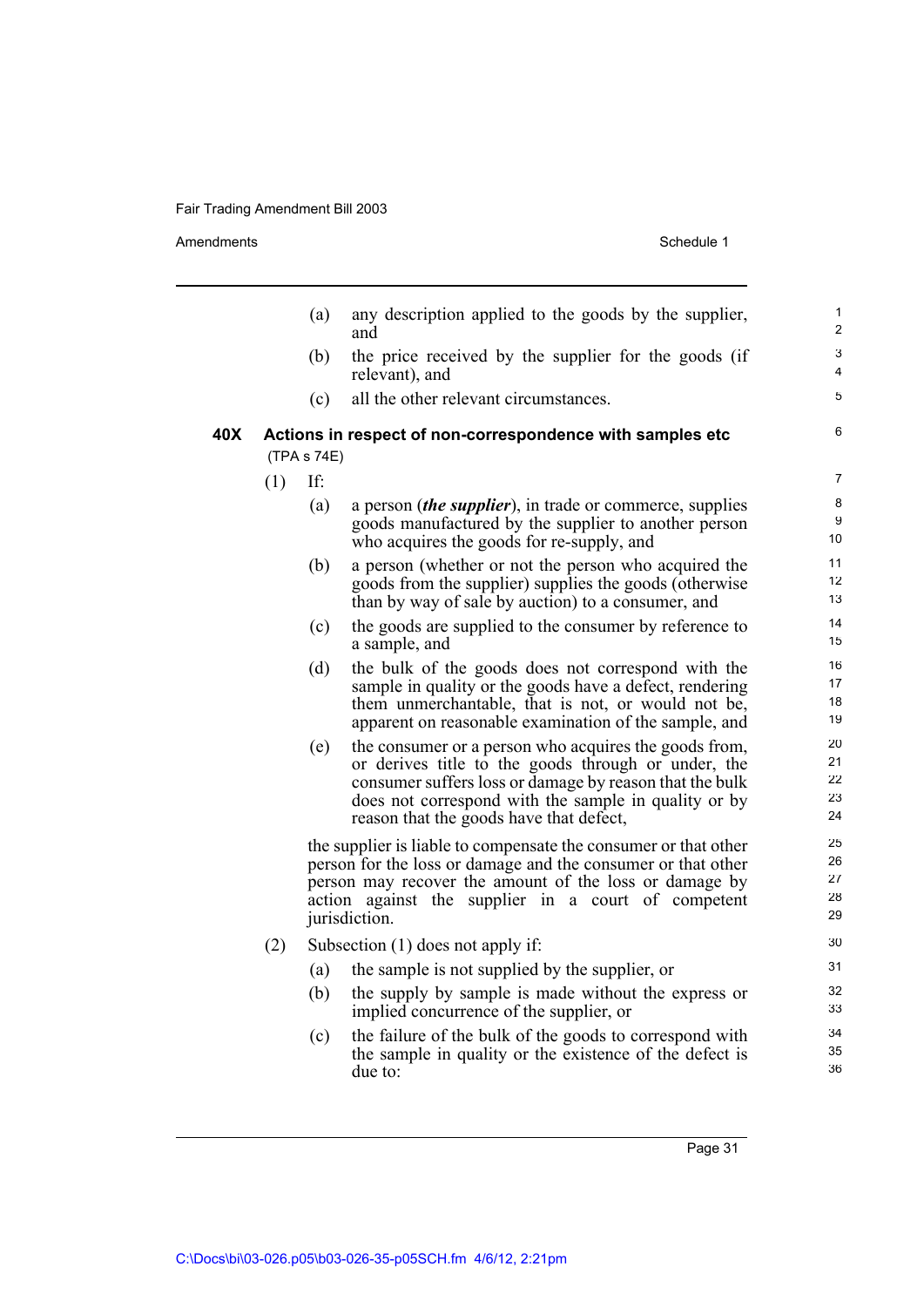Schedule 1 Amendments

|     |     |      | (i)<br>an act or default of any person (not being the<br>supplier or an employee or agent of the supplier),<br>or a cause independent of human control,<br>occurring after the goods have left the control of<br>the supplier, or<br>other circumstances that were beyond the control<br>(ii)<br>of the supplier and that it could not reasonably be<br>expected to have foreseen. | $\mathbf{1}$<br>2<br>3<br>4<br>5<br>$\,6$<br>7<br>8 |
|-----|-----|------|------------------------------------------------------------------------------------------------------------------------------------------------------------------------------------------------------------------------------------------------------------------------------------------------------------------------------------------------------------------------------------|-----------------------------------------------------|
| 40Y |     |      | Actions in respect of failure to provide facilities for repairs or<br>parts (TPA s 74F)                                                                                                                                                                                                                                                                                            | 9<br>10                                             |
|     | (1) | If:  |                                                                                                                                                                                                                                                                                                                                                                                    | 11                                                  |
|     |     | (a)  | a person <i>(the supplier)</i> , in trade or commerce, supplies<br>goods (otherwise than by way of sale by auction)<br>manufactured by the supplier to a consumer, or                                                                                                                                                                                                              | 12<br>13<br>14                                      |
|     |     | (b)  | a person <i>(the supplier)</i> , in trade or commerce, supplies<br>goods manufactured by the supplier to another person<br>who acquires the goods for re-supply and a person<br>(whether or not the person who acquired the goods from<br>the supplier) supplies the goods (otherwise than by way<br>of sale by auction) to a consumer,                                            | 15<br>16<br>17<br>18<br>19<br>20                    |
|     |     | and: |                                                                                                                                                                                                                                                                                                                                                                                    | 21                                                  |
|     |     | (c)  | at a time (in this section referred to as the <i>relevant time</i> )<br>after the acquisition of the goods by the consumer:                                                                                                                                                                                                                                                        | 22<br>23                                            |
|     |     |      | (i)<br>the goods need to be repaired but facilities for<br>their repair are not reasonably available to the<br>consumer or a person who acquires the goods<br>from, or derives title to the goods through or<br>under, the consumer, or                                                                                                                                            | 24<br>25<br>26<br>27<br>28                          |
|     |     |      | (ii)<br>a part is required for the goods but the part is not<br>reasonably available to the consumer or a person<br>who acquires the goods from, or derives title to<br>the goods through or under, the consumer, and                                                                                                                                                              | 29<br>30<br>31<br>32                                |
|     |     | (d)  | the supplier acted unreasonably in failing to ensure that<br>facilities for the repair of the goods were, or that the part<br>was, reasonably available to the consumer or that other<br>person at the relevant time, and                                                                                                                                                          | 33<br>34<br>35<br>36                                |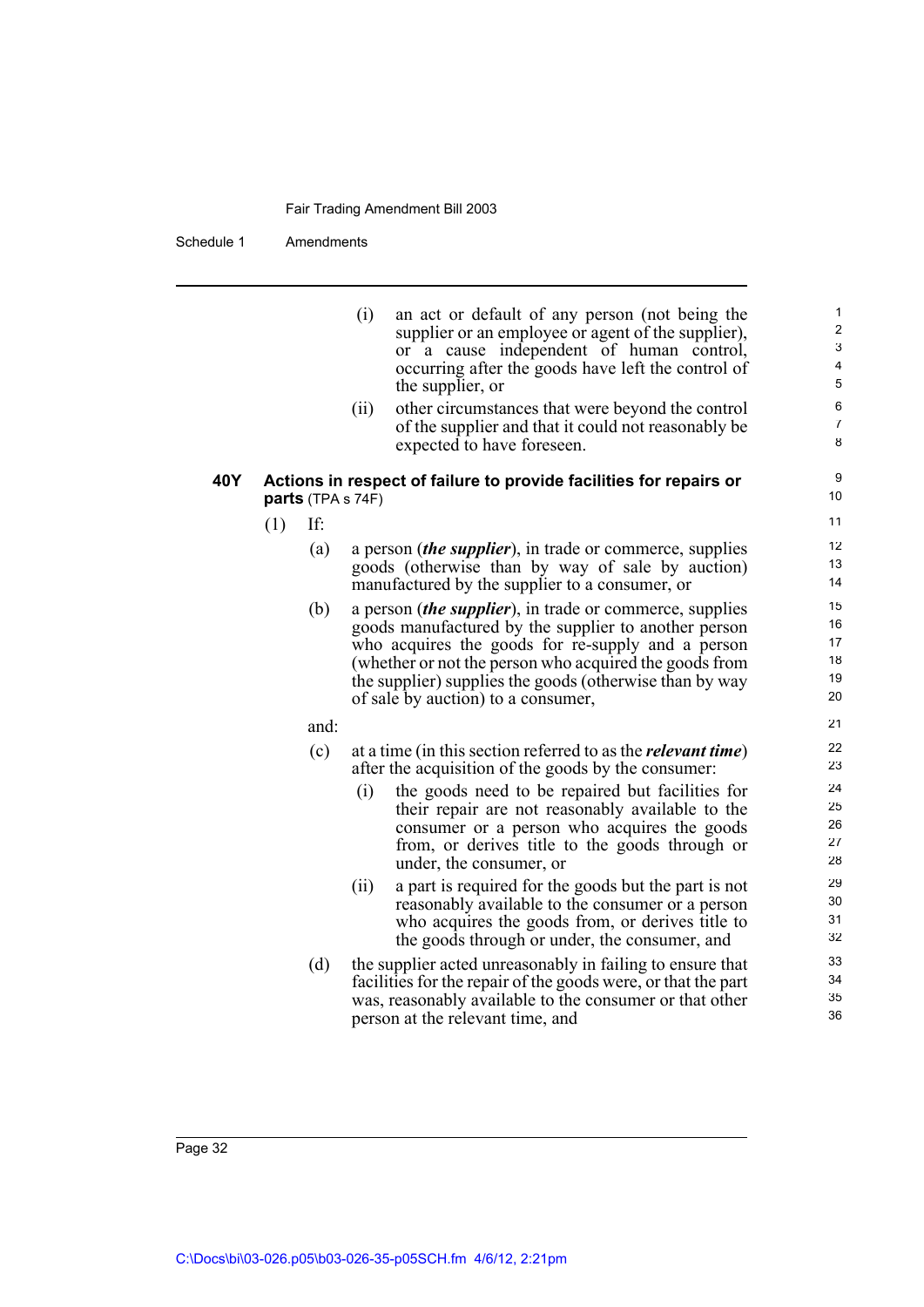Amendments **Schedule 1** Schedule 1

(e) the consumer or that other person suffers loss or damage by reason of the failure of the supplier to ensure that facilities for the repair of the goods were, or that the part was, reasonably available to the consumer or that other person at the relevant time, the supplier is liable to compensate the consumer or that other person for the loss or damage and the consumer or that other person may recover the amount of the compensation by action against the supplier in a court of competent jurisdiction. (2) Subsection (1) does not apply if the supplier took reasonable action to ensure that the consumer acquiring the goods would be given notice at or before the time when the consumer acquired the goods that: (a) the supplier did not promise that facilities for the repair of the goods, or that parts for the goods, would be available, or (b) the supplier did not promise that facilities for the repair of the goods, or that parts for the goods, would be available after a specified period, being a period that expired before the relevant time. (3) If the supplier took reasonable action to ensure that the consumer acquiring the goods would be given notice at or before the time when the consumer acquired the goods that the supplier did not promise that: (a) facilities for the repair of the goods, being facilities of a kind specified in the notice, would be available, or (b) parts for the goods, being parts of a kind specified in the notice, would be available, or (c) facilities for the repair of the goods would be available at, or parts for the goods would be available from, a place or places specified in the notice, the supplier is not liable to compensate the consumer or a person who acquires the goods from, or derives title to the goods through or under, the consumer for loss or damage suffered by the consumer or that other person by reason of the failure of the supplier to ensure that facilities of the kind specified in the notice, or parts of the kind specified in the 1  $\overline{2}$ 3 4 5 6 7 8 9 10 11 12 13 14 15 16 17 18 19 20 21 22 23 24 25 26 27 28  $29$ 30 31 32 33 34 35 36 37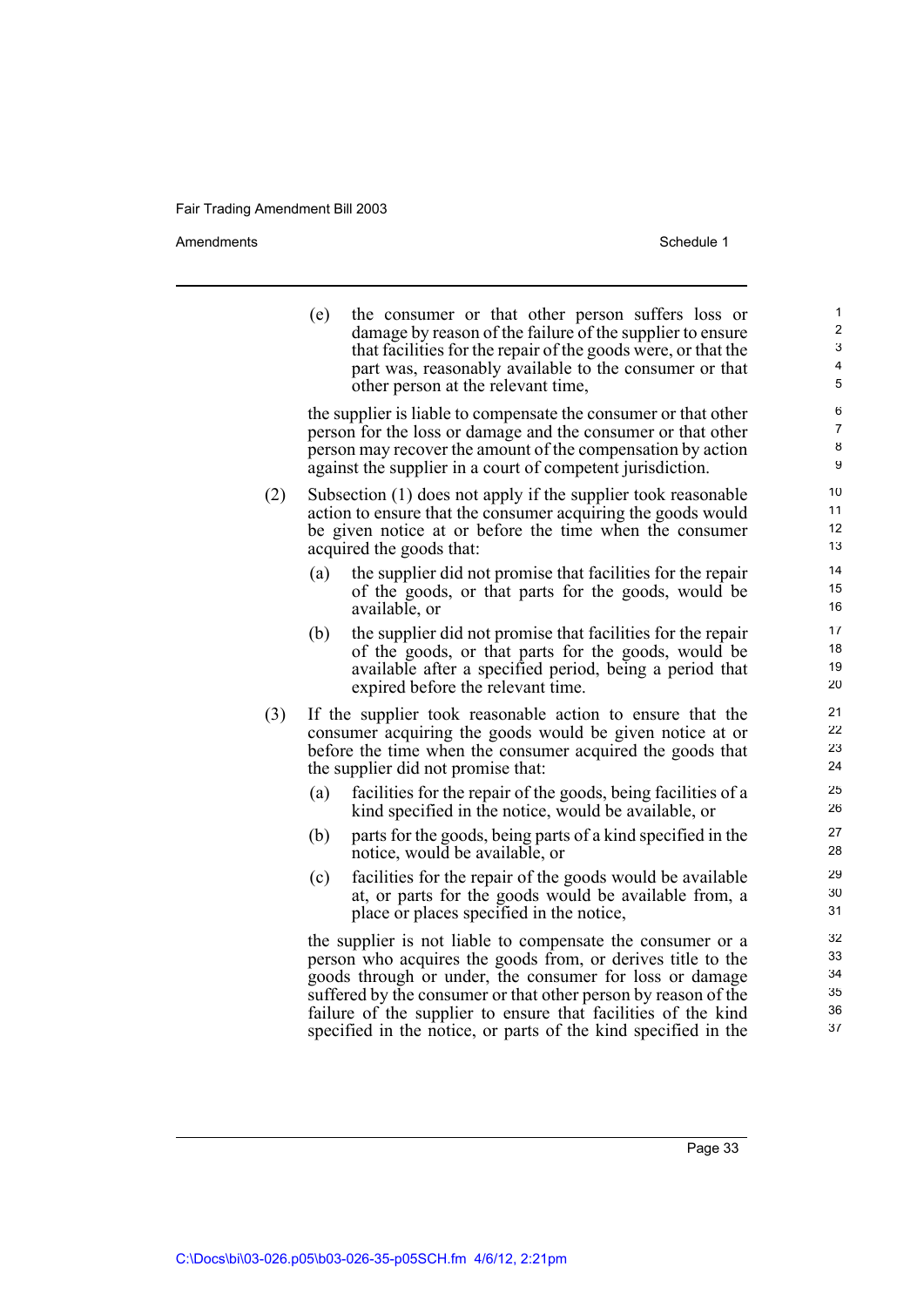Schedule 1 Amendments

notice, were available, or that facilities for the repair of the goods were available at, or parts for the goods were available from, a place or places specified in the notice, as the case may be.

13

(4) In determining whether a supplier acted unreasonably in failing to ensure that facilities for the repair of goods were, or that a part was, reasonably available to a person at the relevant time, a court is to have regard to all the circumstances of the case, and in particular to the existence, at the relevant time, of circumstances that prevented those facilities or that part being so available, being circumstances beyond the control of the supplier.

## **40Z Actions in respect of non-compliance with express warranty** (TPA s 74G)

(1) If:

- (a) a person (*the supplier*), in trade or commerce:
	- (i) supplies goods (otherwise than by way of sale by auction) manufactured by the supplier to a consumer, or
	- (ii) supplies goods manufactured by the supplier to another person who acquires the goods for resupply and a person (whether or not the person who acquired the goods from the supplier) supplies the goods (otherwise than by way of sale by auction) to a consumer, and
- (b) the supplier fails to comply with an express warranty given or made by the supplier in relation to the goods, and
- (c) the consumer or a person who acquires the goods from, or derives title to the goods through or under, the consumer suffers loss or damage by reason of the failure,

the supplier is liable to compensate the consumer or that other person for the loss or damage and the consumer or that other person may recover the amount of the compensation by action against the supplier in a court of competent jurisdiction.

(2) For the purposes of any action instituted by a person against a supplier under this section, if: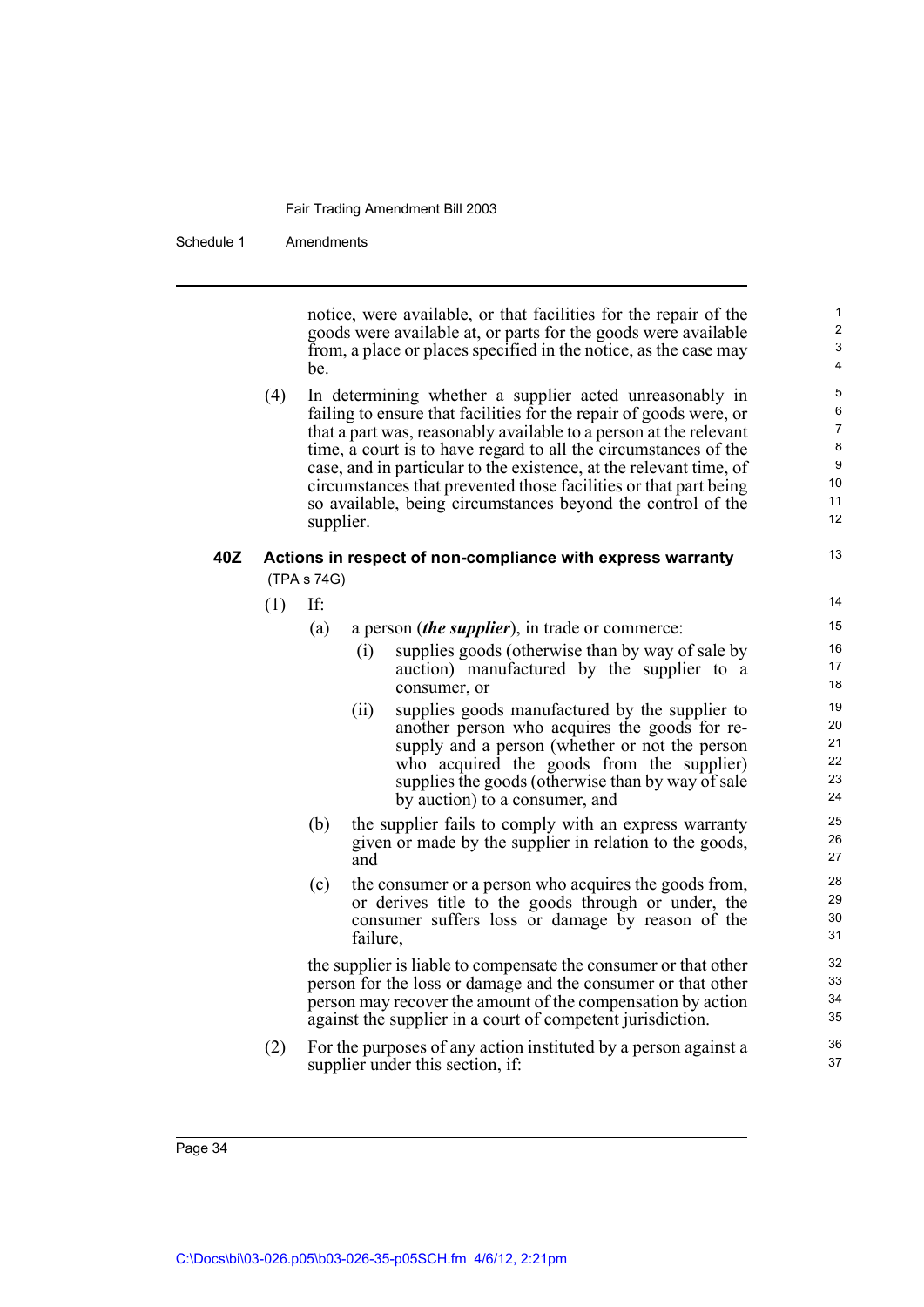Amendments **Schedule 1** Schedule 1

35 36 37

- (a) an undertaking, assertion or representation was given or made in connection with the supply of goods or in connection with the promotion by any means of the supply or use of goods, and
- (b) the undertaking, assertion or representation would, if it had been given or made by the supplier or a person acting on the supplier's behalf, have constituted an express warranty in relation to the goods,

it is to be presumed that the undertaking, assertion or representation was given or made by the supplier or a person acting on the supplier's behalf unless the supplier proves that the supplier did not give or make, and did not cause or permit the giving or making of, the undertaking, assertion or representation.

#### **40ZA Right to recover against manufacturer or importer** (TPA s 74H)

If:

- (a) a person (*the seller*) is under a liability to another person (*the consumer*) in respect of loss or damage suffered by the consumer as a result of a breach of a condition or warranty implied by a provision of Division 4 in a contract for the supply of goods by the seller to the consumer, and
- (b) a third person (*the manufacturer*) is liable to compensate the consumer in respect of the same loss or damage by reason of a provision of this Division,

the manufacturer is liable to indemnify the seller in respect of the liability of the seller to the consumer and the seller may, in respect of the manufacturer's liability to indemnify the seller, institute an action against the manufacturer in a court of competent jurisdiction for such legal or equitable relief as the seller could have obtained if the liability of the manufacturer to indemnify the seller had arisen under a contract of indemnity made between the manufacturer and the seller.

#### **40ZB Time for commencing actions** (TPA s 74J)

(1) This section does not apply to a cause of action to which Division 6 of Part 2 of the *Limitation Act 1969* applies.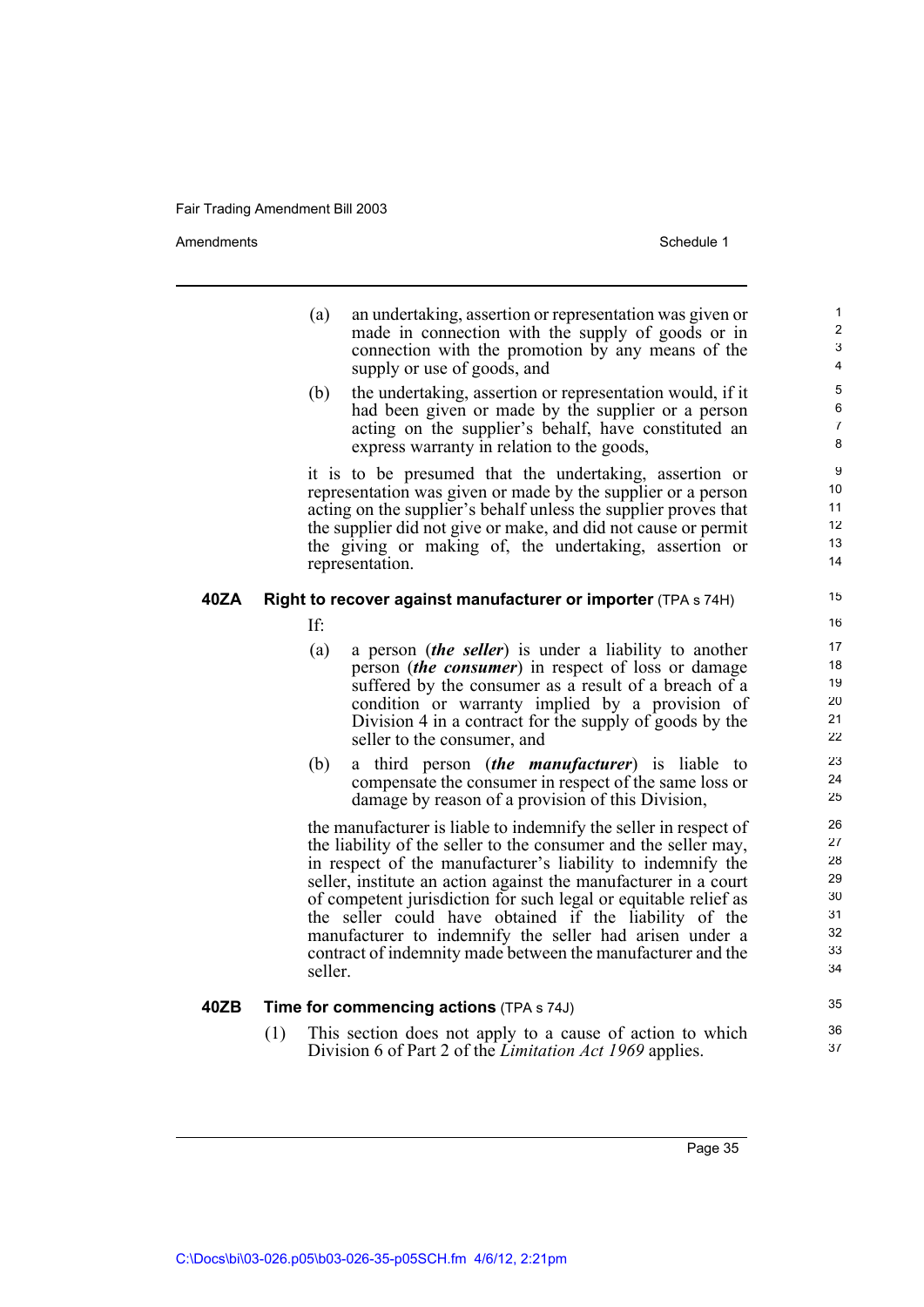Schedule 1 Amendments

| (2) | An action under a provision of this Division may be<br>commenced at any time within 3 years after the day on which<br>the cause of action accrued.                                                                                                                                        | 1<br>$\overline{2}$<br>3            |
|-----|-------------------------------------------------------------------------------------------------------------------------------------------------------------------------------------------------------------------------------------------------------------------------------------------|-------------------------------------|
| (3) | For the purposes of this section, a cause of action is taken to<br>have accrued:                                                                                                                                                                                                          | 4<br>5                              |
|     | in the case of an action other than an action under<br>(a)<br>section 40ZA, on the day on which the consumer or a<br>person who acquired the goods from, or derived title to<br>the goods through or under, the consumer first became<br>aware, or ought reasonably to have become aware: | 6<br>$\overline{7}$<br>8<br>9<br>10 |
|     | in the case of an action under section 40U—that<br>(i)<br>the goods were not reasonably fit for the purpose<br>referred to in that section, or                                                                                                                                            | 11<br>12<br>13                      |
|     | in the case of an action under section 40V—that<br>(ii)<br>the goods did not correspond with the description<br>referred to in that section, or                                                                                                                                           | 14<br>15<br>16                      |
|     | in the case of an action under section 40W—that<br>(iii)<br>the goods were not of merchantable quality, or                                                                                                                                                                                | 17<br>18                            |
|     | in the case of an action under section 40X—that<br>(iv)<br>the bulk of the goods did not correspond with the<br>sample in quality or the goods had the defect<br>referred to in that section, or                                                                                          | 19<br>20<br>21<br>22                |
|     | in the case of an action under section 40Y—that<br>(v)<br>the goods needed to be repaired or that the part<br>was required for the goods, as the case may be, or                                                                                                                          | 23<br>24<br>25                      |
|     | in the case of an action under section 40Z—of the<br>(vi)<br>failure of the supplier to comply with the express<br>warranty referred to in that section, or                                                                                                                               | 26<br>27<br>28                      |
|     | (b)<br>in the case of an action under section 40ZA, on:                                                                                                                                                                                                                                   | 29                                  |
|     | the day, or the first day, as the case may be, on<br>(i)<br>which the seller referred to in that section made a<br>payment in respect of, or otherwise discharged in<br>whole or in part, the liability of that seller to the<br>consumer referred to in that section, or                 | 30<br>31<br>32<br>33<br>34          |
|     | (ii)<br>the day on which a proceeding was instituted by<br>that consumer against that seller in respect of that<br>liability or, if more than one such proceeding was<br>instituted, the day on which the first such<br>proceeding was instituted,                                        | 35<br>36<br>37<br>38<br>39          |
|     | whichever was the earlier.                                                                                                                                                                                                                                                                | 40                                  |
|     |                                                                                                                                                                                                                                                                                           |                                     |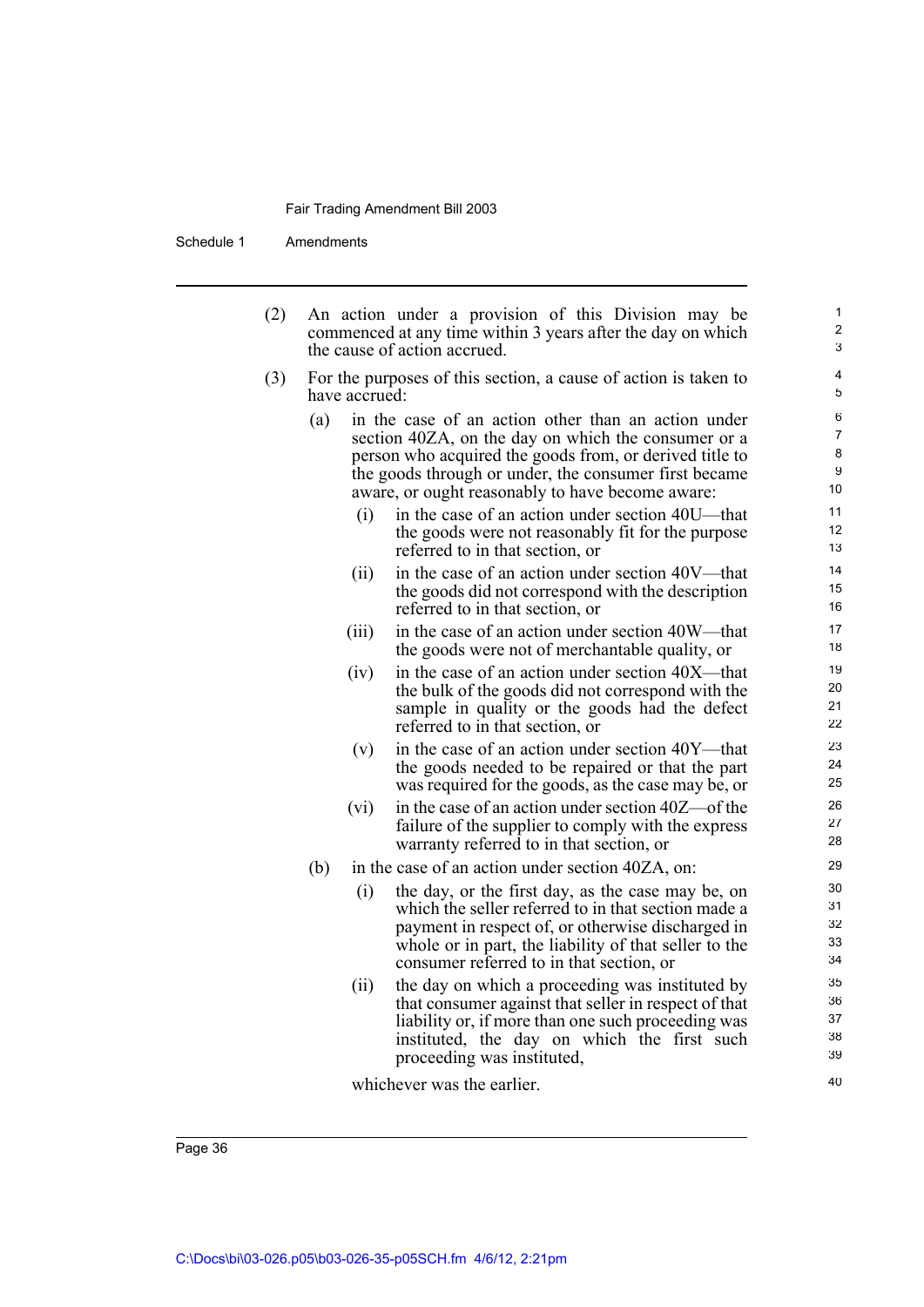Amendments Schedule 1

 $\ddot{\phantom{a}}$ 

|        |      | (4)                   |                          | In an action under a provision of this Division, it is a defence<br>if the defendant proves that the action was not commenced<br>within 10 years after the time of the first supply to a consumer<br>of the goods to which the action relates. | 1<br>$\overline{2}$<br>$\mathsf 3$<br>4 |
|--------|------|-----------------------|--------------------------|------------------------------------------------------------------------------------------------------------------------------------------------------------------------------------------------------------------------------------------------|-----------------------------------------|
|        | 40ZC | 74K)                  |                          | Application of Division not to be excluded or modified (TPA s                                                                                                                                                                                  | 5                                       |
|        |      | (1)                   |                          | Any term of a contract (including a term that is not set out in<br>the contract but is incorporated in the contract by another term<br>of the contract) that:                                                                                  | 6<br>$\overline{7}$<br>8                |
|        |      |                       | (a)                      | purports to exclude, restrict or modify, or                                                                                                                                                                                                    | 9                                       |
|        |      |                       | (b)                      | has the effect of excluding, restricting or modifying,                                                                                                                                                                                         | 10                                      |
|        |      |                       |                          | any liability of a person to compensate or indemnify another<br>person that may arise under this Division, is void.                                                                                                                            | 11<br>12                                |
|        |      | (2)                   | provision.               | A term of a contract is not to be taken to exclude, restrict or<br>modify the application of a provision of this Division unless<br>the term does so expressly or is inconsistent with that                                                    | 13<br>14<br>15<br>16                    |
| $[18]$ |      |                       |                          | <b>Section 43 Unconscionable conduct</b>                                                                                                                                                                                                       | 17                                      |
|        |      |                       |                          | Omit "customer" wherever occurring. Insert instead "consumer".                                                                                                                                                                                 | 18                                      |
| $[19]$ |      | <b>Section 43 (5)</b> |                          |                                                                                                                                                                                                                                                | 19                                      |
|        |      |                       | Omit the subsection.     |                                                                                                                                                                                                                                                | 20                                      |
| $[20]$ |      | <b>Section 43 (6)</b> |                          |                                                                                                                                                                                                                                                | 21                                      |
|        |      |                       |                          | Omit "does not include". Insert instead "includes".                                                                                                                                                                                            | 22                                      |
| $[21]$ |      | <b>Section 44A</b>    |                          |                                                                                                                                                                                                                                                | 23                                      |
|        |      |                       | Insert after section 44: |                                                                                                                                                                                                                                                | 24                                      |
|        | 44 A |                       |                          | <b>Country of origin representations</b>                                                                                                                                                                                                       | 25                                      |
|        |      | (1)                   | If:                      |                                                                                                                                                                                                                                                | 26                                      |
|        |      |                       | (a)                      | a person makes a representation as to the country of<br>origin of goods, and                                                                                                                                                                   | 27<br>28                                |
|        |      |                       | (b)                      | the goods have been substantially transformed in that<br>country, and                                                                                                                                                                          | 29<br>30                                |
|        |      |                       |                          |                                                                                                                                                                                                                                                |                                         |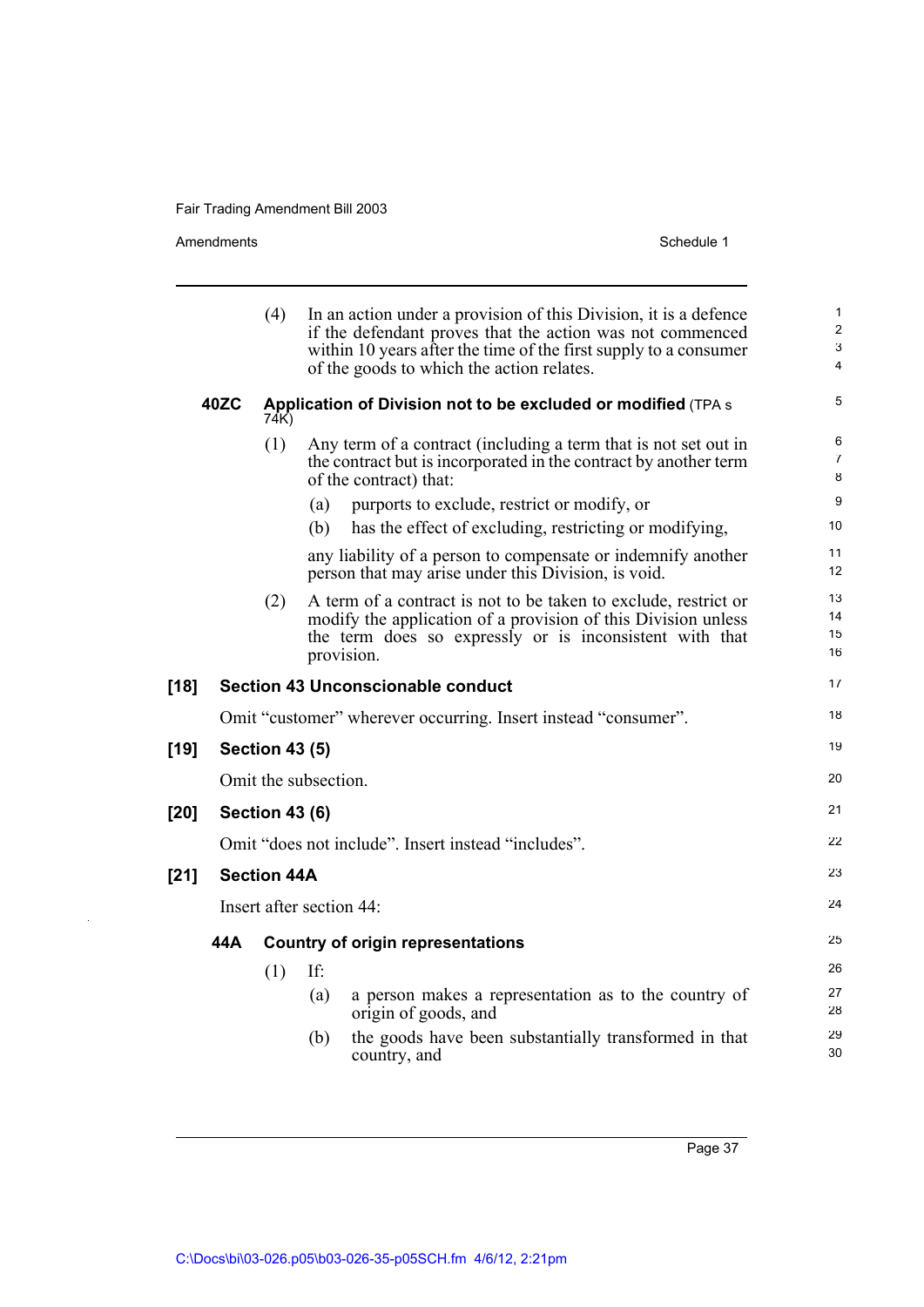Schedule 1 Amendments

|     | (c) | 50% or more of the cost of producing or manufacturing<br>the goods is attributable to production or manufacturing<br>processes that occurred in that country, and                                                                                   | 1<br>2<br>3               |
|-----|-----|-----------------------------------------------------------------------------------------------------------------------------------------------------------------------------------------------------------------------------------------------------|---------------------------|
|     | (d) | the representation is not a representation referred to in<br>subsection $(2)$ or $(3)$ ,                                                                                                                                                            | 4<br>5                    |
|     |     | the person does not contravene section 42 or 44 (i) by reason<br>only of making the representation.                                                                                                                                                 | 6<br>$\overline{7}$       |
| (2) | If: |                                                                                                                                                                                                                                                     | 8                         |
|     | (a) | a person makes a representation that goods are the<br>produce<br>a particular<br>οf<br>country<br>(whether)<br>the<br>representation uses the words "product of", "produce<br>of" or any other grammatical variation of the word<br>"produce"), and | 9<br>10<br>11<br>12<br>13 |
|     | (b) | the country was the country of origin of each significant<br>ingredient or significant component of the goods, and                                                                                                                                  | 14<br>15                  |
|     | (c) | all, or virtually all, processes involved in the production<br>or manufacture occurred in that country,                                                                                                                                             | 16<br>17                  |
|     |     | the person does not contravene section 42 or 44 (i) by reason<br>only of making the representation.                                                                                                                                                 | 18<br>19                  |
| (3) | If: |                                                                                                                                                                                                                                                     | 20                        |
|     | (a) | a person makes a representation as to the country of<br>origin of goods by means of a logo specified in the<br>regulations made under subsection (4), and                                                                                           | 21<br>22<br>23            |
|     | (b) | the goods have been substantially transformed in the<br>country represented by the logo as the country of origin<br>of the goods, and                                                                                                               | 24<br>25<br>26            |
|     | (c) | the prescribed percentage of the cost of producing or<br>manufacturing the goods is attributable to production or<br>manufacturing processes that occurred in that country,                                                                         | 27<br>28<br>29            |
|     |     | the person does not contravene section 42 or 44 (i) by reason<br>only of making the representation.                                                                                                                                                 | 30<br>31                  |
| (4) |     | The regulations may, in relation to a specified logo, prescribe<br>a percentage in the range of $51\%$ to $100\%$ as the percentage<br>applicable to the goods for the purposes of subsection $(3)$ (c).                                            | 32<br>33<br>34            |
|     |     |                                                                                                                                                                                                                                                     |                           |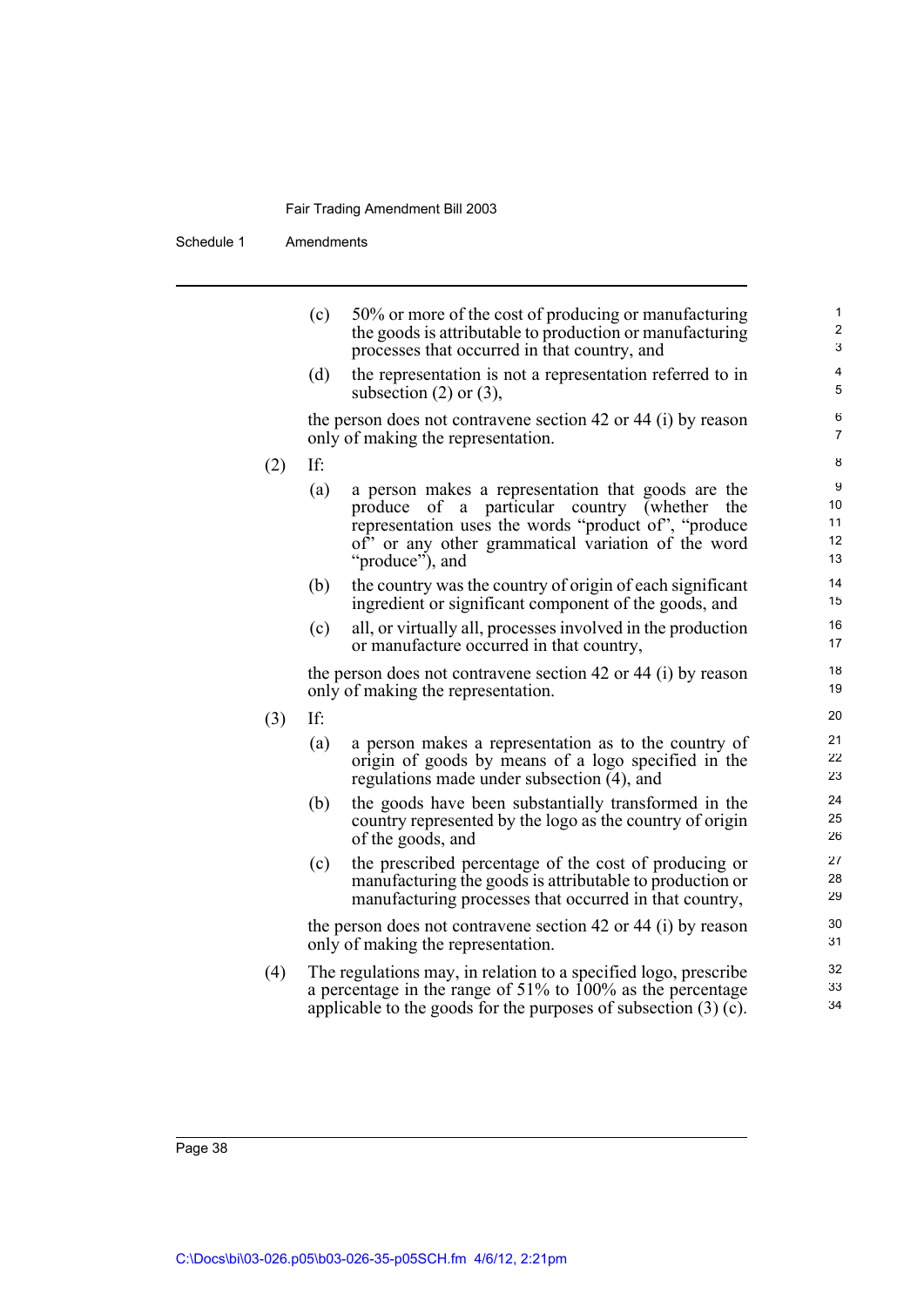Amendments Schedule 1

 $\ddot{\phantom{a}}$ 

|        |     | (5)                | For the purposes of this section, goods are <i>substantially</i><br><i>transformed</i> in a country if they undergo a fundamental<br>change in that country in form, appearance or nature such that<br>the goods existing after the change are new and different<br>goods from those existing before the change. | 1<br>$\overline{2}$<br>3<br>$\overline{\mathbf{4}}$<br>5 |
|--------|-----|--------------------|------------------------------------------------------------------------------------------------------------------------------------------------------------------------------------------------------------------------------------------------------------------------------------------------------------------|----------------------------------------------------------|
|        |     | (6)                | Without limiting subsection (5), the regulations<br>may<br>prescribe:                                                                                                                                                                                                                                            | 6<br>$\overline{7}$                                      |
|        |     |                    | changes (whether in relation to particular classes of<br>(a)<br>goods or otherwise) that are not fundamental changes<br>for the purposes of that subsection, and                                                                                                                                                 | 8<br>9<br>10                                             |
|        |     |                    | (b)<br>examples (in relation to particular classes of goods or<br>otherwise) of changes that are fundamental changes for<br>the purposes of that subsection.                                                                                                                                                     | 11<br>12<br>13                                           |
|        |     | (7)                | For the purposes of this section, the cost of producing or<br>manufacturing goods is to be determined in accordance with<br>the regulations.                                                                                                                                                                     | 14<br>15<br>16                                           |
|        |     | (8)                | If in any proceedings against a person for an offence under<br>section 42 or 44 (i) the person seeks to rely on a provision of<br>this section or the regulations made under this section, the<br>onus is on the person to establish the matters set out in the<br>provision on which the person seeks to rely.  | 17<br>18<br>19<br>20<br>21                               |
| $[22]$ |     | <b>Section 51A</b> |                                                                                                                                                                                                                                                                                                                  | 22                                                       |
|        |     |                    | Insert after section 51:                                                                                                                                                                                                                                                                                         | 23                                                       |
|        | 51A |                    | <b>Prohibition on mock auctions</b>                                                                                                                                                                                                                                                                              | 24                                                       |
|        |     | (1)                | A person must not promote or conduct or assist in the<br>promotion or conduct of an auction:                                                                                                                                                                                                                     | 25<br>26                                                 |
|        |     |                    | at which:<br>(a)<br>(i)<br>goods are sold to a person at a price lower than<br>the highest bid for the goods, or                                                                                                                                                                                                 | 27<br>28<br>29                                           |
|        |     |                    | part of the price for the sale of goods to a person<br>(ii)<br>is repaid or credited to the person or is stated to<br>be so repaid or credited, or                                                                                                                                                               | 30<br>31<br>32                                           |
|        |     |                    | (b)<br>at which the right to bid for goods is restricted or is                                                                                                                                                                                                                                                   | 33                                                       |
|        |     |                    | stated to be restricted to persons who have bought or<br>agreed to buy other goods, or                                                                                                                                                                                                                           | 34<br>35                                                 |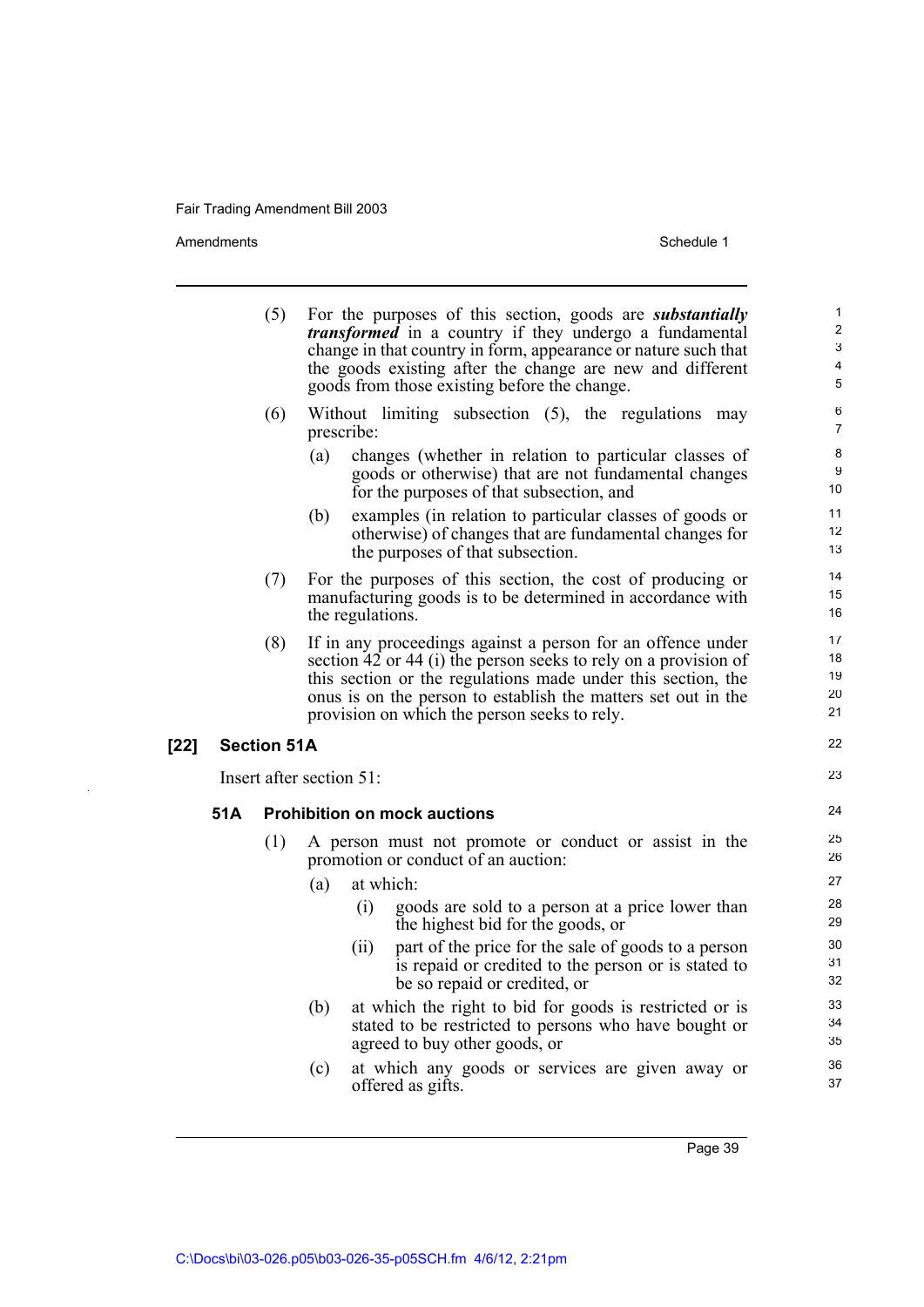Schedule 1 Amendments

| (2)  | Subsection (1) (a) does not apply if the lower price,<br>repayment or credit is because of:                                                                                                                                                                                                                                                                                                           | 1<br>$\overline{2}$                    |  |  |  |  |
|------|-------------------------------------------------------------------------------------------------------------------------------------------------------------------------------------------------------------------------------------------------------------------------------------------------------------------------------------------------------------------------------------------------------|----------------------------------------|--|--|--|--|
|      | (a)<br>a defect that the person conducting the auction became<br>aware of after the highest bid was made, or                                                                                                                                                                                                                                                                                          | 3<br>4                                 |  |  |  |  |
|      | damage sustained after the bid was made.<br>(b)                                                                                                                                                                                                                                                                                                                                                       | 5                                      |  |  |  |  |
| (3)  | For the purposes of this section:                                                                                                                                                                                                                                                                                                                                                                     | 6                                      |  |  |  |  |
|      | (a)<br>any bid stated to have been made at an auction is, in the<br>absence of evidence to the contrary, taken to have been<br>made and to have been a bid of the amount stated, and                                                                                                                                                                                                                  | 7<br>8<br>9                            |  |  |  |  |
|      | a reference to the sale of goods to a person who has<br>(b)<br>made a bid for them includes a reference to a purported<br>sale of those goods to a person stated to have made a bid<br>for them (whether or not that person exists), and                                                                                                                                                              | 10<br>11<br>12<br>13                   |  |  |  |  |
|      | (c)<br>anything done in or about the place where an auction is<br>held, if done in connection with the auction, is taken to<br>be done at the auction whether or not it is done at the<br>time of the auction or before or after the auction.                                                                                                                                                         | 14<br>15<br>16<br>17                   |  |  |  |  |
| (4)  | In this section:                                                                                                                                                                                                                                                                                                                                                                                      | 18                                     |  |  |  |  |
|      | <i>auction</i> means any sale of goods at which some or all of the<br>persons present compete for the purchase of goods, whether<br>by way of increasing bids or by the offer of goods to be bid<br>for at successively decreasing prices or otherwise.                                                                                                                                               |                                        |  |  |  |  |
|      | stated in relation to an auction means stated by or on behalf of<br>the person conducting the auction by way of an<br>announcement made to the persons for the time being present<br>at the auction.                                                                                                                                                                                                  | 23<br>24<br>25<br>26                   |  |  |  |  |
|      | Section 62 Offences against this Act                                                                                                                                                                                                                                                                                                                                                                  | 27                                     |  |  |  |  |
|      | Insert after section $62$ (2):                                                                                                                                                                                                                                                                                                                                                                        | 28                                     |  |  |  |  |
| (2A) | A person who is convicted of a second or subsequent offence<br>against Part 5 is, in addition to, or as an alternative to, any<br>monetary penalty that may be imposed in relation to the<br>offence, liable to imprisonment for a term not exceeding 3<br>years. However, the maximum term of imprisonment that a<br>Local Court may impose for any such second or subsequent<br>offence is 2 years. | 29<br>30<br>31<br>32<br>33<br>34<br>35 |  |  |  |  |

 $[23]$ 

 $\ddot{\phantom{a}}$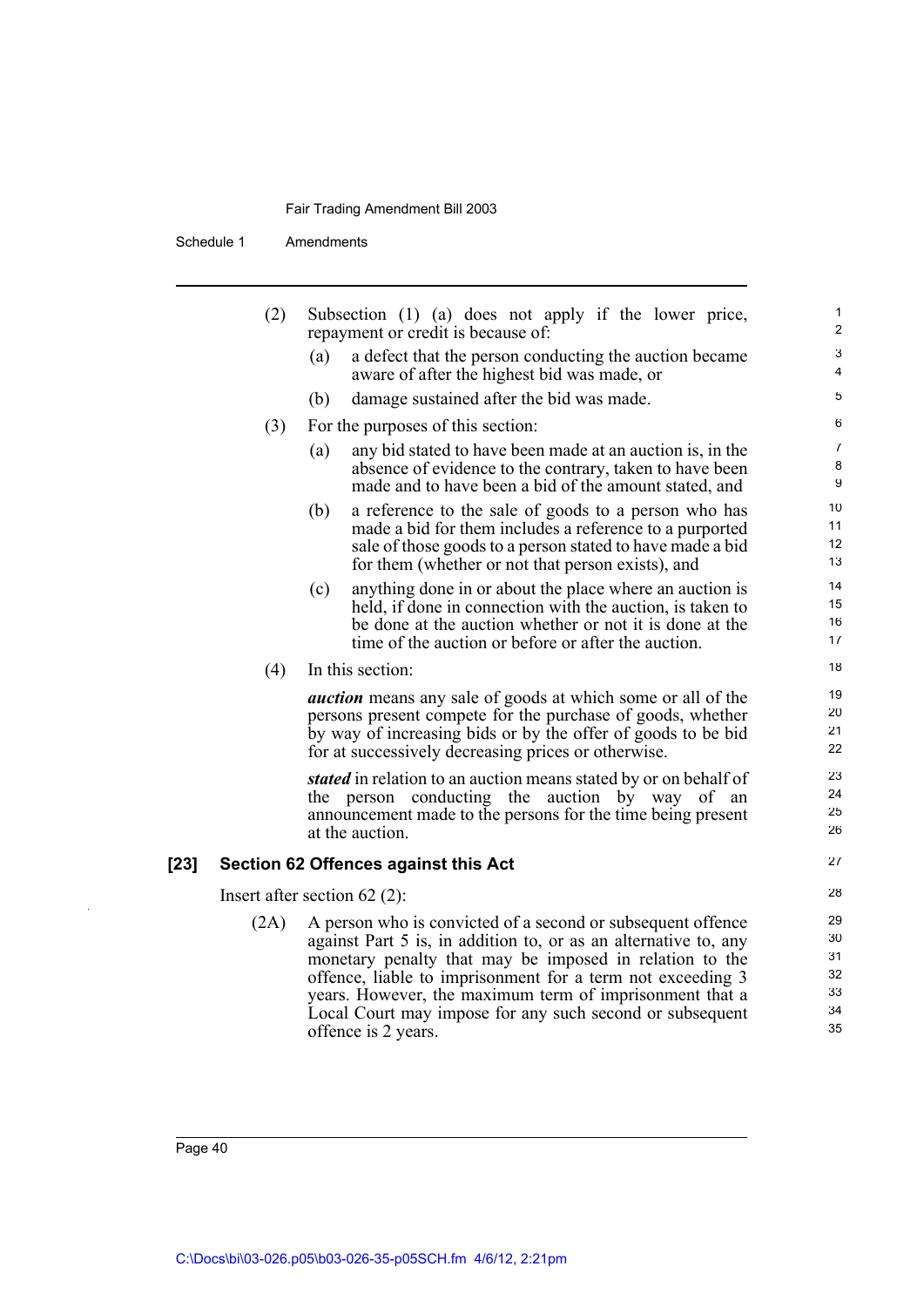Amendments Schedule 1

 $\ddot{\phantom{a}}$ 

| $[24]$ |     |                    |     | Sections 62 (6), 65 (1) (a), 66 (1) (a) (i), 67, 71 (1) and 72 (1)–(4)                                                                                                                                                                      | 1                    |
|--------|-----|--------------------|-----|---------------------------------------------------------------------------------------------------------------------------------------------------------------------------------------------------------------------------------------------|----------------------|
|        |     |                    |     | Insert ", 5C" after "5B" wherever occurring.                                                                                                                                                                                                | $\overline{c}$       |
| $[25]$ |     |                    |     | Section 63 Disposal of proceedings for offences                                                                                                                                                                                             | 3                    |
|        |     |                    |     | Omit "50 penalty units" from section 63 (5).                                                                                                                                                                                                | 4                    |
|        |     |                    |     | Insert instead "100 penalty units".                                                                                                                                                                                                         | 5                    |
| [26]   |     | <b>Section 63A</b> |     |                                                                                                                                                                                                                                             | 6                    |
|        |     |                    |     | Insert after section 63:                                                                                                                                                                                                                    | $\overline{7}$       |
|        | 63A |                    |     | <b>Compensation orders by Local Court on conviction of person</b>                                                                                                                                                                           | 8                    |
|        |     | (1)                | If: |                                                                                                                                                                                                                                             | 9                    |
|        |     |                    | (a) | a person is convicted by a Local Court of an offence<br>against this Act or the regulations, and                                                                                                                                            | 10<br>11             |
|        |     |                    | (b) | the Court is satisfied that another person has sustained<br>loss or damage as a result of the conduct of the<br>convicted person,                                                                                                           | 12<br>13<br>14       |
|        |     |                    |     | the Court may, in addition to any penalty it may impose in<br>respect of the offence, order the convicted person to<br>compensate the other person for the loss or damage.                                                                  | 15<br>16<br>17       |
|        |     | (2)                |     | The amount of compensation a Local Court may order to be<br>paid under this section is not to exceed \$40,000 or such other<br>amount as is specified for the time being in section $12(1)$ of<br>the Local Courts (Civil Claims) Act 1970. | 18<br>19<br>20<br>21 |
|        |     | (3)                |     | In this section:                                                                                                                                                                                                                            | 22                   |
|        |     |                    | (a) | a reference to the conviction of a person includes a<br>reference to the making of an order in respect of a<br>person under section 10 of the Crimes (Sentencing<br>Procedure) Act 1999, and                                                | 23<br>24<br>25<br>26 |
|        |     |                    | (b) | a reference to loss or damage does not, if the loss or<br>damage arises from a contravention of Part 5 (section<br>43 excepted), include a reference to:                                                                                    | 27<br>28<br>29       |
|        |     |                    |     | the death of a person, or<br>(i)<br>(ii)<br>personal injury to a person (including any pre-<br>natal injury, any impairment of the person's<br>physical or mental condition and any disease).                                               | 30<br>31<br>32<br>33 |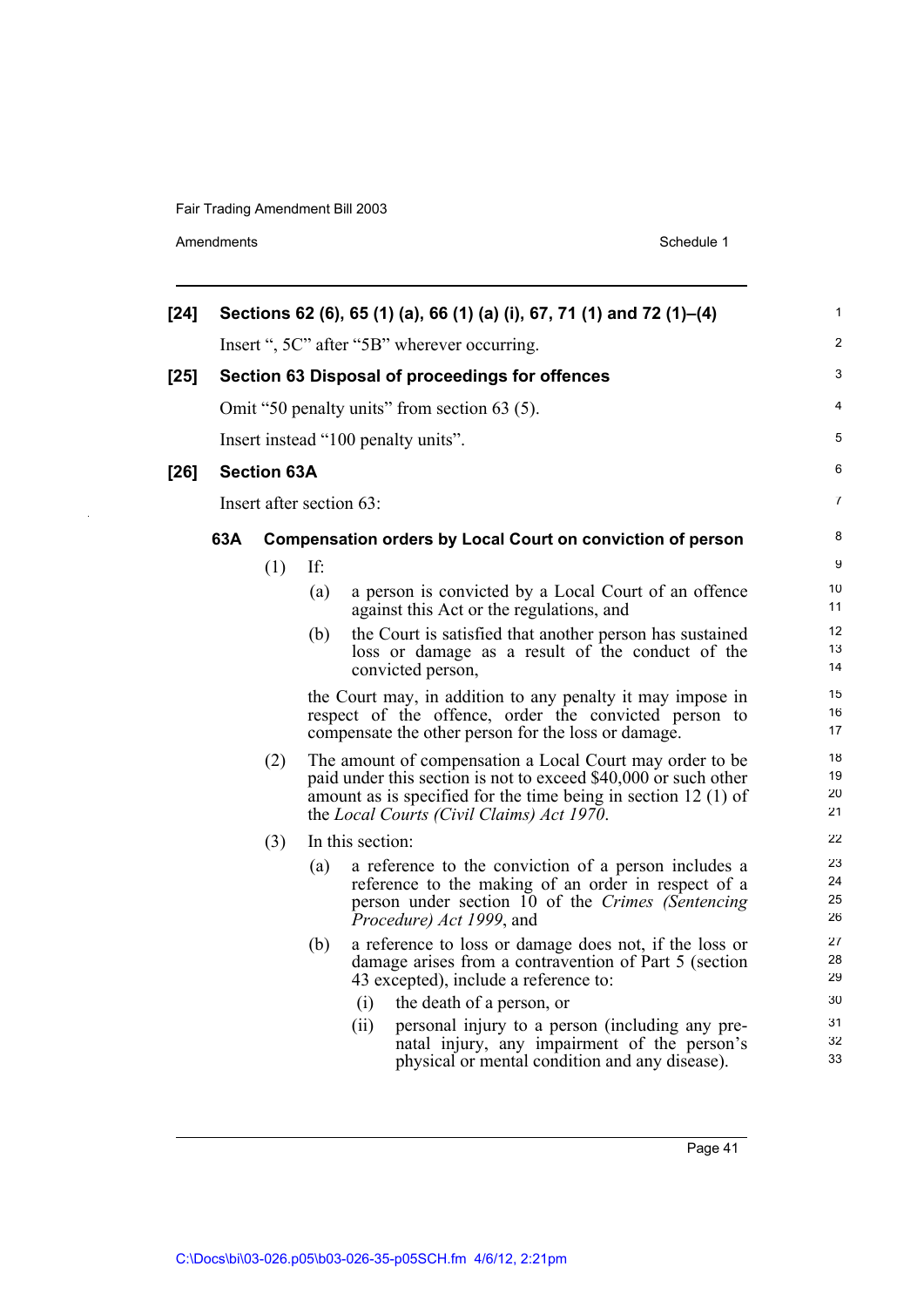Schedule 1 Amendments

| $[27]$ | <b>Section 64A Suspension of licences</b> |     |                                                                                                                                                                                                                                                                                                                                                                                                                                                                 |                                        |  |  |
|--------|-------------------------------------------|-----|-----------------------------------------------------------------------------------------------------------------------------------------------------------------------------------------------------------------------------------------------------------------------------------------------------------------------------------------------------------------------------------------------------------------------------------------------------------------|----------------------------------------|--|--|
|        |                                           |     | Omit "of Fair Trading" wherever occurring from section 64A (4).                                                                                                                                                                                                                                                                                                                                                                                                 | 2                                      |  |  |
| $[28]$ |                                           |     | <b>Section 65 Injunctions</b>                                                                                                                                                                                                                                                                                                                                                                                                                                   | 3                                      |  |  |
|        |                                           |     | Omit "offend against section 27, 32 or 34" from section 65 (10).                                                                                                                                                                                                                                                                                                                                                                                                | 4                                      |  |  |
|        |                                           |     | Insert instead "constitute an offence under Part 3".                                                                                                                                                                                                                                                                                                                                                                                                            | 5                                      |  |  |
| $[29]$ |                                           |     | <b>Section 66 Other injunctions</b>                                                                                                                                                                                                                                                                                                                                                                                                                             | 6                                      |  |  |
|        |                                           |     | Insert "or" at the end of section 66 $(1)$ (a) $(i)$ and $(ii)$ .                                                                                                                                                                                                                                                                                                                                                                                               | 7                                      |  |  |
| $[30]$ |                                           |     | Section 66 (1) (a) (iii) and (iv)                                                                                                                                                                                                                                                                                                                                                                                                                               | 8                                      |  |  |
|        |                                           |     | Omit the subparagraphs.                                                                                                                                                                                                                                                                                                                                                                                                                                         | 9                                      |  |  |
| $[31]$ |                                           |     | Sections 66A and 66B                                                                                                                                                                                                                                                                                                                                                                                                                                            | 10                                     |  |  |
|        |                                           |     | Insert after section 66:                                                                                                                                                                                                                                                                                                                                                                                                                                        | 11                                     |  |  |
|        | 66A                                       |     | Show cause action may be taken by Director-General                                                                                                                                                                                                                                                                                                                                                                                                              | 12                                     |  |  |
|        |                                           | (1) | In this section:                                                                                                                                                                                                                                                                                                                                                                                                                                                | 13                                     |  |  |
|        |                                           |     | unlawful conduct means any conduct that constitutes a<br>contravention of a provision of this Act (or would constitute<br>such a contravention if the conduct occurred in New South<br>Wales), whether or not any proceedings have been brought in<br>respect of the contravention.                                                                                                                                                                             | 14<br>15<br>16<br>17<br>18             |  |  |
|        |                                           | (2) | If the Director-General is satisfied that a person has, in trade<br>or commerce, engaged in any unlawful conduct on more than<br>one occasion (whether in New South Wales or in any other<br>place), the Director-General may, by notice in writing served<br>on the person, call on the person to show cause why the person<br>should not, for the reason specified in the notice, be prevented<br>from carrying on a business of supplying goods or services. | 19<br>20<br>21<br>22<br>23<br>24<br>25 |  |  |
|        |                                           | (3) | The notice must specify the period (being at least 14 days<br>after the notice is served) in which the person may show<br>cause.                                                                                                                                                                                                                                                                                                                                | 26<br>27<br>28                         |  |  |
|        |                                           | (4) | The person on whom a notice to show cause has been served<br>under this section may, within the period specified in the<br>notice, make a written submission in relation to the matters to<br>which the notice relates.                                                                                                                                                                                                                                         | 29<br>30<br>31<br>32                   |  |  |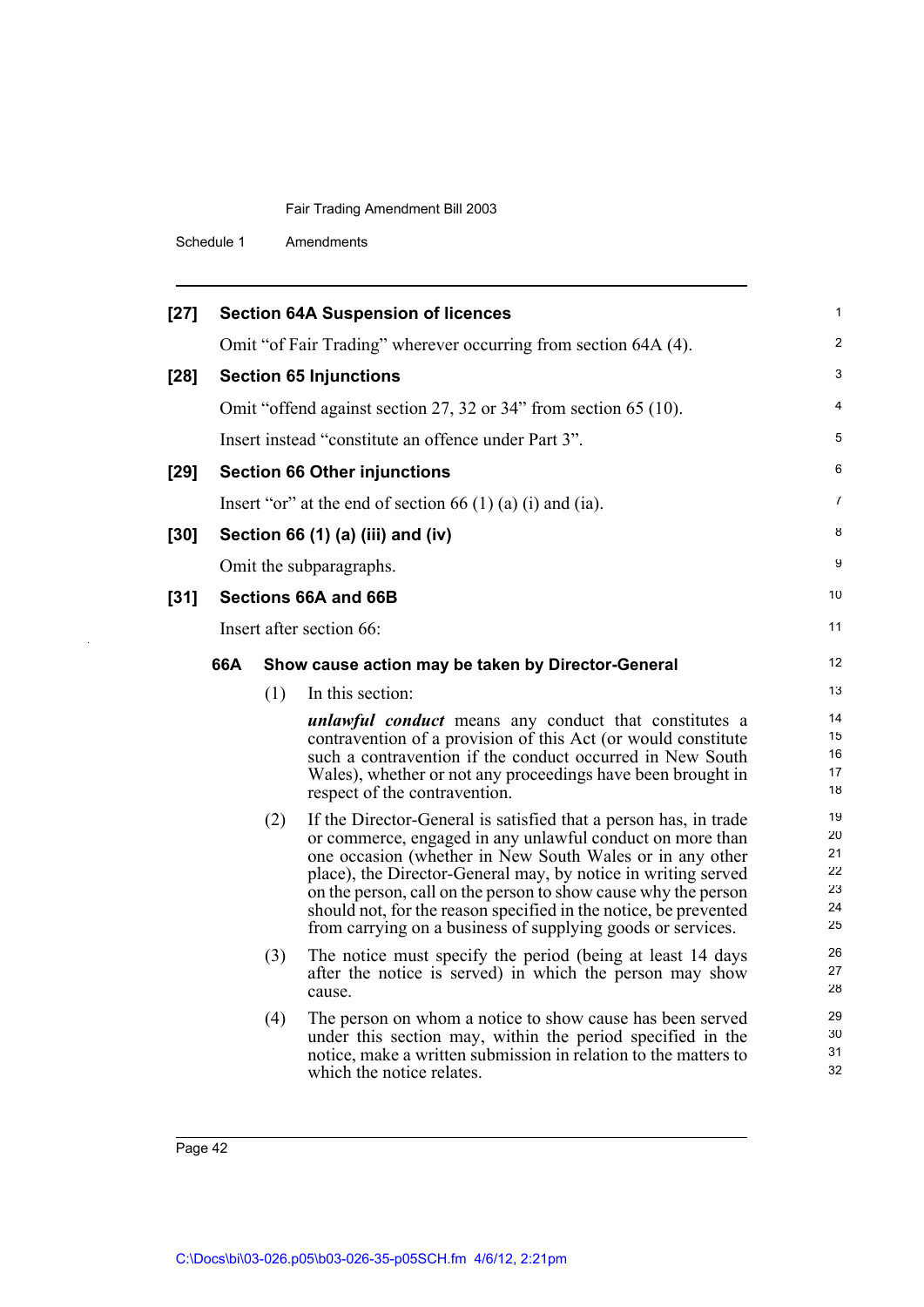Amendments **Schedule 1** Schedule 1

(5) The Director-General: (a) is to consider any such submission, and (b) may conduct such inquiries, or make such investigations, in relation to the matters to which the notice relates as the Director-General thinks appropriate. (6) This section does not limit the operation of section 65 or 66. **66B Trading prohibition orders** (1) The Director-General may, after issuing a notice under section 66A to a person and taking into consideration any submissions made in relation to the matter, apply to the Supreme Court for an order under this section in respect of the person if the Director-General is of the opinion that the person is likely to engage again, or to continue to engage, in any unlawful conduct within the meaning of section 66A. (2) The Supreme Court may, on application by the Director-General under subsection (1), make an order prohibiting the person who is the subject of the application (*the relevant person*) from carrying on a business of supplying goods or services (whether or not as part of, or incidental to, the carrying on of another business) for an indefinite period or for a period specified in the order. (3) In making any such order, the Supreme Court may, if the Court is satisfied that a person has sustained loss or damage as a result of the unlawful conduct of the relevant person, order the relevant person to compensate the other person for the loss or damage. (4) A reference in subsection (3) to loss or damage does not, if the loss or damage arises from a contravention of Part 5 (section 43 excepted), include a reference to: (a) the death of a person, or (b) personal injury to a person (including any pre-natal injury, any impairment of the person's physical or mental condition and any disease). (5) This section does not limit the operation of section 65 or 66. 1 2 3 4 5 6 7 8 9 10 11 12 13 14 15 16 17 18 19 20 21 22 23 24 25 26 27 28 29 30 31 32 33 34 35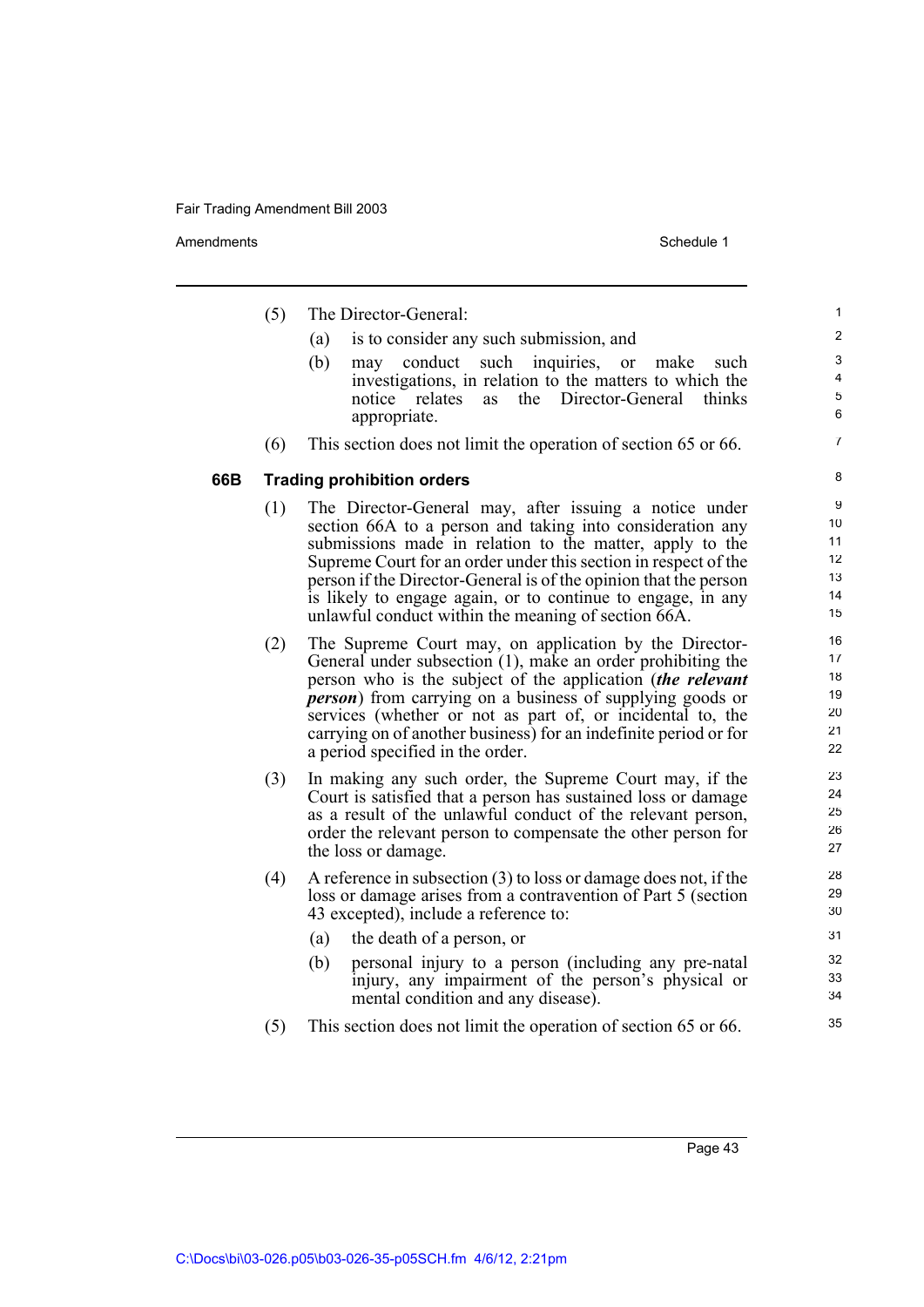Schedule 1 Amendments

| $[32]$ |                                                                                                                                                                                                                                                                                                             | Sections 68 (1) and 69   |                                                                                                                                                               |                                                                                                                                                                  |                              |  |
|--------|-------------------------------------------------------------------------------------------------------------------------------------------------------------------------------------------------------------------------------------------------------------------------------------------------------------|--------------------------|---------------------------------------------------------------------------------------------------------------------------------------------------------------|------------------------------------------------------------------------------------------------------------------------------------------------------------------|------------------------------|--|
|        |                                                                                                                                                                                                                                                                                                             |                          |                                                                                                                                                               | Omit "or 5B" wherever occurring. Insert instead ", 5B or 5C".                                                                                                    | 2                            |  |
| $[33]$ |                                                                                                                                                                                                                                                                                                             |                          |                                                                                                                                                               | <b>Section 68 Actions for damages</b>                                                                                                                            | 3                            |  |
|        |                                                                                                                                                                                                                                                                                                             |                          |                                                                                                                                                               | Omit section 68 (2). Insert instead:                                                                                                                             | 4                            |  |
|        |                                                                                                                                                                                                                                                                                                             | (2)                      |                                                                                                                                                               | An action under subsection (1) may be commenced at any<br>time within 6 years after the day on which the cause of action<br>that relates to the conduct accrued. | 5<br>$\,6$<br>$\overline{7}$ |  |
|        |                                                                                                                                                                                                                                                                                                             | (2A)                     |                                                                                                                                                               | Subsection (2) does not apply to a cause of action to which<br>Division 6 of Part 2 of the <i>Limitation Act 1969</i> applies.                                   | 8<br>9                       |  |
| $[34]$ |                                                                                                                                                                                                                                                                                                             | <b>Section 68A</b>       |                                                                                                                                                               |                                                                                                                                                                  | 10                           |  |
|        |                                                                                                                                                                                                                                                                                                             | Insert after section 68: |                                                                                                                                                               |                                                                                                                                                                  | 11                           |  |
|        | 68A                                                                                                                                                                                                                                                                                                         |                          | provisions                                                                                                                                                    | Remedy for supply of goods in contravention of certain                                                                                                           | 12<br>13                     |  |
|        |                                                                                                                                                                                                                                                                                                             | (1)                      | If:                                                                                                                                                           |                                                                                                                                                                  | 14                           |  |
|        |                                                                                                                                                                                                                                                                                                             |                          | (a)                                                                                                                                                           | goods are supplied to a person in contravention of<br>section 27, or                                                                                             | 15<br>16                     |  |
|        | (b)                                                                                                                                                                                                                                                                                                         |                          | goods are supplied to a person and the supply of the<br>goods is an offence under section 32 (whether or not<br>there has been a conviction for the offence), | 17<br>18<br>19                                                                                                                                                   |                              |  |
|        | the person may recover from the supplier as a debt any money<br>paid for the goods.<br>If judgment is given for the plaintiff in an action under<br>(2)<br>subsection (1), the judgment debt may, if the court so directs,<br>be satisfied by repair or modification of the goods in such a<br>manner that: |                          |                                                                                                                                                               |                                                                                                                                                                  | 20<br>21                     |  |
|        |                                                                                                                                                                                                                                                                                                             |                          |                                                                                                                                                               |                                                                                                                                                                  | 22<br>23<br>24<br>25         |  |
|        |                                                                                                                                                                                                                                                                                                             |                          | (a)                                                                                                                                                           | the contravention relied on by the plaintiff would not<br>have occurred if the goods had been supplied as<br>repaired or modified, or                            | 26<br>27<br>28               |  |
|        |                                                                                                                                                                                                                                                                                                             |                          | (b)                                                                                                                                                           | the repaired or modified goods are accepted by the<br>plaintiff on or before a day specified in the direction.                                                   | 29<br>30                     |  |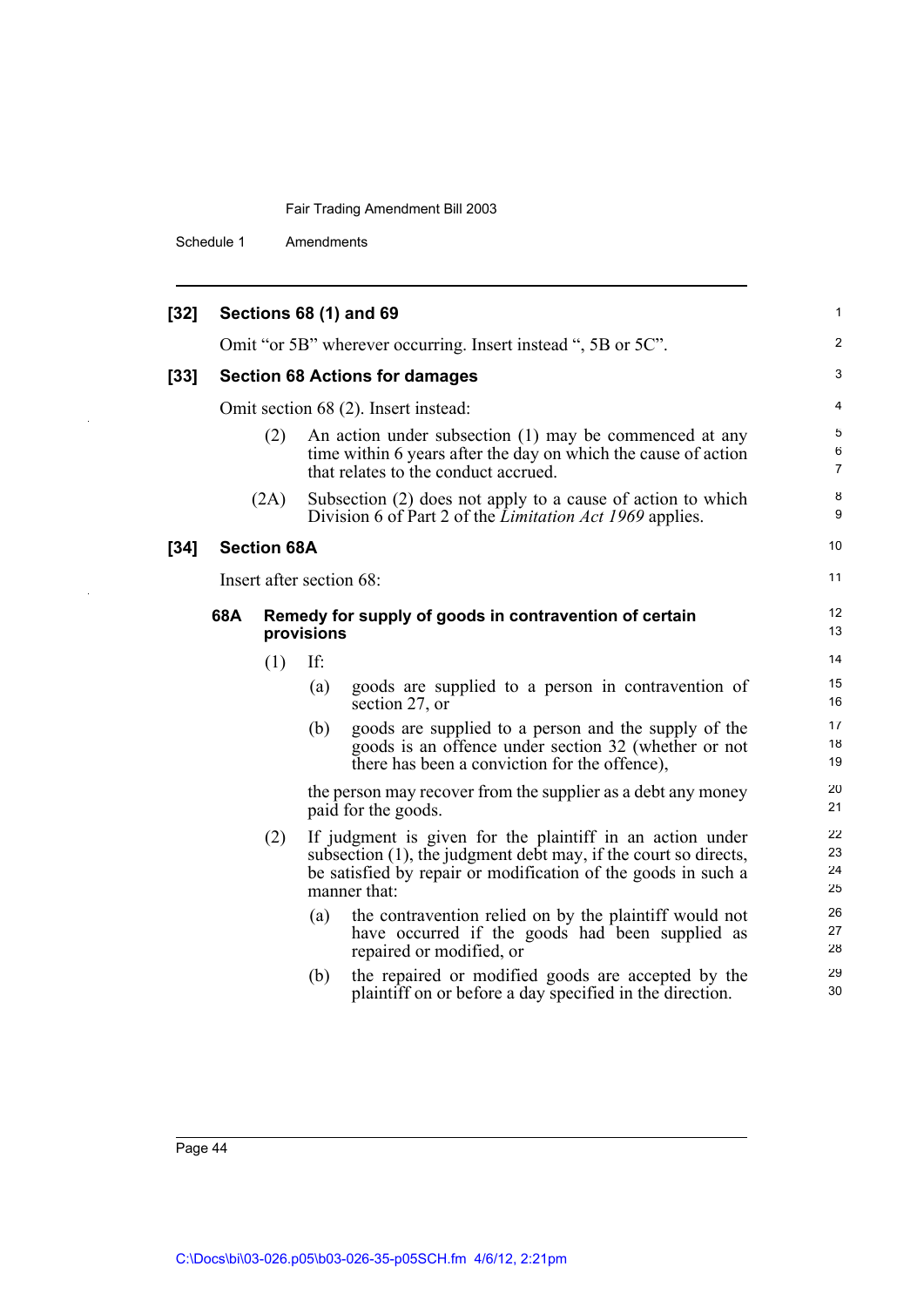$\hat{\mathcal{A}}$ 

 $\hat{\mathcal{A}}$ 

|        | Amendments                           |      | Schedule 1                                                                                                                                                        |
|--------|--------------------------------------|------|-------------------------------------------------------------------------------------------------------------------------------------------------------------------|
| $[35]$ |                                      |      | Section 69 Finding in proceedings to be evidence                                                                                                                  |
|        | application under section".          |      | Omit "In a proceeding against a person under section 68 or in an                                                                                                  |
|        |                                      |      | Insert instead "In any proceedings under section 68 or 68A or in an<br>application under section 66B or".                                                         |
| $[36]$ | <b>Section 72 Other orders</b>       |      |                                                                                                                                                                   |
|        |                                      |      | Omit section 72 (6). Insert instead:                                                                                                                              |
|        | (6)                                  |      | An application under subsection (2) may be made at any time<br>within 6 years after the date on which the cause of action that<br>relates to the conduct accrued. |
|        | (6A)                                 |      | Subsection (6) does not apply to a cause of action to which<br>Division 6 of Part 2 of the <i>Limitation Act 1969</i> applies.                                    |
| $[37]$ |                                      |      | Section 73 Power of Supreme Court to prohibit payment or<br>transfer of money or other property                                                                   |
|        |                                      |      | Insert "or" at the end of section $73$ (1) (a).                                                                                                                   |
| $[38]$ | Section 73 (1) (b1)                  |      |                                                                                                                                                                   |
|        |                                      |      | Insert at the end of section $73(1)(b)$ :                                                                                                                         |
|        |                                      |      | <sub>or</sub>                                                                                                                                                     |
|        |                                      | (b1) | an application for an order under section 66B has been<br>made in relation to a person, or                                                                        |
| $[39]$ | Section 73 (1) (e)                   |      |                                                                                                                                                                   |
|        | Insert " $(b1)$ ," after " $(b)$ ,". |      |                                                                                                                                                                   |
| $[40]$ |                                      |      | <b>Section 73A Enforcement of undertakings</b>                                                                                                                    |
|        | (1).                                 |      | Omit "(other than a function in connection with Part 7)" from section 73A                                                                                         |
| $[41]$ | <b>Part 7 Codes of practice</b>      |      |                                                                                                                                                                   |
|        | Omit the Part.                       |      |                                                                                                                                                                   |
| [42]   |                                      |      | <b>Schedule 4 Provisions applicable to Products Safety Committee</b>                                                                                              |
|        |                                      |      | Insert "or in relation to the subject-matter of a review by the Committee<br>under section 36" after "section 28" in clause 3 (1).                                |
|        |                                      |      |                                                                                                                                                                   |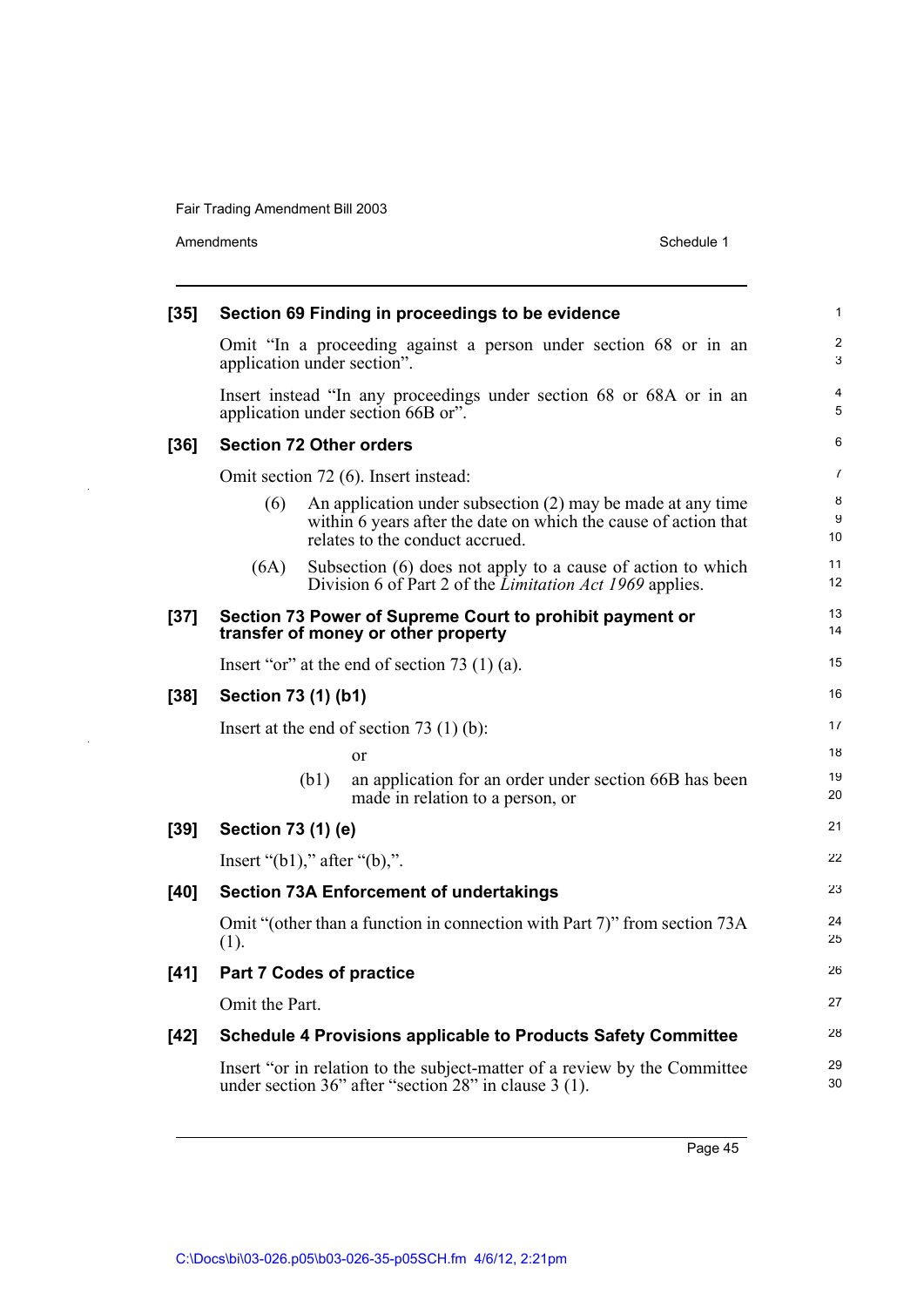Schedule 1 Amendments

| $[43]$     |                          | <b>Schedule 5 Savings and transitional provisions</b>                                                                                                                                                                                                                                                                                                                                                   | 1                                      |  |  |  |  |
|------------|--------------------------|---------------------------------------------------------------------------------------------------------------------------------------------------------------------------------------------------------------------------------------------------------------------------------------------------------------------------------------------------------------------------------------------------------|----------------------------------------|--|--|--|--|
|            | Insert after clause 11C: |                                                                                                                                                                                                                                                                                                                                                                                                         |                                        |  |  |  |  |
| <b>11D</b> |                          | <b>Fair Trading Amendment Act 2003</b>                                                                                                                                                                                                                                                                                                                                                                  | 3                                      |  |  |  |  |
|            | (1)                      | In this clause, <i>amending Act</i> means the <i>Fair Trading</i><br>Amendment Act 2003.                                                                                                                                                                                                                                                                                                                | 4<br>5                                 |  |  |  |  |
|            | (2)                      | The amendments made to sections 23A and 23C by the<br>amending Act do not apply to or in respect of a notice served<br>on a person under section 23A before the commencement of<br>those amendments, and sections 23A and 23C (as in force<br>immediately before that commencement) apply in relation to<br>a person on whom such a notice has been served as if those<br>amendments had not been made. | 6<br>7<br>8<br>9<br>10<br>11<br>12     |  |  |  |  |
|            | (3)                      | Division 3 of Part 3, as amended by the amending Act, does<br>not apply to or in respect of an order made under section 34<br>(as in force immediately before the commencement of the<br>amendments to that Division), and the provisions of that<br>Division<br>force immediately before<br>in<br>(as<br>that<br>commencement) apply to any such order as if those<br>amendments had not been made.    | 13<br>14<br>15<br>16<br>17<br>18<br>19 |  |  |  |  |
|            | (4)                      | Division 3 of Part 4, as inserted by the amending Act, does not<br>apply to or in respect of a credit purchase agreement (within<br>the meaning of the <i>Door-to-Door Sales Act 1967</i> ) made<br>before the repeal of that Act by the amending Act, and the<br>repealed Act continues to apply to any such agreement as if<br>the repealed Act had not been repealed.                                | 20<br>21<br>22<br>23<br>24<br>25       |  |  |  |  |
|            | (5)                      | Section 66A, as inserted by the amending Act, extends to<br>unlawful conduct occurring before the commencement of that<br>section.                                                                                                                                                                                                                                                                      | 26<br>27<br>28                         |  |  |  |  |
|            | (6)                      | Section 68 (2), as amended by the amending Act, does not<br>apply to a cause of action accruing before the commencement<br>of the amendment to that subsection.                                                                                                                                                                                                                                         | 29<br>30<br>31                         |  |  |  |  |
|            | (7)                      | Section $68$ (2), as in force immediately before the<br>commencement of the amendment to that section by the<br>amending Act, continues to apply to or in respect of a cause<br>of action accruing before that commencement as if the<br>amendment had not been made.                                                                                                                                   | 32<br>33<br>34<br>35<br>36             |  |  |  |  |